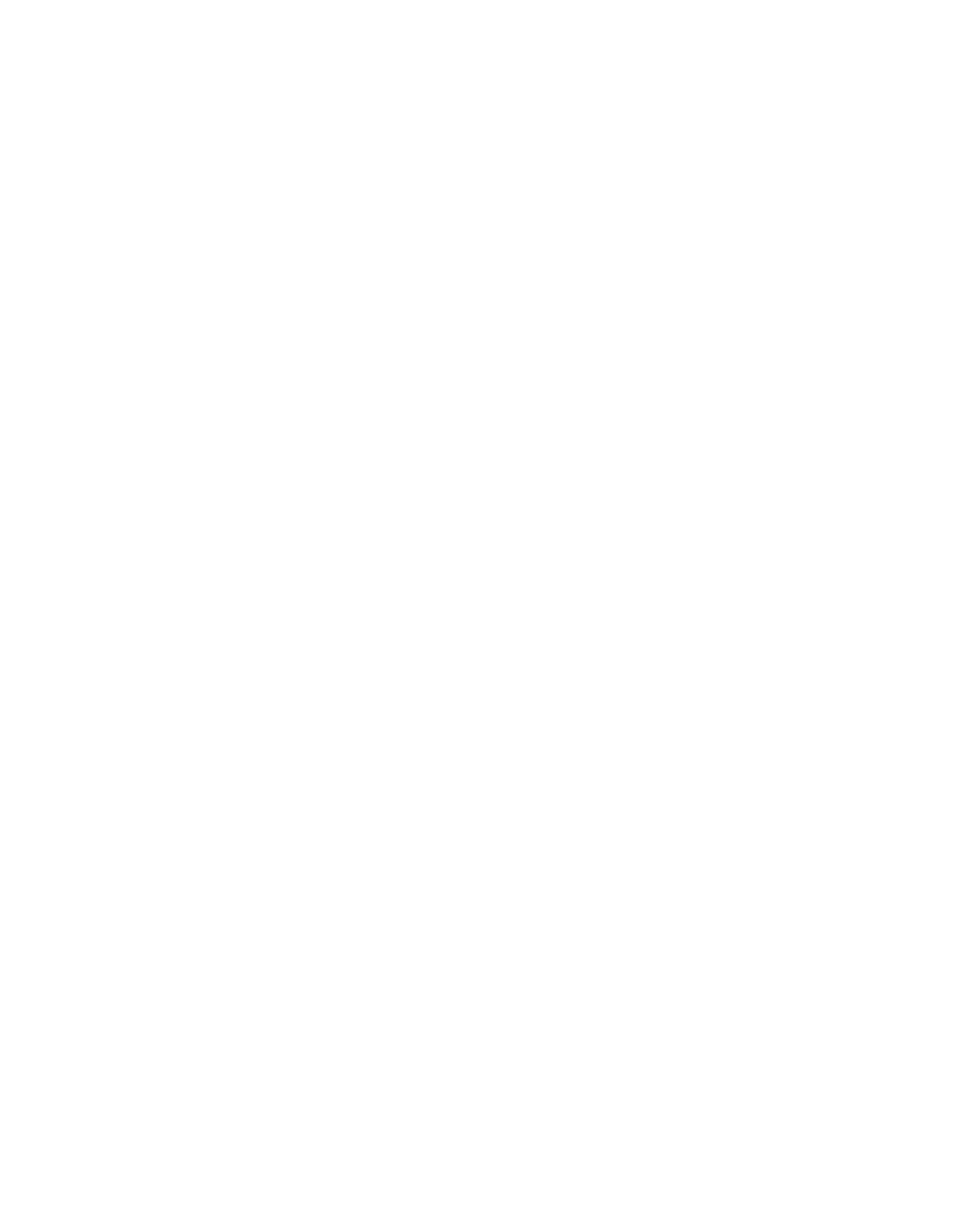## LEVERAGING THE NATIONAL TECHNOLOGY INDUSTRIAL BASE TO ADDRESS GREAT-POWER COMPETITION:

## **The Imperative to Integrate Industrial Capabilities of Close Allies**

William Greenwalt

ISBN-13: 978-1-61977-586-2

*This report is written and published in accordance with the Atlantic Council Policy on Intellectual Independence. The author is solely responsible for its analysis and recommendations. The Atlantic Council and its donors do not determine, nor do they necessarily endorse or advocate for, any of this report's conclusions.*

April 2019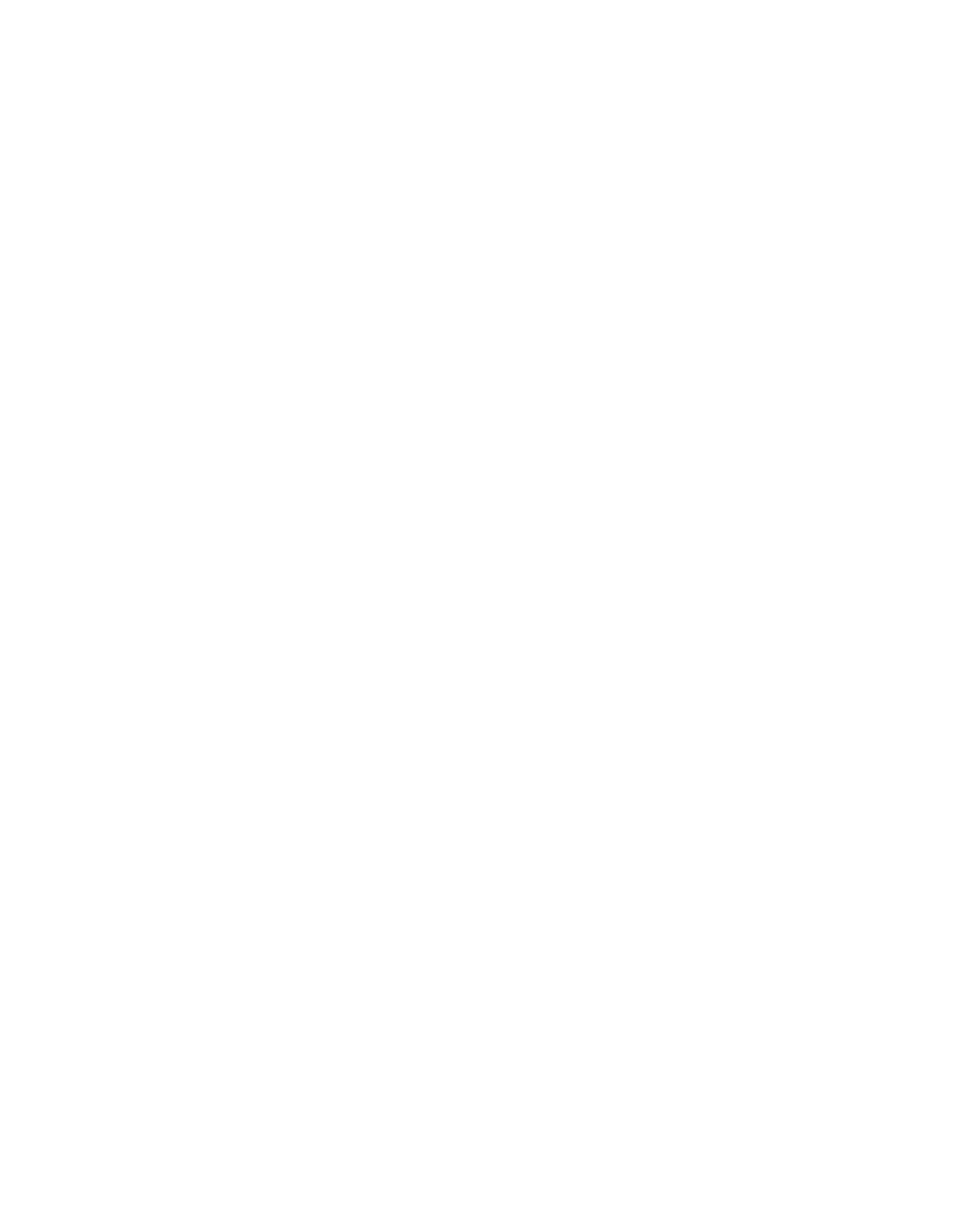### **Contents**

| <b>Executive Summary</b>                                                                                                                          | 2  |
|---------------------------------------------------------------------------------------------------------------------------------------------------|----|
| Introduction                                                                                                                                      | 5  |
| The Compelling Case for a Robust Implementation of the NTIB                                                                                       | 6  |
| Why Does the United States Even Need its Allies in the NTIB?                                                                                      | 18 |
| Further Observations on the NTIB Industrial Base (United States, UK, Canada,<br>and Australia)                                                    | 20 |
| Observations on the UK Industrial Base                                                                                                            | 21 |
| Observations on the Canadian Industrial Base                                                                                                      | 22 |
| Observations on the Australian Industrial Base                                                                                                    | 23 |
| Barriers to NTIB Collaboration and Cooperation                                                                                                    | 24 |
| <b>Status of NTIB Implementation</b>                                                                                                              | 26 |
| <b>Study Recommendations</b>                                                                                                                      | 29 |
| Recommendation #1: Establish a governing body of NTIB members to address<br>harmonization of industrial-base issues.                              | 30 |
| Recommendation #2: Harmonize technology-transfer laws, regulations, policies,<br>and practices to establish an integrated defense-industrial base | 32 |
| Recommendation #3: Limit Socioeconomic and Acquisition Process Barriers to<br>Cooperation, to the Maximum Extent Practicable                      | 41 |
| Recommendation #4: NTIB industrial-base approaches should serve as a<br>test bed for innovations in international cooperation                     | 42 |
| Conclusion                                                                                                                                        | 46 |
| Appendices                                                                                                                                        | 48 |
| About the Author                                                                                                                                  | 57 |
| Acknowledgments                                                                                                                                   | 58 |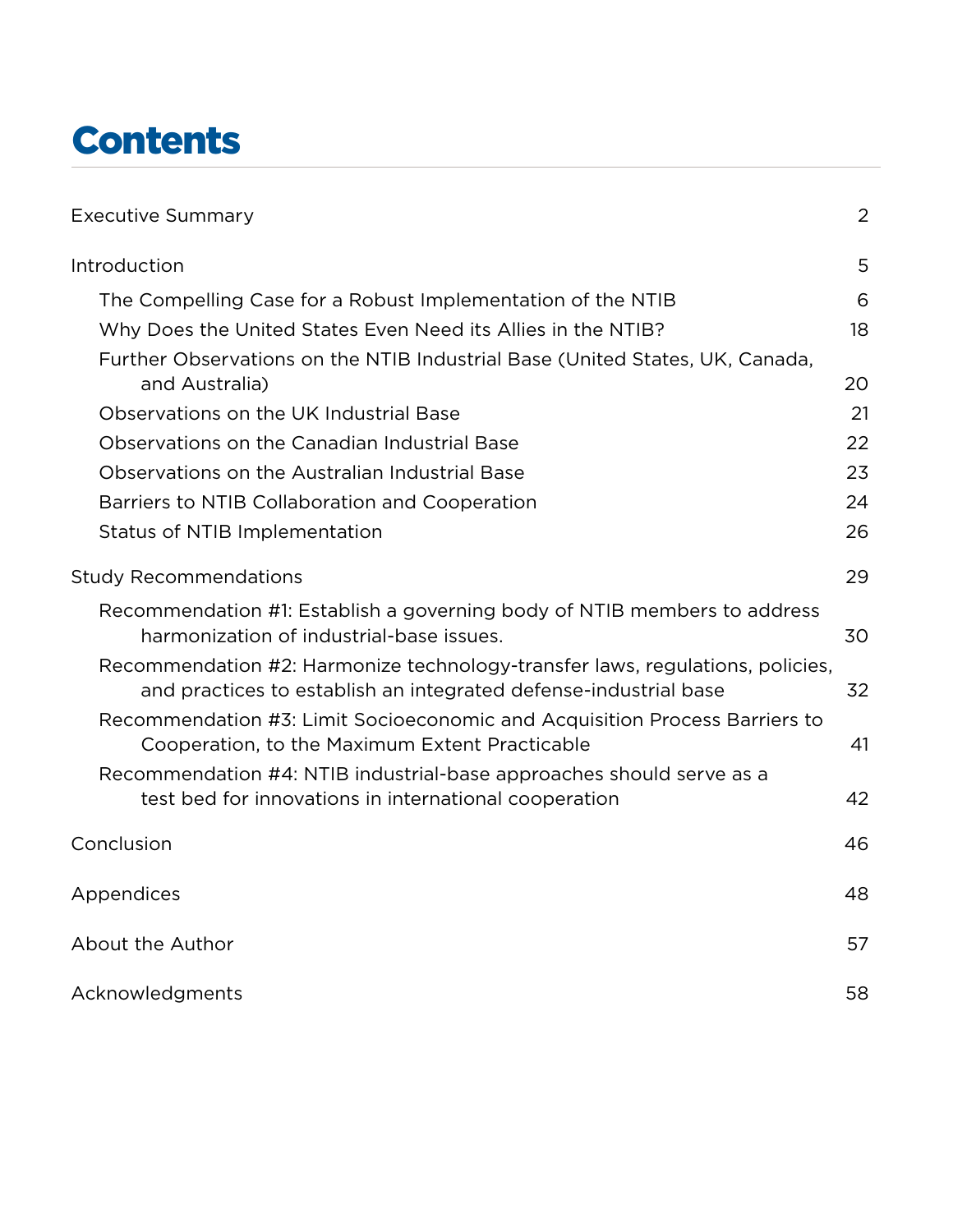### <span id="page-5-0"></span>Executive Summary

In US law, the national technology and industrial base (NTIB) comprises the industrial bases of the United States and three of its closest historical allies (Australia, Canada, and the United Kingdom). Canada was included when the original NTIB was established in 1994, while Australia and the United Kingdom were added by Congress in 2016. The current NTIB expansion has corresponded with a changing threat and technology environment, in which non-defense and global actors are now leading technology innovation. This new threat and technology environment will require a different type of NTIB to support future defense-industrial planning and execution.

This study is an attempt to begin a discussion on what a new NTIB should look like, and how Congress and the administration can pursue policies that can prepare the United States and its allies to compete in this new environment. Through a series of visits, interviews, and discussions with US, Australian, Canadian, and UK industry and government officials, defense experts, and academic researchers, the barriers to increased defense cooperation at the industrial level between the NTIB countries were assessed. The actions needed to address those barriers were identified, and the outcome of this report begins to describe those specific legal, regulatory, and policy changes that are necessary to advance industrial cooperation within the NTIB.

Three large trends argue for the need to use greater NTIB integration to leverage the capabilities of US allies and the commercial marketplace as a means of addressing US national security needs. The first is a return of great-power competition. China is a profoundly different potential adversary than the old Soviet Union and will require a different approach than what was successful in the Cold War. The second trend is the US military has allowed its technological dominance to atrophy. Adversaries and allies have begun to achieve parity in defense capabilities, and in some cases are moving beyond the United States, while the commercial marketplace is leading in innovation in many areas of relevance to national security. The privatization of research and development (R&D) has led to a technological leveling on a global scale, at the same time that new threats to the United States are emerging. Technological reinvention of capabilities that already exist and are available to US adversaries is a losing strategy in an era where global and commercial R&D

far outstrip what the Department of Defense (DoD) can afford.

Finally, the continuing erosion of US technological dominance and the reemergence of a great-power competition are revealing the current US export-control system to be not only inadequate with respect to the United States' closest allies but, as a whole, detrimental to the national security of the United States. This national security threat from the current export-control process manifests itself in three ways. First, there is a residual US focus on Cold War technologies that have long since proliferated to US adversaries, leaving allies with the burden of compliance. Changing business practices, such as the outsourcing of logistics and maintenance activities to the private sector, have exacerbated this compliance burden. Second, export contamination—or the so-called "ITAR taint"—and the extraterritorial application of US export-control laws limit the industrial base available to US defense programs, and has incentivized both allies and the commercial market to develop their own solutions that deliberately avoid US technology and persons. The third is the emerging possibility that other countries will incorporate the most intrusive parts of US export-control systems into their systems. As foreign technologies become increasingly important, this mirror imaging of export-control process around US standards could eventually have a dramatic impact on US operations by placing limitations on the use of foreign technology.

The US ability to go it alone in all aspects of national defense-industrial policy is rapidly eroding. Establishing procedures within a trusted group of allies, such as within the NTIB, could allow the United States to pursue greater technology cooperation and transfer approaches in a more secure environment that could be helpful in expanding the industrial base, both commercially and with more traditional defense entities. It is with this goal in mind that Congress expanded the number of countries belonging to the NTIB and also its focus on civil-military integration to address the globalization and commercialization of military-relevant technologies. Meeting the statutory requirement of reducing "the barriers to the seamless integration between the persons and organizations that comprise the National Technology and Industrial Base" will not be easy, as embedded processes and a cultural aversion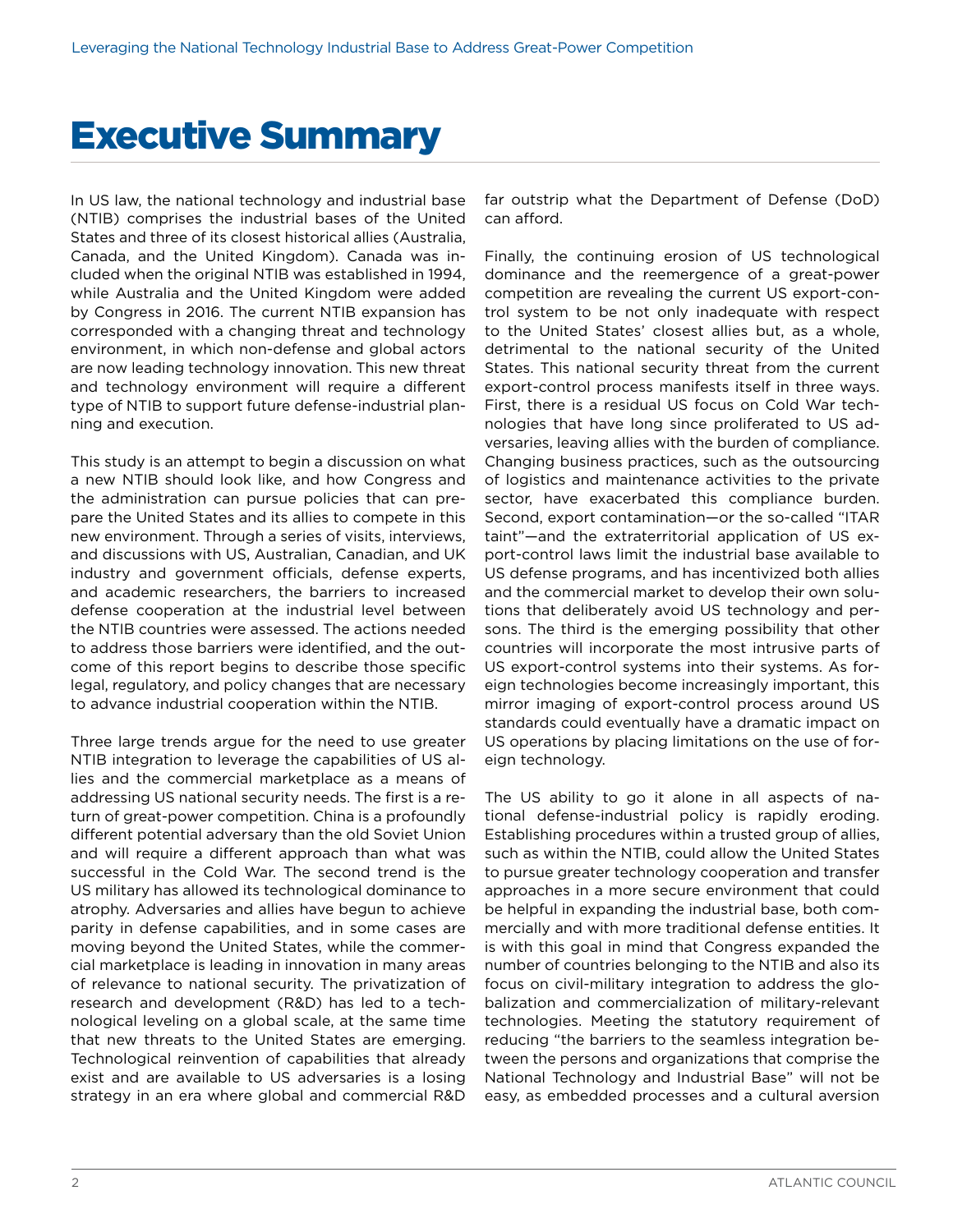to changing what worked in the Cold War will stand in the way. $1$ 

#### **As a means of achieving this seamless integration, twenty-two specific legislative options to enhance the NTIB have been identified, to implement four broad recommendations.**

The four study recommendations address: governance; technology-transfer reform; acquisition reform; and the further expansion of the industrial base. The ultimate goal is a step-by-step process leading to a harmonized NTIB defense free-trade area for goods, services, and—most importantly—ideas and research, within a defined, trusted community that will work to maintain the technology dominance of the United States and its closest allies. Each of these four categories of recommendations is supported by a discussion of specific legal or regulatory proposals.

#### **Recommendation #1: Establish a governing body of NTIB members to address harmonization of industrial-base issues.**

To achieve effective NTIB integration, an integrated quadrilateral governance structure will need to be established. This high-level group, comprising senior officials of the NTIB countries, would address harmonizing policies and practices in areas including regulating direct foreign investment, technology transfer, research and development, supply chain, and communications and information-technology infrastructure security. This group would approximate an equivalent to the "Five Eyes" intelligence-alliance format for the industrial base, but with a more formal governance structure. The intelligence basis of the "Five Eyes" arrangement, however, is directly relevant to the NTIB, which needs to be as much about protection of technology from adversaries as about sharing it between allies. Intelligence sharing within the NTIB is also highly relevant to decision-making on future technology investment.

#### **Recommendation #2: Harmonize technology-transfer laws, regulations, policies, and practices to establish an integrated defense-industrial base.**

The export-control regime within the NTIB will need to be dramatically reset. A new technology-control system, based on a trusted community of industrial partners, should be established and tested within the NTIB to incentivize advanced research and development, as well as greater defense cooperation to meet the new security environment. A first step would require the US administration to apply the Canadian International Trafficking in Arms Regulation (ITAR) exemption to the UK and Australia, but also significantly broaden this exemption to address issues of ITAR contamination or taint (the use of controlled US knowledge at the research-and-development stage that applies to a product or service forever) and extraterritorial application of US export-control regulations and laws that have outlived their usefulness as guiding principles—at least among close allies. Additional legislative options address supply-chain transfers, program licensing, the foreign military-sales program, and past defense trade treaties with the UK and Australia.

#### **Recommendation #3: To the maximum extent practicable, limit socioeconomic and acquisition process barriers to cooperation**

NTIB expansion is a key component of US acquisition-reform efforts that originated in the 2016 and 2017 National Defense Authorization Acts. The reciprocal elimination of socioeconomic mandates, and a harmonization of acquisition processes within the NTIB, would further improve the integration of the four countries' industrial bases. These socioeconomic barriers to participation include domestic source restrictions, small-business preferences or set-asides, and offset agreements.

**Recommendation #4: NTIB industrial-base approaches should serve as a test bed for innovations in international cooperation, be applied on a caseby-case basis to other close allies, and further civil-military integration between Silicon Valley and the Department of Defense.**2

Once implemented and tested within the NTIB, many of these reforms could potentially be advanced on a case-by-case/country-by-country manner to some of the United States' other closest allies—those that have both a reciprocal defense-procurement-and-acquisition policy memorandum of understanding and a security-of-supply agreement with the United States. In addition, lessons learned from the NTIB experience could be applied to accessing emerging technologies within a trusted community, to better incorporate defense programs with globalized commercial firms

<sup>1</sup> Section 881, National Defense Authorization Act for Fiscal Year 2017.

<sup>2</sup> While the term "Silicon Valley" is a geographical description of the information-technology hub that grew up in the San Jose/San Francisco corridor in the United States, in this study it will be used to stand-in for the broader innovation culture of nontraditional firms and a venture capital ecosystem that have now planted innovation hubs in many other geographical areas in the United States, and elsewhere in the NTIB.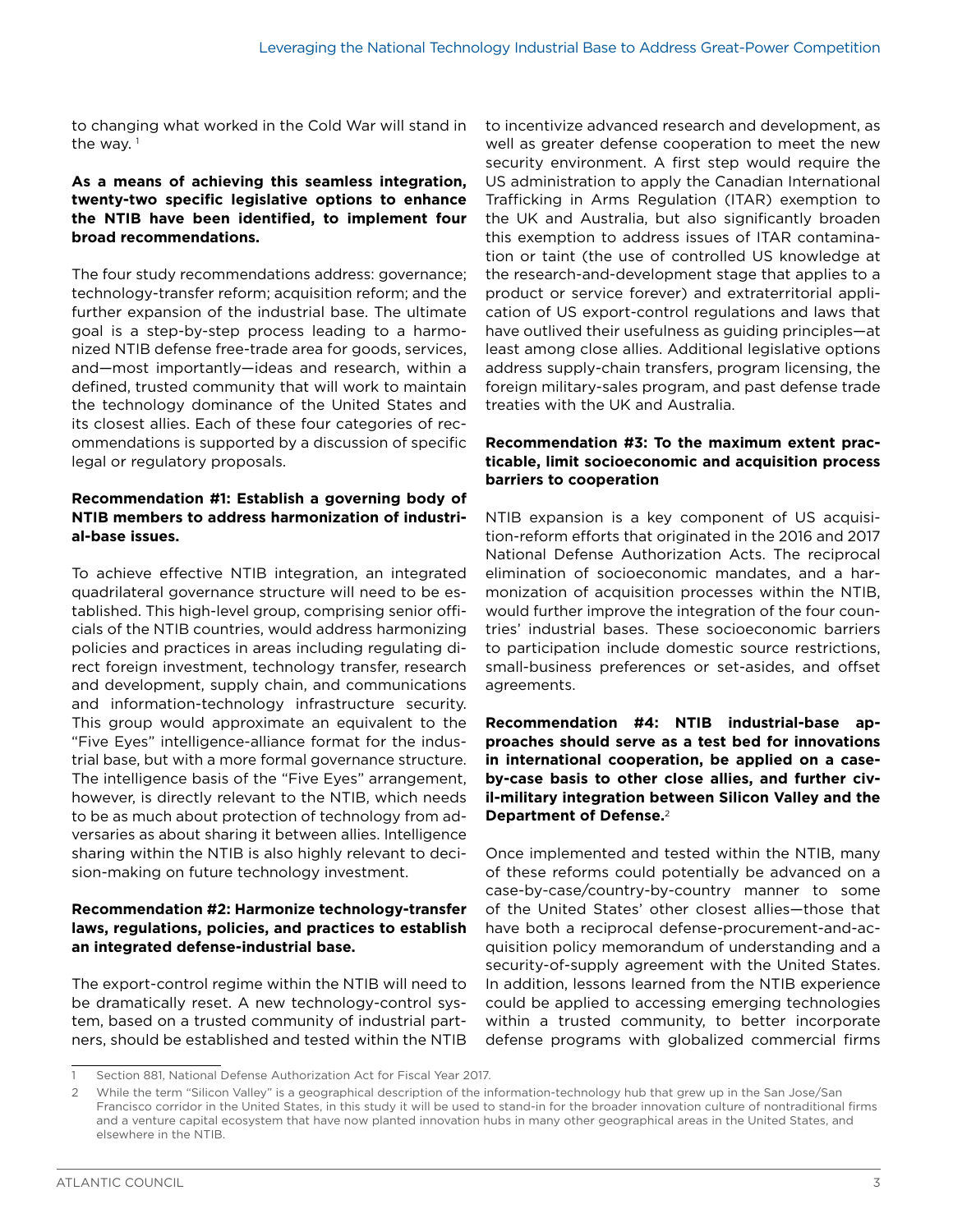based in such places as Silicon Valley, Cambridge in the UK, Waterloo, Canada, and other high-tech innovation clusters. Many of the same barriers to working with the DoD that apply to the commercial information-technology industry also apply to the NTIB countries and the closest US allies. The primary lesson learned from this

effort is that Cold War management institutions, such as the ITAR and the US acquisition system, are now limiting the DoD's access to some of the best technologies in the world. If the United States wants to compete in the future, it will need to change those institutions.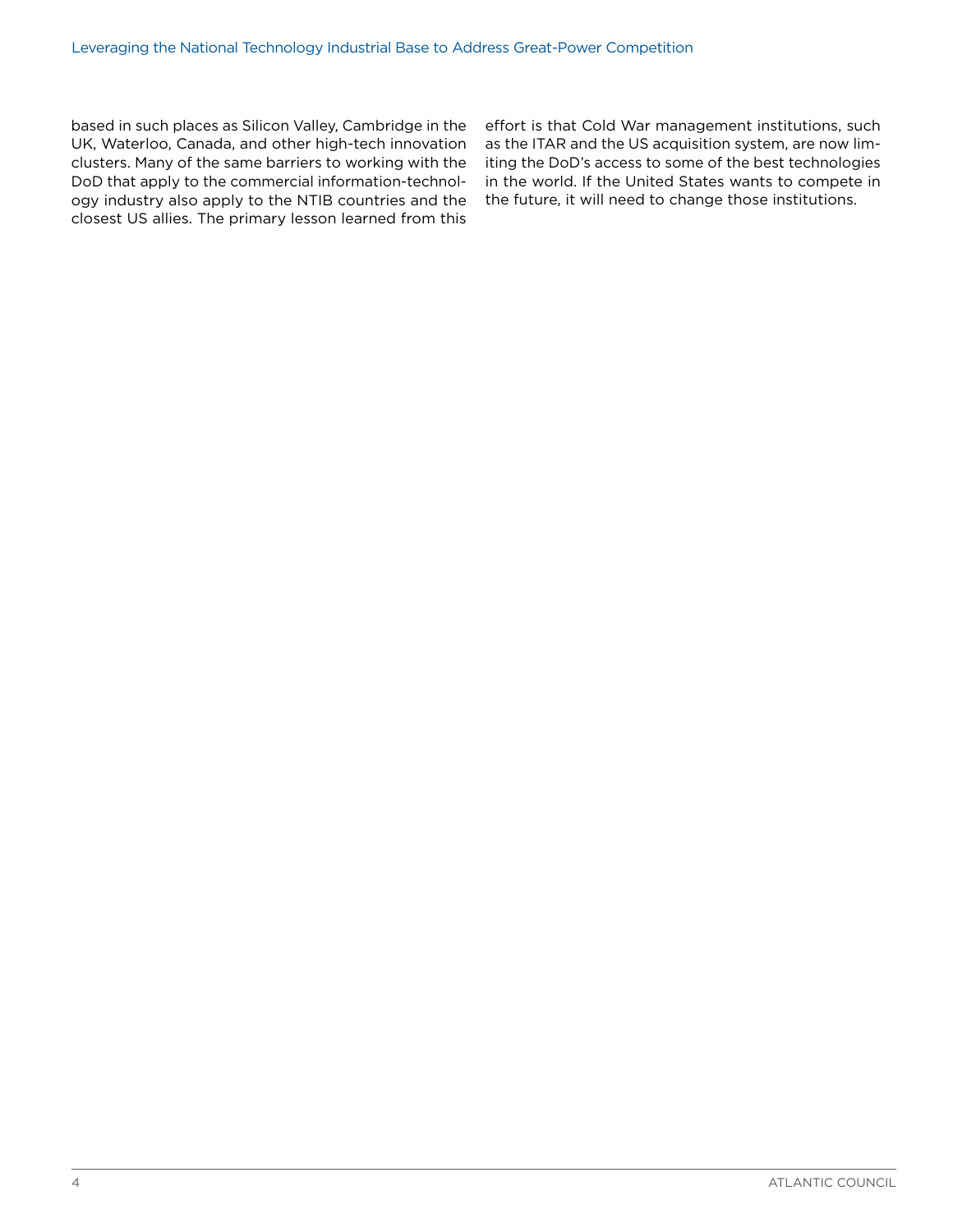### <span id="page-8-0"></span>Introduction

The legal construct underpinning defense-industrial base strategy, analysis, and planning in the United States is contained in chapter 148 of title 10, United States Code (see Appendix A for specific statutory language). The secretary of defense is required by law to develop and maintain a defense-industrial strategy for the national technology and industrial base (NTIB) that is integrated with the National Security Strategy required by the National Security Act of 1947, as well as the National Defense Strategy, which implements the National Security Strategy and is required by section 113(g) of title 10, United States Code. It must also be supported by the budget as outlined in the Future Years Defense Plan, as required by section 221 of title 10, United States Code. It is no coincidence that national security strategy, industrial policy, and defense budgets are integrated and intertwined by law.

What is probably not as well known is that the legal definition of the NTIB, established in 1992, applies to persons and organizations engaged in research, development, production, integration, services, or information technology activities not only in the United States, but in Canada as well. In section 881 of the 2017 National Defense Authorization Act (see Appendix B) the United Kingdom and Australia were included in the definition of the NTIB. Congress made it clear in section 881 that the seamless integration of the industrial bases of the United States, Canada, Australia, and the UK is needed to address growing threats.

As Congress no doubt understood, seamless integration faces many implementation challenges. Despite countervailing forces encouraging disaggregation, progress was made through the NTIB mechanism to maintain some level of the integration achieved during the Cold War between the US and Canadian defense-industrial bases. The US-Canada NTIB was created in a period of significant defense drawdown and conversion in the immediate aftermath of the Cold War—but also in recognition that, since World War II, defense-industrial capacity was grounded in a historical cross-border integration between industrial plants and firms in the

United States and Canada. The NTIB between the two countries was already a reality in practice at the time it was recognized in law, and the compelling issue was how to keep it together. For the last three decades, a key industrial policy concern has been how to preserve those minimal remaining defense-industrial capabilities as a hedge against future needs as the defense supply base underwent dramatic consolidation and reduction in capacity. The US-Canadian NTIB and the standalone US defense-industrial base are shadows of their former selves, but still a vital foundation of capabilities to build upon. $3$ 

However, implementing an effective NTIB in today's environment will be even more challenging. The NTIB needs to radically change from what has existed since the end of the Cold War. The NTIB expansion also reflects the significant current level of integration between the defense industries of the four member nations. Paralleling the position between the United States and Canada in the 1990s, today most major US defense firms (such as Boeing, Lockheed Martin, General Dynamics, Raytheon, and Northrop Grumman) have facilities in both the UK and Australia, while major international players like BAE Systems and Rolls Royce now consider the United States a domestic market after years of inward investment.

The NTIB expansion was a complementary part of the targeted-acquisition reforms in the 2016 and 2017 National Defense Authorization Acts, which were designed to remove barriers to accessing new sources of innovation. With these reforms, Congress recognized the potential return of great-power competition, which was subsequently validated in the 2018 National Security Strategy and National Defense Strategy documents.4 Thus, to be integrated into national security and national defense strategies—and to address the strategic imperative of that great-power competition—the NTIB of the 2020s will need to be profoundly different from the NTIB of the past. This will include a greater need to partner on new innovation, rather than focus on maintaining and protecting

<sup>3</sup> For a discussion of the vulnerabilities that have crept into the US defense-industrial base and the NTIB over the years, from lack of investment and new defense programs, see "Assessing and Strengthening the Manufacturing and Defense Industrial Base and Supply Chain Resiliency of the United States" (report to President Donald J. Trump by the Interagency Task Force in Fulfillment of Executive Order 13806), September 2018.

<sup>4</sup> "National Security Strategy of the United States," US Department of Defense, December 2017, https://www.whitehouse.gov/wpcontent/uploads/2017/12/NSS-Final-12-18-2017-0905.pdf; "2018 National Defense Strategy of the United States of America," US Department of Defense, January 2018, https://www.defense.gov/Portals/1/Documents/pubs/2018-National-Defense-Strategy-Summary. pdf.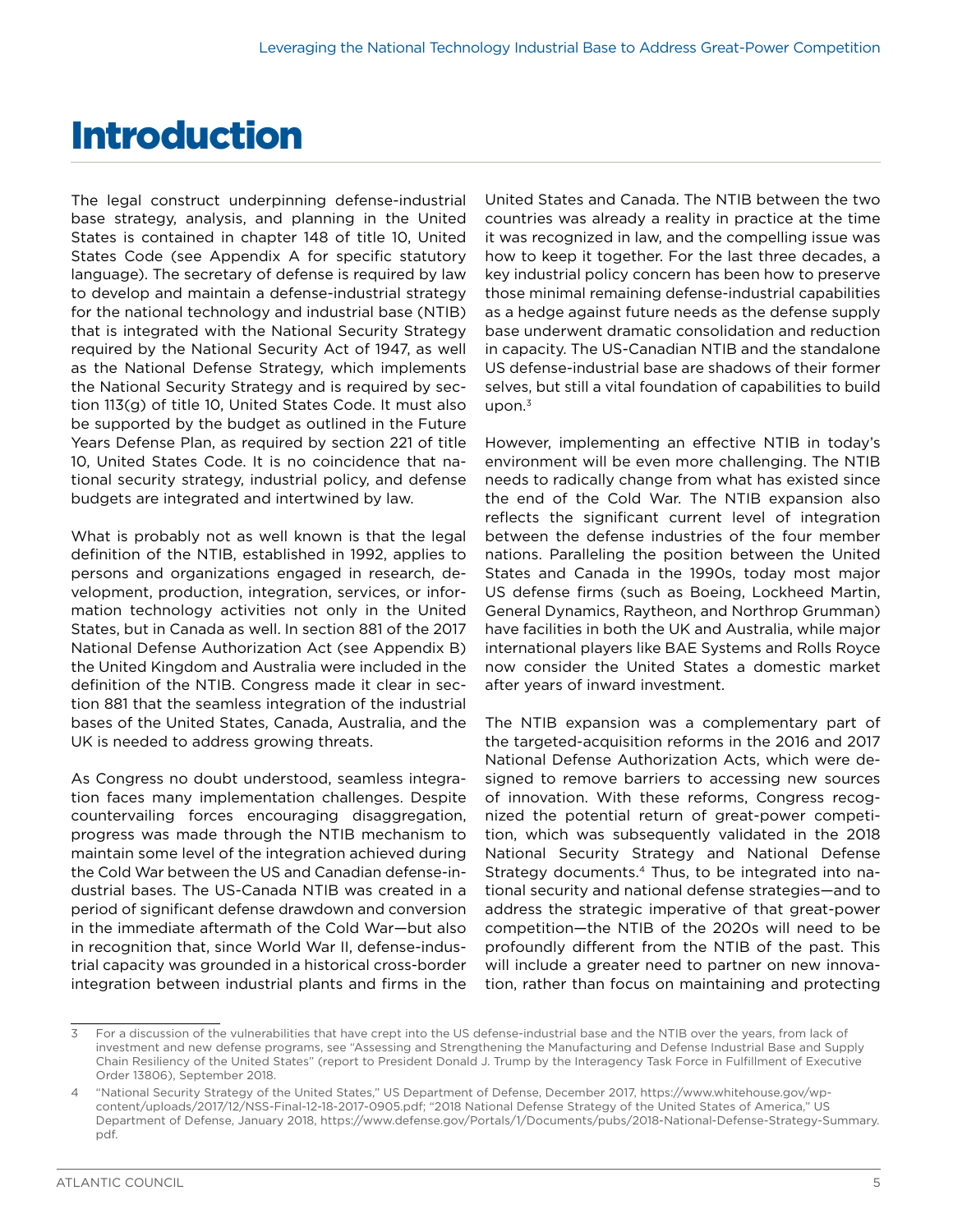<span id="page-9-0"></span>a backward-looking industrial capability as a hedge against a future undefined threat. That threat has arrived, and the industrial base needs to undergo significant transformation to meet it.

#### **The Compelling Case for a Robust Implementation of the NTIB**

Three large trends argue for the need to use greater NTIB integration as a means of addressing US national security needs. The first is a return of great-power competition in a form vastly different from the Cold War competition with the Soviet Union. The second is the US military allowing its technological dominance, gained during the so-called "second offset" of technology developed in the 1970s and visibly displayed in the first Gulf War, to atrophy.<sup>5</sup> The United States and its allies appear to be at risk of suffering a reverse "offset"—for example, through Chinese and Russian development of hypersonic missiles. The final trend is that the current export-control system, also established in the 1970s and designed to protect that technological dominance, is now a threat to US national security, as it severely constrains US technological advancement while doing little to hold back great-power adversaries.

#### *The Rise of Great-Power Competition*

The United States faces a new threat environment that has not been seen since the height of the Cold War. In fact, this threat is more dangerous and complicated, with a resurgent military and nuclear power in Russia, an emerging superpower in China, and medium-sized powers such as Iran and North Korea growing their military and nuclear capabilities. The 2018 National Security Strategy and National Defense Strategy documents are unlike those of the recent past, which were severely budget-constrained and primarily focused on antiterrorism operations. US strategy now significantly recognizes the current threat, and outlines the new challenges facing the United States in an emerging era of great-power competition.

Strategy documents are one thing; doing what is necessary to implement a strategy is something else. A significant effort will be required to mobilize and sufficiently prepare for any major great-power conflict. Still, the primary purpose of US and allied military and foreign policy over the past seventy years has been to prevent any such conflict. During the recent decades of US and allied hegemony, it could be argued that a significant lesson from the Cold War has been forgotten: that military capability is required not just to fight a war, but to prevent it. If US and allied military capability cannot respond to current challenges quickly enough, a potential great-power adversary may no longer feel sufficiently deterred from taking steps that could bring about conflict. So, technological and doctrinal innovation is as critical for deterrence as it is for warfighting.

Gearing up for a great-power conflict would be daunting enough on its own, but the United States still needs to address the legacies of its post-9/11 conflicts as it mobilizes in preparation for an even greater potential struggle. As the global threat increases, the US military is essentially trying to do five things at once. Each requires new levels of innovation from an expanded industrial base, different acquisition approaches, and a required defense budget that will significantly outpace what is likely to be achieved.

First, the United States must maintain current legacy operations around the globe. While specific deployments, such as in Syria and Afghanistan, may be under debate and subject to change, the threat from terrorist entities is unlikely to go away in the near future. Addressing these threats requires continual industrial innovations that can be deployed quickly (in no more than two years) under the rapid-acquisition approaches that were first developed at US Special Operations Command (SOCOM), and used to support operations in Afghanistan and Iraq. Secondly, there is a practical need to focus on readiness, training, and repairing the equipment that has worn out during the operations of the last two decades. This second priority area alone could take up much of any currently envisioned defense-budget increase, but would at least return US forces to a level able to fight with their current technology and systems. The problem is that many of those systems—while useful in counterterrorism operations—will become increasingly outdated in a great-power conflict.

Next, the United States needs to modernize at scale. This third effort requires expanding current production lines and mobilizing capability, to hedge against

<sup>5</sup> It seems that, with the change in administrations, many have stopped using the terms "first, second, and third offsets." Still, it is hard to find a better terminology for at least the first two periods of intense US defense-technological innovation that occurred in the 1950s and early 1960s, along with missile and space-reconnaissance developments and, in the 1970s, with advancements in stealth, precision guidance, and geolocation. Whether the United States can actually implement a third offset—based on artificial intelligence, autonomy, quantum computing, data analytics, and other emerging technologies—remains to be seen. But, if it can, it could rival the two previous periods of technology innovation.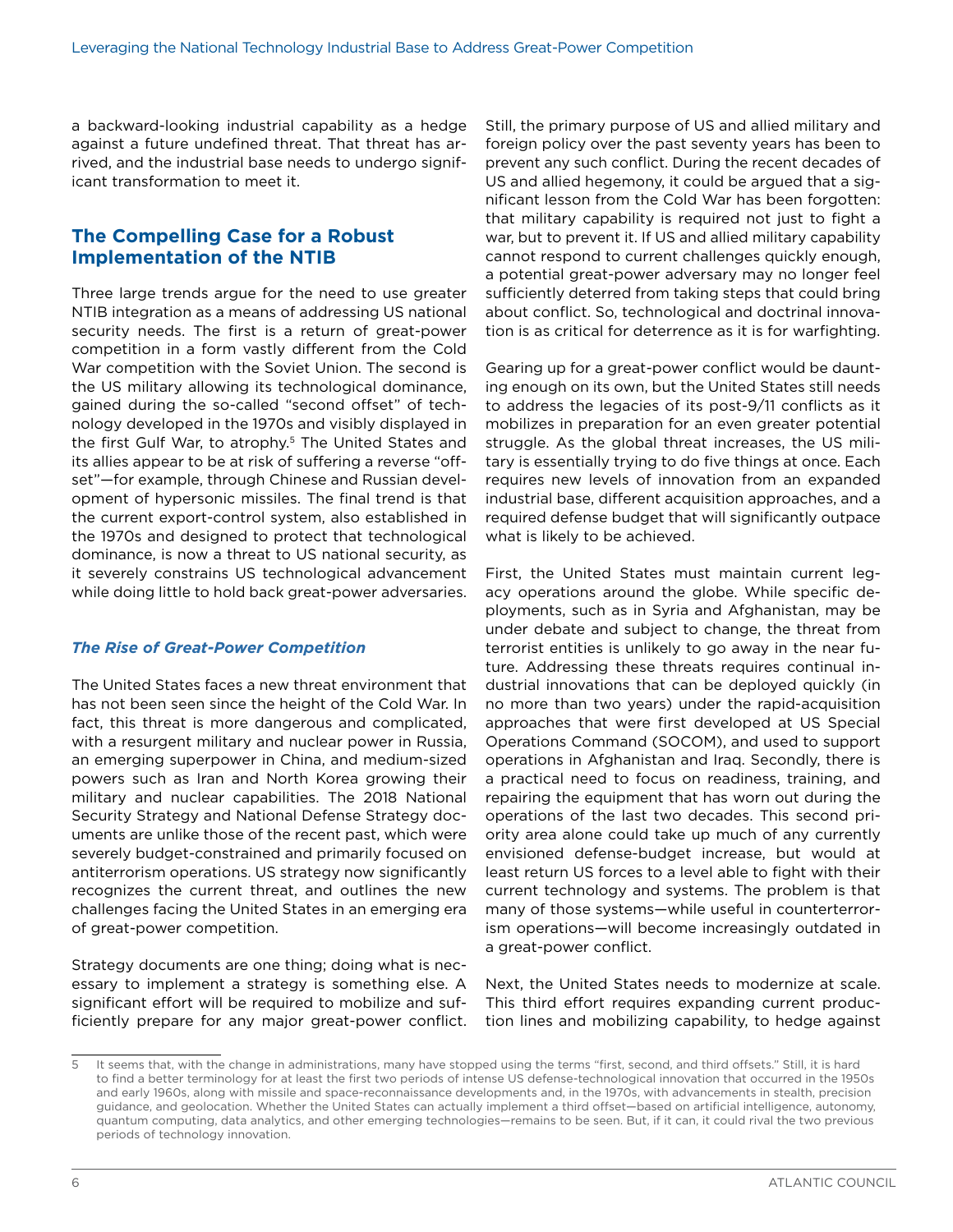inevitable losses in any great-power war. It also requires fast incremental innovation to enhance capability of existing systems, as demonstrated by the Special Capabilities Office, and for the services to rapidly acquire new capabilities as envisioned under the Section 804 rapid-fielding authority. The fourth, simultaneous objective is disruptive innovation. Section 804 operational-prototyping authorities and other transaction-contracting authorities can help move disruptive systems into the hands of the warfighter faster. This means not only experimenting with operational prototypes, but also providing new realities on the ground that complicate Chinese and Russian military planning.6

Finally, the fifth objective is the need for business reform to free up resources to support operations, improve readiness, mobilize, and disrupt, as—absent a full-scale ware—there will likely never be enough money to do all of this. However, by that time it will be too late, given mobilization timelines and a historical lag of two years or longer to get industrial capability to frontline troops. Former US Secretary of Defense Donald Rumsfeld was unfortunately correct when he said, "You go to war with the army you have, not the army you might want or wish to have at a later time."7 The lesson the United States continues to relearn is that it should use peacetime to address as many things as possible that will cause problems on the future battlefield, meaning it has to spend real money during that time. Peacetime business processes—whether they support acquisition, requirements, budget, finance, or technology and security control—are often designed with objectives other than immediately supporting the warfighter. These processes add costs, and also limit the industrial base to those able to comply with them, limiting the technology choices available to the Pentagon. All of these business processes need to be put on more of a wartime footing.<sup>8</sup>

The difficulty with this problem set is that the current, dedicated US defense-industrial base and the US acquisition system are not prepared for a great-power war, nor the innovation necessary to compete in all five things the United States must do to meet its national security needs. Nor has it geared up to deliver the significant innovation in capability and doctrinal development to deliver a sufficient deterrent effect to prevent that war in the first place.

For the last seventeen years, the United States has been equipped to conduct current operations against insurgencies and terrorism in the arc of instability running through Central Asia to Northern Africa. Because of the constant threat of budget sequestration, wars have been fought on the cheap and readiness levels have fallen. Modernization is being conducted at non-economic order-of-production levels. Disruptive innovation has been practically nonexistent, as research funding has historically stopped at the 6.3, or advanced-technology, development level, leaving most innovations stuck in the so-called "valley of death." Prototyping, or 6.4, funding has been difficult, if not impossible, to obtain. Science and technology (S&T) communities are addicted to the existing peacetime way of doing research by doling out funds in single million-dollar increments, and the budget reflects that. Business reform is further constrained by the inability to address the costs of socioeconomic requirements placed on the Pentagon by Congress and past administrations. Large-scale technological and business-process disruption will be needed to meet the great-power threat. While Congress took the first step in passing new-acquisition reforms in 2015 and 2016, much more needs to be done to implement these reforms and reform other business practices. Finally, and perhaps most importantly, since the end of the Cold War the United States and its allies seem to have subconsciously forgotten the requirements of deterrence, as there was no great-power rival to deter. With the resurrection of great-power challenges, the atrophy of US and allied capabilities during that period now appears to be a huge vulnerability.

The NTIB is an integral part of Congress' recent acquisition-reform efforts, and will need to adapt to support each of these five objectives. It needs to be flexible enough to bring scientists and engineers together across borders—in many cases, within the same companies that have facilities in each of the NTIB countries. The NTIB needs to be ramped up to support research and development, rapid incremental modernization, and disruptive innovation, and to bring in new sources

<sup>6</sup> Section 804 of the 2016 National Defense Authorization Act provides new acquisition flexibilities in exchange for forcing the Department of Defense to deploy capability through rapid fielding, or an operational prototype in less than five years from initiation of the program. While this authority has huge potential to change the balance of power, and each military service is currently experimenting with this authority, it remains to be seen how successful implementation will ultimately be.

<sup>7</sup> Eric Schmitt, "Iraq-Bound Troops Confront Rumsfeld Over Lack of Armor," *New York Times*, December 8, 2004, https://www.nytimes. com/2004/12/08/international/middleeast/iraqbound-troops-confront-rumsfeld-over-lack-of.html.

<sup>8</sup> The Section 809 panel took up this call to return acquisition policy to a wartime footing in its most recent *Report of the Advisory Panel on Streamlining and Codifying Acquisition Regulations* 3, January 2019.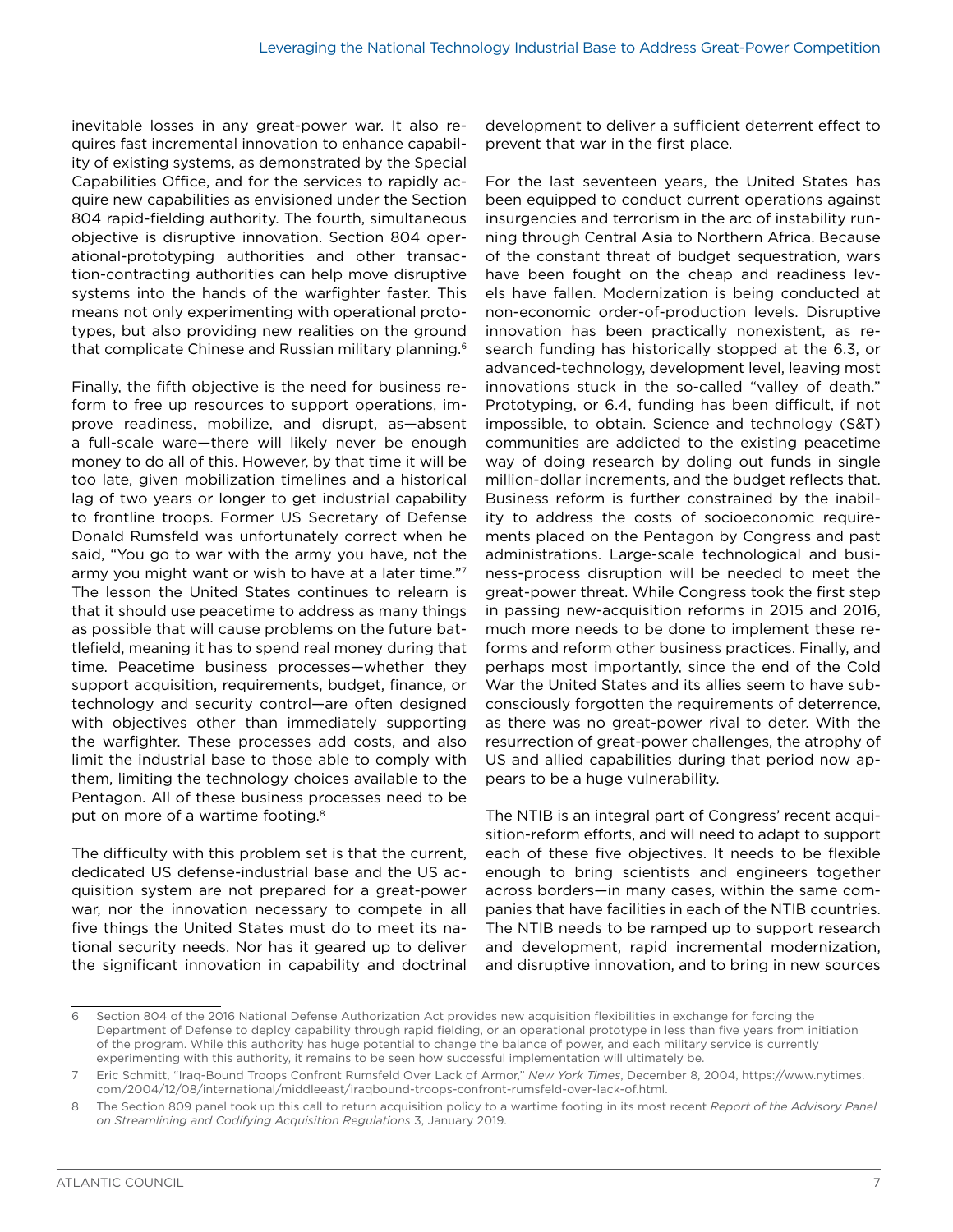of business innovation to support higher readiness levels, improved maintenance, and better management. That is currently not happening, as managers, scientists, and engineers within the NTIB are precluded by US law and regulation from even talking to one another without first seeking prior authorization from the US administration. This stymies, rather than fosters, innovation by imposing cost and time penalties on information sharing that a potential innovator may be unwilling to incur. That has taken on greater importance because of recent trends in technology development and diffusion.

#### *The Loss of Technological Dominance*

The Ronald Reagan defense buildup of the 1980s produced the systems developed earlier in the 1970s. For the most part, the US military still relies on these technologies, such as precision strike, advanced geo-location, and stealth. For more than thirty years, the DoD has been able to take an innovation holiday, because of the absence of a near-peer adversary to deter. These 1970s technologies were marginally improved over the years within an acquisition system that primarily rewarded compliance and process, rather than innovation. Still, slow and wasteful business processes, and a sclerotic acquisition system that resulted in incremental improvements to these Reagan-era systems, may not have mattered as long as the United States maintained its technological dominance. The government-unique industrial base that has coalesced around these processes can be extremely inefficient, but can still meet US needs as long as no one is chasing the United States. Keeping allies at arm's length and putting up barriers to working together can also work if the United States leads in all technologies; it really doesn't need allies if it can do everything itself.9 All of this has now changed, probably forever. The primary threat no longer drives around in the desert in a Toyota Land Cruiser, but will be delivered in a hypersonic missile. The United States has lost its technological dominance on many levels and will continue to do so at a rapid pace, but the culture and business processes predicated on the United States always having technological dominance have not adjusted to this fact.

The United States' loss of technological dominance has emerged in three areas. US adversaries, the commercial market, and even allies are all leapfrogging US capabilities. This erosion of US dominance occurred because the rest of the world didn't stand still over the last three decades. First, Russia and China have been able, over time, to replicate the defense-unique aspects of US military power, through either dedicated research or the stealing and replicating of US technology. Parity has been achieved at many levels, and the United States is now falling behind its adversaries in niche areas where they have made significant investments. This is highly dangerous. Not only has US technological superiority prevented great-power conflict during this time, but that advantage was overwhelming, and seen to be so. Parity and niche-area advantages on the part of potential adversaries, or even the perception that they exist, may be sufficient for deterrence to fail.

What adversaries have not adopted is the current US acquisition system that takes decades to field systems. Retired Admiral Gary Roughead, the co-chair of the Commission on the National Defense Strategy of the United States, recently stated: "The Chinese have adopted our rapid innovation [model] and we have adopted the communist model of how we process new capabilities in our system."10 US adversaries are pursuing rapid prototyping and deployment of new technologies in short increments. This is similar to how Silicon Valley brings out new versions of products and, not surprisingly, also similar to how the United States used to develop weapon systems in the 1950s and early 1960s—including the first intercontinental ballistic missiles (ICBMs) and reconnaissance satellites, as well as helicopters, missiles, planes, and ground vehicles. It is likely that adversaries will move to production in large quantities of the technology that provides the most advantage to change the balance of power, whether in the South China Sea or the Baltics. There is also a focus on exploiting US weaknesses in cyber and electronic warfare through anti-access areal denial strategies, which is to be expected.

The second level on the road to technological inferiority is that the commercial market is now ahead of the US military. Nothing better illustrates the US military's loss of technological dominance than its relationship

<sup>9</sup> Perversely, it can be argued that the inability to access US technology has directly driven the poor cost-effectiveness of many allies' national-procurement decisions, the inefficient sustainment of duplicate industrial capabilities, and the loss of US exports, with all of the economic and employment consequences that entails. Allied burden sharing might be significantly better today had the United States been less restrictive in its willingness to share its technology with some of its closest allies, or at least sell to them, over the past three decades.

<sup>10</sup> "Commission Co-chair Bashes Pentagon Acquisition System," *National Defense*, November 28, 2018, http://www. nationaldefensemagazine.org/articles/2018/11/28/commission-report-cochair-bashes-pentagon-acquisition-system.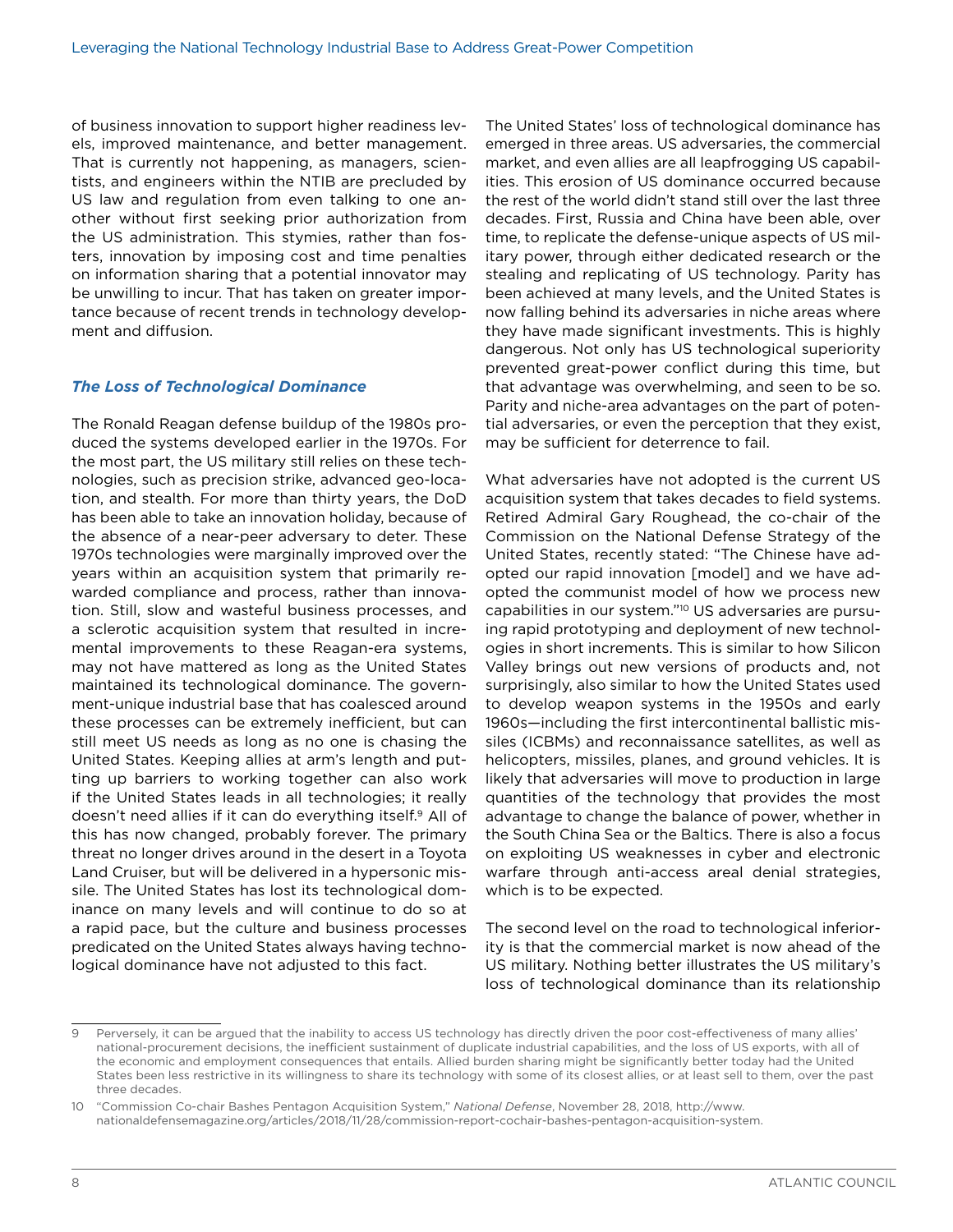with Silicon Valley. The DoD is already behind the commercial market in several of the technologies identified in the National Defense Strategy as keys to future defense applications. These include artificial intelligence (AI) and machine learning, software development, data analytics, autonomy and robotics, and biotechnology. Due to the globalization and proliferation of these dual-use technologies—which will be even more important as future force multipliers and differentiators—they are now, and will continue to be, available to US adversaries and allies alike.

While the commercial market is now ahead of the military, the DoD has not made it easy for firms that want to innovate on its behalf. It is remarkable that the United States continues to put up barriers to the commercial market over unwarranted fears of excess profits and the desire to control intellectual property. All of this stands in contrast to its adversaries, which have no qualms about tapping into non-traditional firms and technologies. Despite the US inventing the term in the 1990s, China's understanding of the importance of civil-military integration of the defense-industrial base, and President Xi Jinping's role in leading advocacy for it, contrasts starkly with US actions and leadership.

One would think the United States would embrace this market. But, despite limited—and not yet completely successful—outreaches to Silicon Valley through the Defense Innovation Unit, the Pentagon's acquisition bureaucracy has been outright antagonistic to commercial providers of solutions. This results in favoring cost-type contract programs with traditional contractors, rather than fixed-price commercial contracts, and locking in government-unique terms and conditions rather than commercial ones. The situation has not improved, despite new laws to remove barriers to commercial innovation. Things have gotten so bad that those few commercial companies that have tried to sell solutions to the DoD—such as SpaceX, Palantir, and AGI—have been forced to sue the department to get their commercial products considered. Meanwhile, the Pentagon spends its limited research-and-development (R&D) dollars on what can only be called developmental-reinvention efforts, with traditional members of the military-industrial complex, to replicate what is already available in the commercial marketplace. So, as its adversaries race ahead, taking advantage of advances in the commercial market, the United States continues to operate as if it is still the mid-1970s—when DoD military-unique technology was dominant, and Silicon Valley was still taking its first steps to usher in the PC revolution.

The third area where the United States is falling behind is in the technological relationship with its allies.

Due to the globalization and proliferation of dual-use technology, many US allies have experimented with civil-military integration and new commercial ways of doing business—precisely because they have had fewer resources to spend on defense than the United States has had. They have also maintained steady R&D in certain defense-unique areas in which the United States stopped investing. As a result, they have developed expertise in specialized areas of defense-unique capabilities, in which they are now ahead of the United States. The NTIB countries—and also many NATO allies such as Norway and France, as well as non-NATO allies such as Sweden, Israel, South Korea, and Japan—have seen significant advances in these niche technology areas, but are hesitant about truly cooperating with the United States, given the next trend.

#### *Export Controls as a Threat to National Security*

This final trend is intimately tied to the first two, the major disincentive to allied and commercial defense cooperation, and the most significant barrier to real NTIB integration. The US technology-control system is designed for an era of US technological dominance that no longer exists. The export-control mechanisms, which were designed to maintain US technological dominance developed at the height of the Cold War and protect the advances of state-sponsored R&D, have lost their relevance in an era where global commercial R&D investment outstrips military R&D. The legacy export-control system not only impedes economic security, but also poses a threat to US national security.

This national security threat manifests itself in three ways. First, there is a residual, perhaps obsessive, US focus on Cold War technologies that have long since proliferated to US adversaries, leaving allies with the burden of compliance. Changing business practices, such as the outsourcing of logistics and maintenance activities to the private sector, have exacerbated this compliance burden. Second, export contamination or the so-called "ITAR taint"—and the extraterritorial application of US export-control laws limit the industrial base available to US defense programs, and has incentivized both allies and the commercial market to develop their own solutions that deliberately avoid US technology and persons. The third is the emerging possibility that other countries will learn the wrong lessons from the US experience, and will incorporate the most intrusive parts of US export-control systems into their systems. As foreign technologies become increasingly important, this mirror imaging of export-control process around US standards could eventually have a dramatic impact on US operations.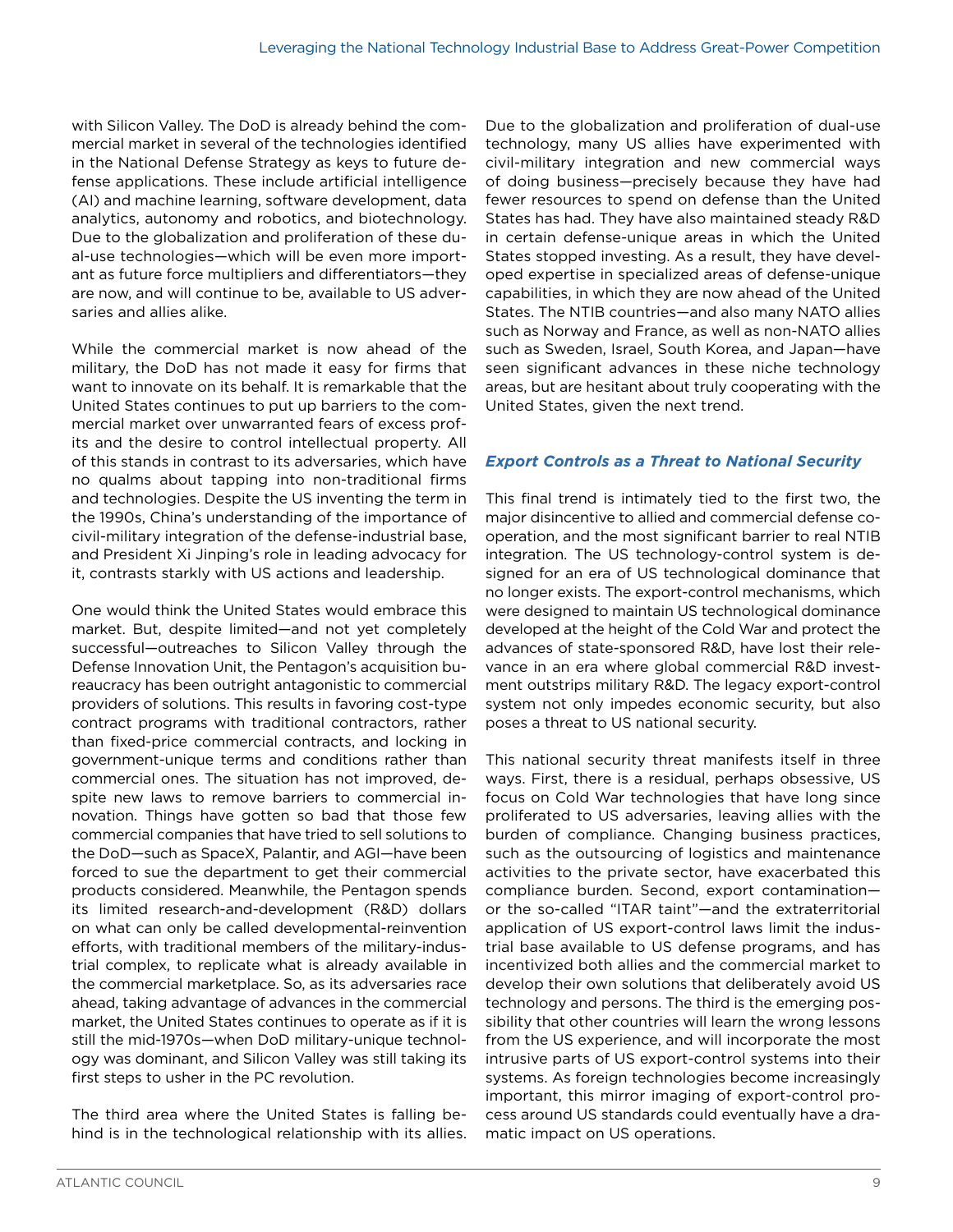#### *Cold War Legacies*

The US export-control system has become increasingly backward looking. It is designed to control things that have already been developed; this seems logical enough as the initial basis of control, but then takes the view that any US content must be the dominant technology that triggers controls. This becomes an issue when any US person becomes involved in technology development, however superficially. This could become even more apparent and problematic in the current attempt to control "emerging technologies," which may incorrectly assume that US industry, research, and investment still independently dominate these technologies. The system goes out of its way to be nondiscriminatory, controlling goods and services on an equal basis for both US allies and potential enemies. An arms embargo may keep China from ever being granted a license to buy US weapons, but the real impact is felt by US allies who may be granted a license to gain access to US content after six to nine months of excruciating, bureaucratic process. Potential enemies or competitors would never apply for a license, so they either need to steal, indigenously develop their own technology, or buy from Russia or China. Thus, US export controls are really about allocating technology to US allies, and keeping it out of the hands of third- and fourth-tier countries that do not yet have the capability to develop it themselves. As a result, the US system has largely defaulted into a process of arms-sales transactions to the developing world, and a bureaucratic nightmare for close allies and industry.

One can assume that those in charge of implementing the US export-control system truly believe that they are adding value through their actions. However, allies would not be entirely wrong if they thought of the current US export-control system as the means by which a fading power that still thinks itself dominant grants favors to others. When the United States is dominant, these countries might complain about this treatment, but can be ignored, as they still need US technology. That has been the case since 1945, but is increasingly changing. When US dominance slips, the rationale for the whole system comes tumbling down, which has become clearer in the last decade.

There are no doubt still technology areas in which the United States is still dominant, and is fearful that less careful allies would be one-way conveyers of technology to Russia, China, or Iran. Still, after thirty years of relatively low-level, incremental technological advancement, the threat to the United States has increased to the point where more and more of what is controlled is already in the hands of Russia and China, and could be increasingly developed by most US allies. There is no differentiation in the US system between advancements that maintain the US edge against its enemies, and what has already proliferated into the defense market.<sup>11</sup>

As a result, allies have already been forced to develop their own indigenous technology, because of restrictions placed on US technology and the need to have a competitive solution. For other systems, where technology is widely available, it would just take time and effort to do so. Ideally, it would be easier to simply buy from the United States, but that does not always work under the current system. The current US comparative advantage is the basis for its arms-sales industry—which, while robust, is selling a fraction of what it probably could, due to the US arms-transfer process. That means fewer American jobs, lost economies of scale, revenue for rival suppliers, and reduced US influence.

Still, NTIB countries have it better than most. The difference between the closest US allies, such as those within the NTIB, and other allies is the former will likely always be granted an export license after six to nine months.12 Why is such a long process needed? As much of what the US is controlling was first developed in the 1960s and 1970s, and is widely available in foreign versions, allies should question US reasons for controls. When the UK and other close allies begin to believe that they are being treated in the same manner as Niger or Chad, for technologies that Russia and China have had for decades and that US allies could make on their own if they had to, it is reasonable to question the system's logic.

But, first, how did things get to this point? The imperative to control military goods has a long pedigree, with both military and foreign policy aspects. The current US export-control system goes back to the rise of the Cold War and the recognition of the Soviet Union as an adversary. This began with the Export Control Act of 1949, which prohibited the transfer of anything of military or strategic significance to communist countries.

<sup>11</sup> Despite the intention of export-control reform (ECR) in the last administration to focus the ITAR on US "crown jewels," and transfer other items to the Commerce Department, under a system that is more flexible as regards US allies, this review found no appreciable differences from this reform effort that practically reduced the burden of cooperation with allies.

<sup>12</sup> As will be discussed later, there will be some technologies that are denied or only allowed to be transferred under certain conditionseven to close US allies, such as those in the NTIB—but the key point here is to make a distinction between the vast majority of routine transfers and, importantly, the discussions necessary for ongoing research cooperation and development.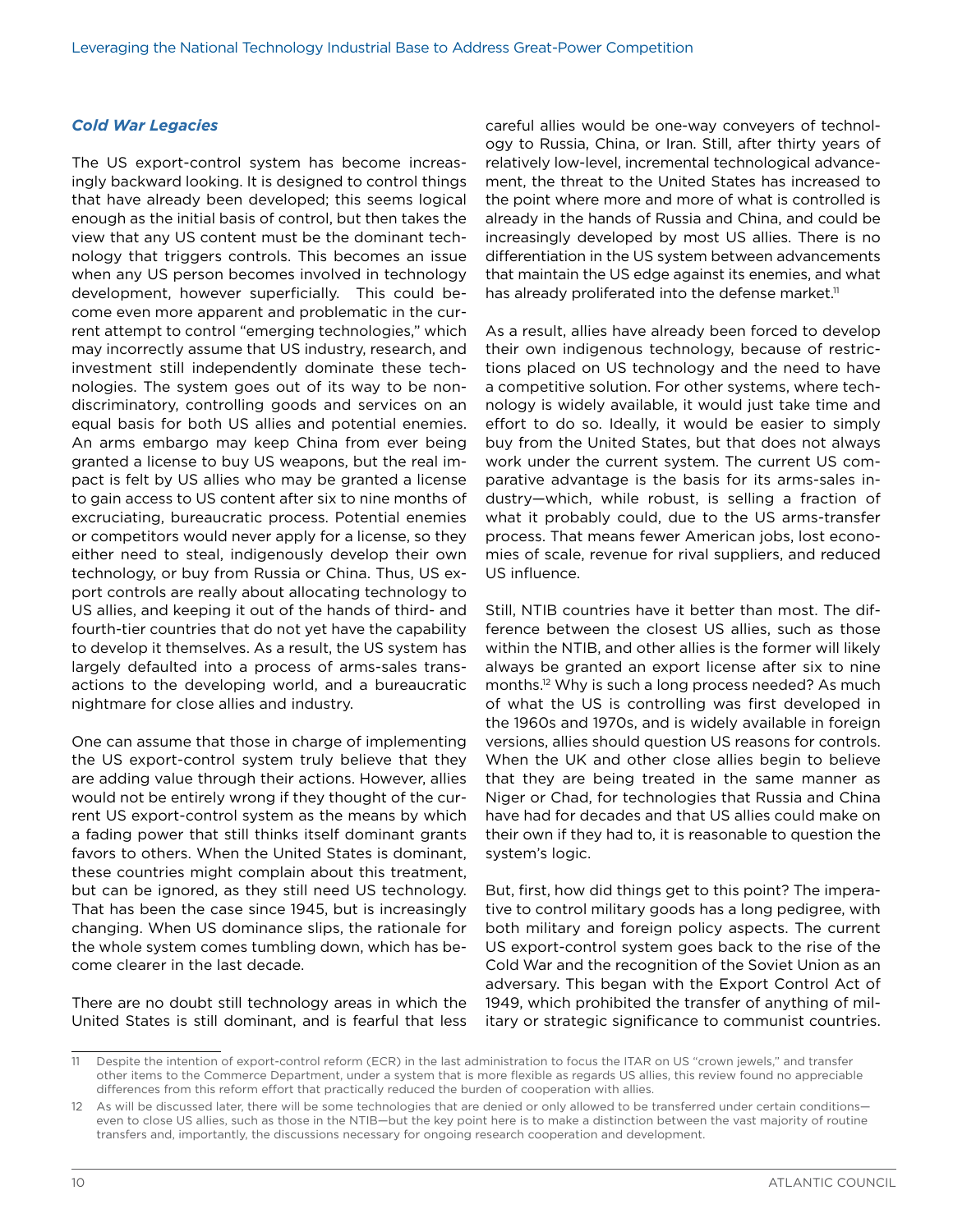Export controls further evolved with the passage of the Arms Export Control Act of 1976 and the establishment of the current ITAR to implement the act. Each of the premises of the ITAR made perfect policy sense in the mid-1970s. The United States was in competition with a country that was completely separated from the economies of the West. The United States and the Soviet Union competed at the level of state-run national laboratories, and directed research-and-development programs within highly secretive and closed-off industrial units. Soviet espionage was highly active in Western Europe, with a large focus on attempting to steal technology and bring it back to the "motherland." In this environment, it made sense for the United States to be careful about what it gave its allies.

Prior to 1975, the US and Soviet governments were the engines of global innovation. Commercial-technology advances were still in their early stages, and allies' industrial bases were still weak. Thirty years after the end of World War II, NATO allies still played a minor role in the scientific and engineering community of the Alliance. The United States was still the "Arsenal of Democracy," and its allies were generally not competing with the United States in terms of military technology. US commercial research-and-development expenditures per year had yet to surpass US government R&D, and did not do so until the 1980s. The US military was just beginning to develop technologies, such as stealth and the global positioning system (GPS), that would establish US conventional forces' dominance. Under this system of governmental control and dominance, a system of bureaucratic control of technology was needed to keep the Soviet Union from taking advantage of US government research.

All roads at the time led to Washington, DC, and technology transfer and control would be a mechanism not only for the United States to protect NATO's military dominance, but, increasingly, to be a method of foreign policy control. For better or worse, this foreign policy aspect would eventually became predominant when the Department of State and the corresponding Foreign Affairs Committees in Congress—rather than the Department of Defense and the Armed Services Committees—gained primary, if not absolute, control over-export control issues.

While US export controls began as a tool to maintain US technological dominance, one could argue that is

no longer its primary mission. A process of control grew up around those Cold War technologies, which the United States wanted to keep out of the hands of the Soviet Union and its clients. However, this process, like many bureaucratic systems, has evolved into a rigid, one-size-fits-all monstrosity. The question is why, and one logical answer is the State Department found in this system a means of power and influence to bring allies into line and control their military operations. Rather than trust allies, the United States instituted a system requiring them to check with Washington first, before deploying forces dependent on US technology.<sup>13</sup> It is no wonder that these allies are chafing to remove US content from their militaries, to get out from under that control.

It was not US allies yearning to be free that began to undermine the US export-control model, but the rise of commercial R&D. This began in force in the 1980s, and the subsequent globalization of that R&D in the 2000s began to undermine the state-directed, defense-developmental model. Globalization and the passage of time have eroded US technological dominance and—as outlined in the most recent Commission on National Defense Strategy—in many cases, the United States is already behind. Potential adversaries have been catching up due to the so-called "peace dividend" and the US focus on combatting terrorism.

As the United States has fallen behind technologically and pursued incremental improvements in its legacy weapon systems, the heart of what it controls is Cold War-era technology. That technology may still be lethal, and beyond the technological capabilities of many countries, but it is increasingly questionable, after three decades of global technological advances and proliferation, that it is beyond the capabilities of many NATO and major non-NATO US allies. Yet, because the export-control process does not differentiate upfront between allies and potential export markets, or the availability of capabilities, the system takes excessive time to approve licenses. This delay has operational impacts, and delays allies' abilities to develop their own systems or partner with the United States. While most, if not all, of the license requests for NTIB countries are eventually approved, the time delay has an operational and industrial impact that is not justified, and is a source of unnecessary irritation with US allies and the US forces that fight alongside them.

<sup>13</sup> The US State Department would argue that it, indeed, does allow a government license to receive US equipment to deploy its military using that equipment, but it then insists on requiring licenses to maintain that equipment once deployed. This is a distinction without a difference. It is of no practical value in a conflict, or operating together as an alliance, when all military equipment needs constant maintenance, particularly when deployed.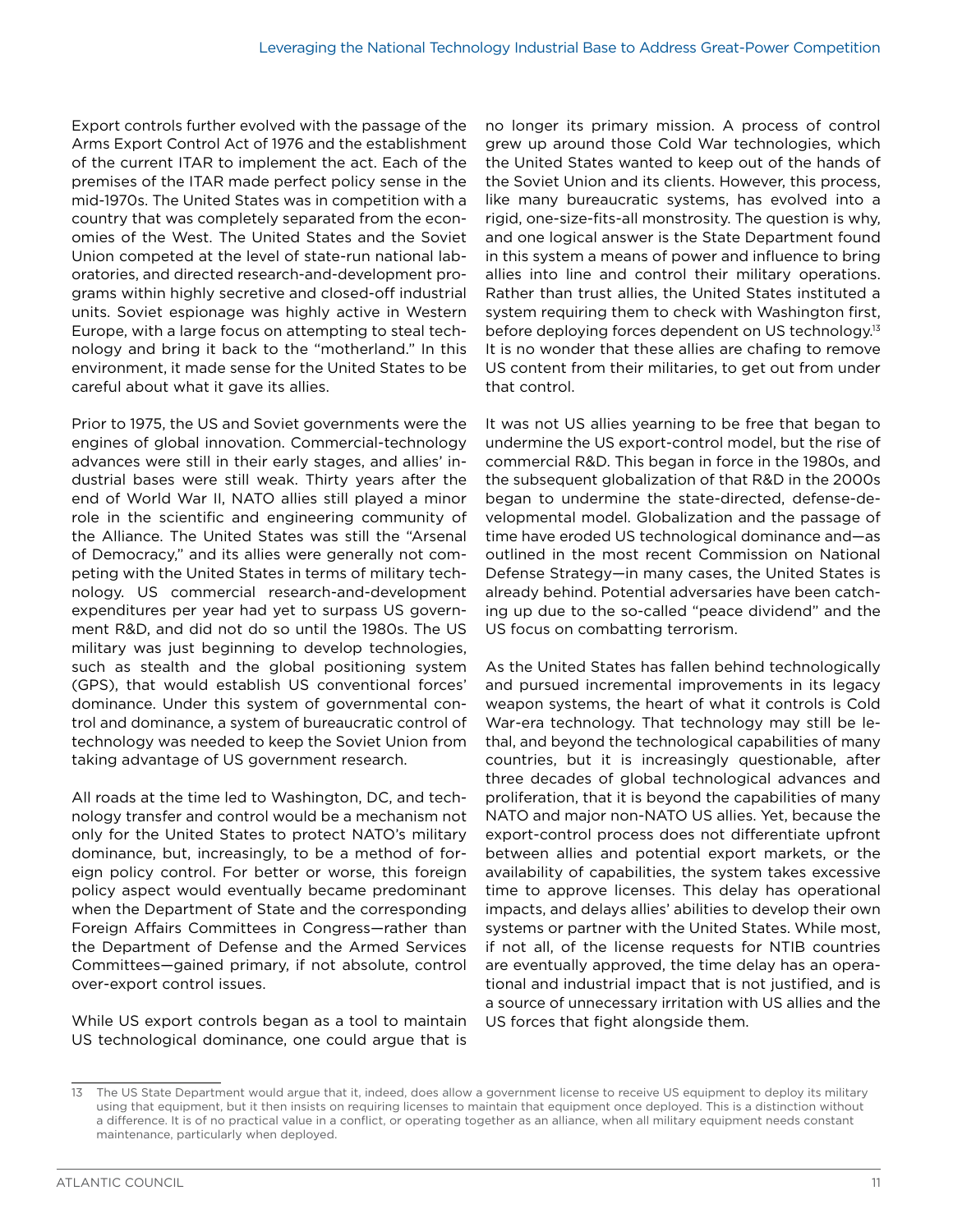#### *What is the ITAR "Taint"?*

The aforementioned irritation could probably be manageable if US controls with NTIB allies were conducted solely at the end-item level. If the United States decided to sell a C-130 to the UK or Australia—and if one export license covered the export of the item, the corresponding spare parts and maintenance, and the ability to use and deploy this item—this could be a reasonable system. The United States would sell an item, and then allow the buyer to use and maintain the system in the way it sees fit. This end-item level of control is the system that US allies have in place under their export-control regimes. In this example, the UK could then use that C-130 to conduct operations, usually alongside the United States, and maintain the aircraft through its supply chain. The reality is it can't. While an export-control system that takes six months to a year to get a license for a US end item would still probably be a paperwork exercise, at least it would only involve one piece of paper. It could also be initiated before the system is built, having only a potentially delaying impact on production schedules.

This is not the case because of export-control contamination and the extraterritoriality application of US export-control laws. Export contamination has been called the "ITAR taint," but the idea is actually much broader, as contamination can also occur in the Foreign Military Sales (FMS) program and the Commerce Department export-control system. These concepts have limited allies' abilities to operate their defense systems efficiently, or to fight side by side with the United States. They have also put up huge barriers to cooperation with the United States, encouraged the development of non-US solutions, incentivized the holding back of technology by US allies, and opened up a huge potential rift with the commercial sector, which prevents the United States from accessing certain commercial technology.

The criteria for US control are key. The United States is not unique in controlling items at the end-item level, as well as at the major-component and subcomponent levels. The United States is also not unique in controlling certain identified technologies behind controlled hardware; this is basic to all nonproliferation regimes. The United States is unique in controlling the "casual" release or "deemed export" of technology—in other words, any knowledge associated with a controlled item—to foreign persons. This is the source of the ITAR taint, but export contamination can also apply to Commerce Department controls for items under its

jurisdiction. The trigger to initiate US export control is the transfer of controlled knowledge from a US person to a non-US person. This sounds reasonable, but the definition and application of that knowledge have grown to ridiculous proportions. That knowledge can be in a blueprint, a repair manual, or an enterprise resource planning (ERP) system. It can be released via conversation, email, or a technician's access to the ERP system. The larger the application of controlled technology, the larger the potential knowledge-point applications.

Thus, items are controlled not only at the end-item, component, subcomponent, and technology levels, but at the knowledge point or information related to the item. Any discussion with a foreign national—by phone, by email, or in a meeting of engineers having coffee—risks divulging information, in what is called a "deemed export." As US export controls have evolved, the system has moved from controlling tangible end items of military equipment, to components, to technology, to knowledge of that technology, to any service done to that equipment. The thousands of licenses now required—each with specific provisions for how to implement the transfer of US goods, services, or knowledge—have created a tsunami of bureaucracy within defense companies and NATO allies. This bureaucracy has a significant direct cost in the numbers of employees, information systems, compliance checks, legal opinions, and other processes that any company (or foreign government) handling ITAR material needs to have in place. In a 2017 report, the UK government estimated this direct cost of ITAR compliance for UK companies at more than \$500 million annually.14 All of that money is spent on servicing US government regulations, not on getting capability into the hands of the warfighter. These direct costs, however, pale in comparison to the indirect cost on limiting innovation.

The ensnaring net of US export controls gets worse when it begins to "taint" a product, whether foreign or commercial. The trigger to initiate US export controls is the transfer of any knowledge, usually—but not always—through the expenditure of US defense R&D dollars at some point in the supply chain. However, they can also be triggered by a discussion with a US citizen about something that one might think only has a tangential link to a military product, which ultimately becomes the source of the so-called "ITAR taint." For example, within one company operating in the both the United States and the UK, a UK engineer had an offhand discussion with his US counterpart about some significant advances in UK commercial technology.

<sup>14</sup> "Final Report for the British Embassy in Washington D.C on U.S. Export Compliance Costs," Baker Donelson, March 28, 2017.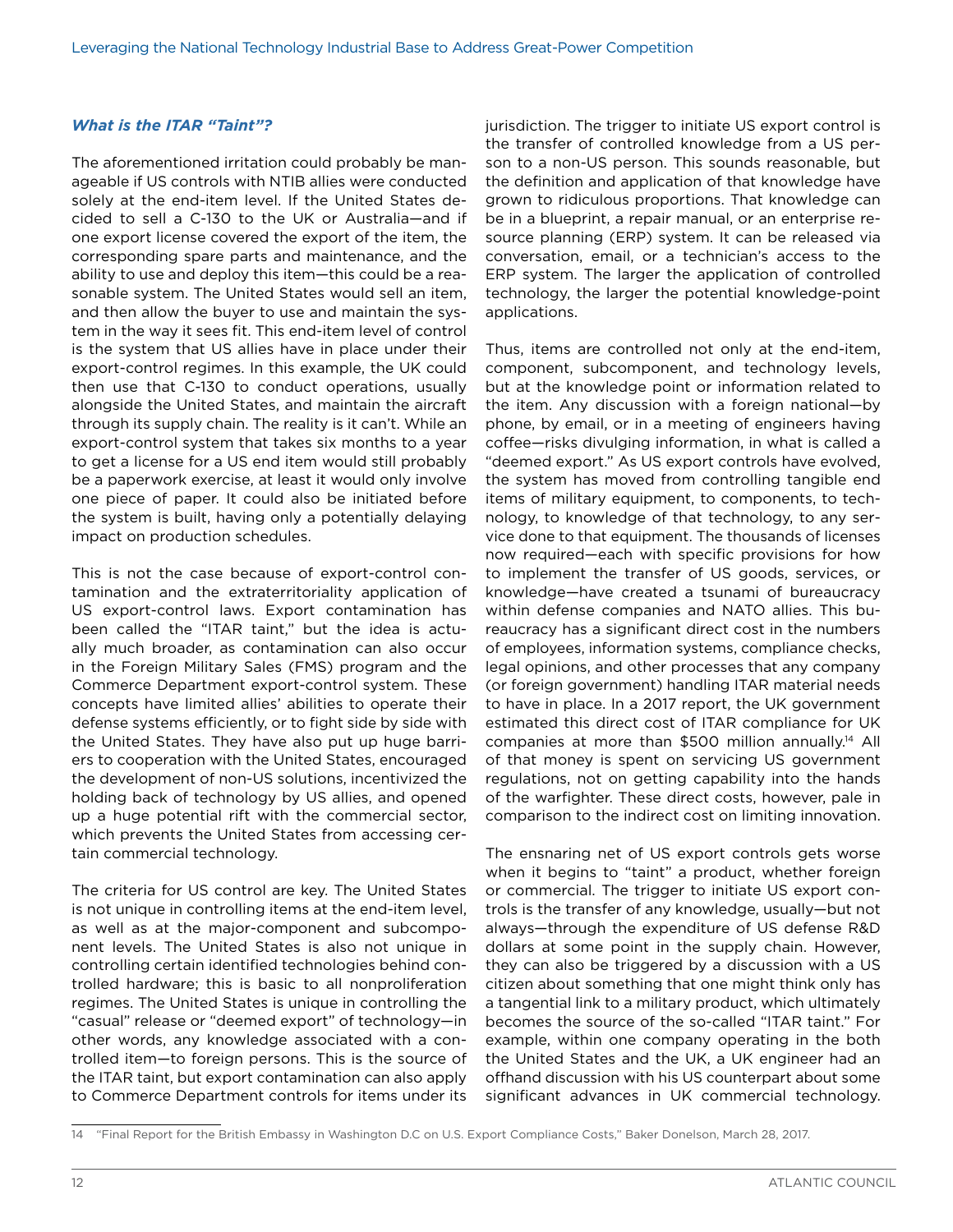That discussion, while not highly significant to the advancement of the product, "tainted" the ability of the UK portion of the firm to ever use that technology without getting a US export-control license.<sup>15</sup> Once a technology is tainted by exposure to a US person, this taint never goes away. Many foreign and US companies that choose to help the US military and jointly contribute to US capability find that they lose control of the ability to sell, and even use, their technology without going to the State Department for a license. If anything within a system is controlled under the ITAR, that means the final product and, often, the entire system is subject to ITAR controls.

Many US commercial firms that were interviewed for this study looked at the prospect of an ITAR taint as an original-sin problem. Controlled US knowledge at the research-and-development stage taints the product forever. Thus, US commercial firms are wary of, if not downright hostile to, doing any research that might have a military application. They will do whatever it takes to commercialize their research first, by selling it in the global marketplace. For the same reason, foreign companies don't want any US participation, even having a US engineer on a project. Through the mechanism of the State Department, the US military closed itself off from the global innovation market.

The ITAR taint becomes magnified by one of the most problematic aspect of the US export-control system the concept of transfers and retransfers. Unlike other nations, the United States continues to follow its content and knowledge throughout the lifecycle of their use. This could be somewhat manageable with a focus on a systems end item, but anything associated with the United States needs to be tracked. This means any movement of an ITAR-controlled item or knowledge that has been tainted with US content (however defined) within a foreign country's supply chain, and was not approved ahead of time, requires a new export license. Also, because of the threat and severity of export fines—even when export transfers may already be authorized—US firms are reluctant to act without further clarification from the US government, which leads to unnecessary delays in the use of US items.

Transfers and retransfers of defense items, services, or knowledge have become a huge issue with US allies, even without a proposal to sell technology to third countries. This is significant because the US export-control system has not caught up with how weapon systems are now maintained. Maintenance used to be a government-only function, but the United States and most of its major allies have found it is cheaper to outsource this work to the private sector for many defense systems. This means foreign contractors could ideally shift in and out of a supply chain on a daily basis, just as they do in the United States for US systems. However, every time there is a change in a contracting relationship, this is defined as a retransfer, requiring a new license and a corresponding six-tonine-month delay in implementation while waiting for State Department approval.

This has real, practical implications for US allies in the NTIB. For example, all equipment bought through the Foreign Military Sales (FMS) program requires submission of a separate retransfer request to the State Department after delivery, to enable items to be passed to contractors for insertion on a country's platforms. One can only imagine the paperwork and delays necessary to outfit a ship such as the UK's Queen Elizabeth Class aircraft carrier. The need to seek separate approval for supply under FMS, and then a retransfer to contractors under ITAR, adds a layer of delaying bureaucracy that adds unnecessary time, risk, and cost to allies' most important programs. And if the Royal Navy wanted that same ship to use systems originally bought for use on other vessels it owns—and/or wanted to incorporate items bought directly under ITAR, rather than FMS—those are completely separate processes, managed by different US agencies. The United States should decide whether to cooperate upfront on programs such the UK's carrier program, and then do everything it takes to make it happen. Otherwise, it is just wasting the purchasing power of its allies on red tape and contractors being paid to wait around.

In a similar example, as part of a routine upgrade, an FMS-sourced sonar system was to be installed in a UK submarine. The contractor employed was a highly controlled and security-cleared entity previously approved to handle other US-origin equipment. But, the UK still had to seek specific State Department approval to allow the contractor to perform some fairly basic work. Again, months went by waiting for a license that just added cost and risk to an ally's military capability. The UK government and the contractor had long been seen as trustworthy, but could do nothing until their application cleared a desk in Washington.

Just as the United States has done on a number of occasions, the UK made an efficiency decision to contract out the management of its defense warehouses. Of course,

<sup>15</sup> Interview with author. This conversation had the effect of undermining this company's competitiveness, and likely led to a significant potential loss of commercial sales.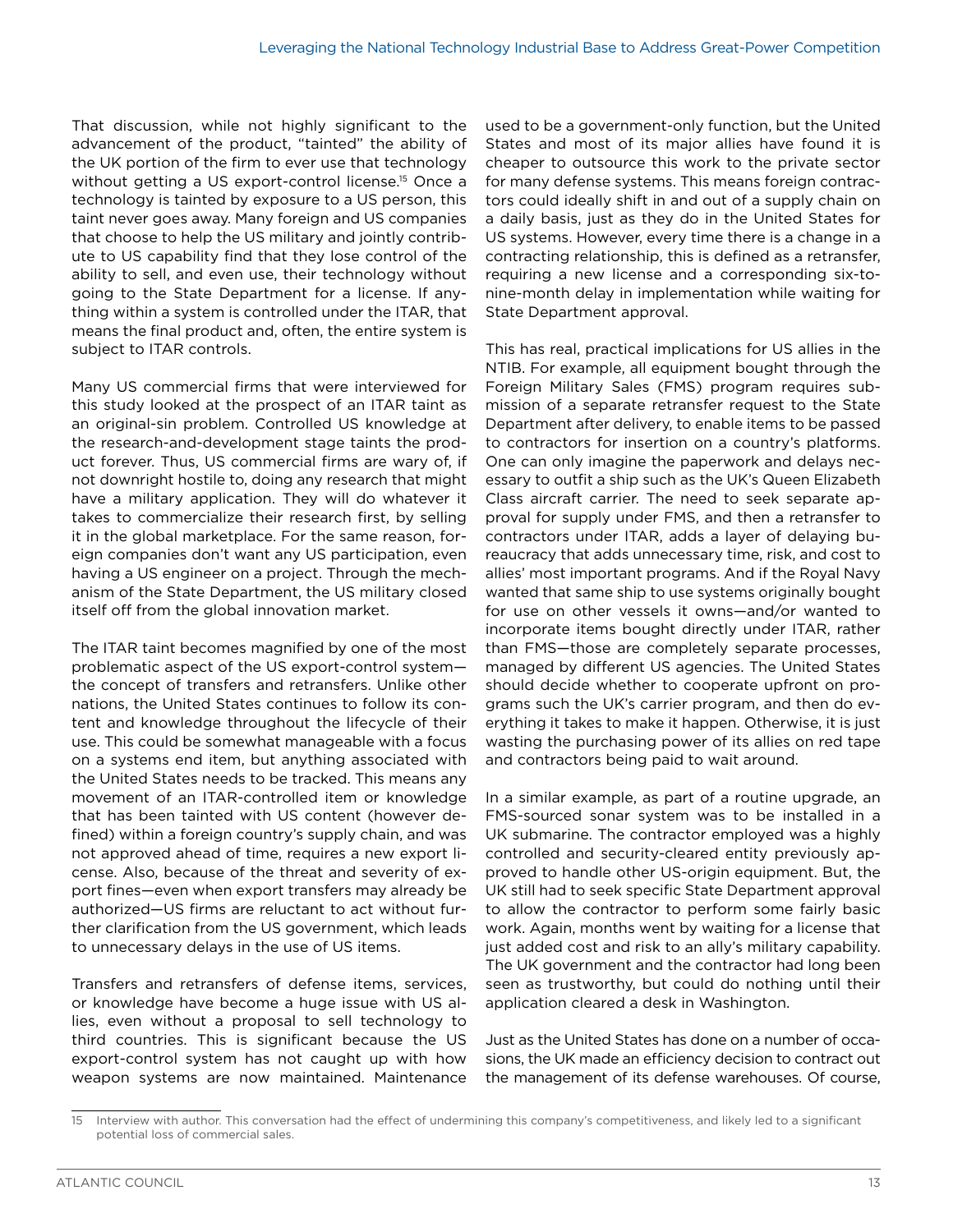this decision was punished by a smothering bureaucracy emanating from the United States. Similar issues will undoubtedly arise as information is contracted out from government-controlled data centers to the private-sector "cloud." One former participant involved in the warehouse transaction described what happened next:

"In order to enable the selected contractor to handle US-controlled items we had to obtain an extensive and comprehensive approval from two separate US Departments, via different staffing routes, even though there would be no change of ownership of the stored items, the sites would remain military bases, and UK security requirements would ensure that personnel had appropriate clearances. After discussions and negotiations (that lasted a year), we obtained a 'blanket' approval to allow the contract to proceed, though even today we are having to staff peripheral questions relating to who can drive vehicles, whether contractors can receive from stores or send to the stores and how FMS approvals can be extended to the stores companies without a third party transfer request now that they are contractor managed."16

Discussions with Canadian, Australian, and US contractors and officials demonstrated none of this was unique to the UK. While interviewees described numerous other examples, contractors (both in the United States and abroad) did not want to go public with them, fearing retaliation by US government personnel. Still, they repeatedly raised examples of maintenance and contractor issues that curtailed weapons availability for NTIB allies, in Afghanistan and elsewhere, as they waited for State Department licenses. Meanwhile, US contractors have become extremely risk averse, and constantly require the US government to clarify concerns, in order to cover any risk of triggering an ITAR violation and a potential fine. Of course, this slows down the process and has significant operational impacts; lawyers are pushing for full compliance while troops are put in harm's way. This should be completely unacceptable when it comes to nations fighting alongside the United States, but has become the norm.

An ITAR taint on a transferred product or system never goes away, and the issue of retransferring technology within the supply chain becomes a continuous headache for US allies—even for items one might consider not sufficiently important to be covered. This was highlighted in a case involving the UK's submarine force. The United States and the UK share the most sensitive information within a trusted community on nuclear and intelligence

16 Information provided to author on a non-attribution basis.

matters. However, this is not the case, for example, with nuts and bolts of US origin on military systems. In one case, a UK submarine refit was put at potential risk while it was at sea waiting on the State Department to approve a license, because some of the non-sensitive related components on the submarine were found to be ITAR controlled. As a result, this submarine could not dock and have its contractor service until the State Department approved it. The delay in obtaining retransfer approvals for these components risked delaying a maintenance program with a longstanding, trusted private contractor. Had that transpired, the UK's ability to maintain and operate one of its submarines could have been compromised. After significant diplomatic effort, State Department approvals were eventually received in time. One must question how long even a close ally like the UK will want to continue seeking the agreement of US officials to be able to maintain the ability to operate its key military capabilities.

One also has to question whether any of this is really a good use of scarce US resources. Is all of the excess bureaucracy really worth it? What is the United States getting out of this level of control? The NTIB governments, and the companies that work for them, need to go through significant bureaucratic hoops simply to enable the management of their own defense inventories. Many of these issues arise from the US government's requirement to give prior authority for the retransfer of US-origin items, even when these are not leaving the NTIB country, remain owned or used by the government in question, and/or are being managed on the government's behalf by cleared contractors. Yet, the potentially draconian legal consequences of risking an ITAR infringement have left many companies unwilling to risk undertaking work that they are cleared and ready to perform, without having State Department approval in writing. In these circumstances, ITAR retransfer provisions deny allies the ability to manage their inventories effectively, making their only impact on US national security negative.

However, the impact of ITAR taint is worse than just a concern over moving stuff around a supply chain. It is the biggest barrier to scientists and engineers working on joint collaboration efforts.

For example, using any US engineering assistance provided to a foreign person in the development of any new defense product means that product will be controlled by the ITAR, because the assistance provided by the US entity would be considered a defense service. This has huge real-world implications. Several firms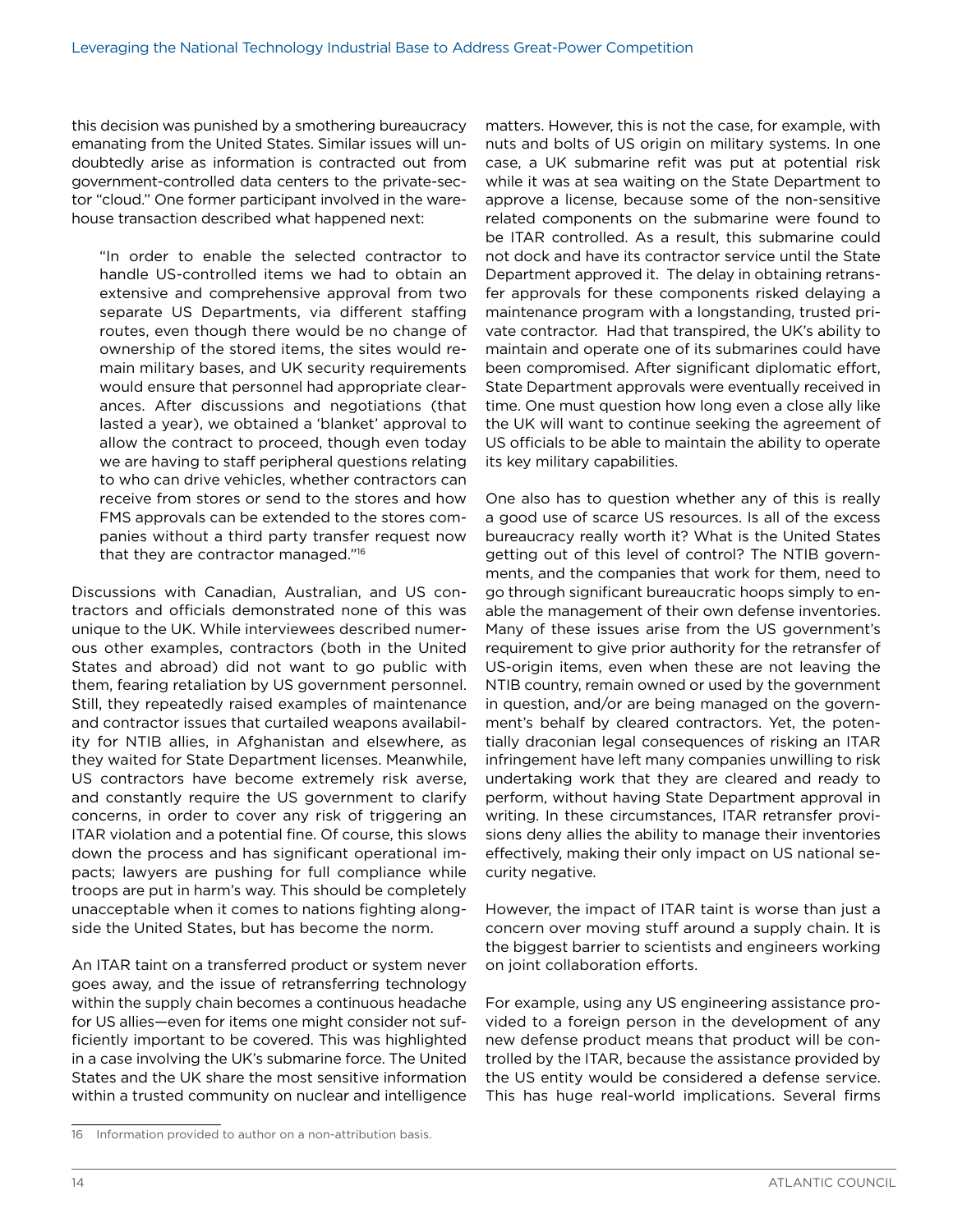whose members were interviewed had created policies to ensure that no US engineers could travel to or work in the UK (and vice versa), to prevent engineers from having conversations that could be construed as collaboration—and to prevent the knowledge so generated from becoming subject to ITAR, and no longer useful to these firms in the commercial marketplace. Companies now in the UK, Australia, and Canada are extremely careful about their cooperation with the United States, avoiding involving US persons in any R&D project. US companies with subsidiaries in NTIB countries do the same, and are aware that any discussions or cooperation can destroy shareholder value.

This "taint" includes a US citizen working abroad. An observer from one of the largest global defense contractors noted: "This US person could be living permanently in the UK and be a permanent employee of a UK defense company, for example, and according to…[the US government], everything he/she works on must be licensed from the US under a TAA...The US citizen is not exporting anything from the US and as he/she is not resident in the US or affiliated with any US company, how do they secure a TAA for the release of anything they may supply to their employer."<sup>17</sup> This is an impossible task, as one can hardly control what is in an engineer's head before he or she says it. Still, there is a requirement to upfront apply and get approval for a TAA to guard against that US person releasing US technology. Sources state that this same scenario has been raised numerous times with the State Department, and the only reply is: "They need a TAA." The only way this makes sense is if the US government's goal is not to have US citizens work in other countries. On balance, it does not make sense, and must be completely frustrating for foreign firms looking for direction. It is also a huge deterrent for foreign entities hiring anyone who holds US citizenship.

If the ITAR taint wasn't bad enough, the concept of extraterritorial application renders the control system even more onerous. Once an item has been exported, only the United States and Russia have a longstanding system of extraterritorial application of export controls in place to address retransfer of items or knowledge.<sup>18</sup> One should closely ponder why this is so. In practice, it keeps allies from selling their products, and also from moving their items from their home countries to the areas where they need to fight. For example, once an item, process, drawing, or piece of knowledge is labeled as ITAR, something truly remarkable

happens—something that the United States has exploited for decades. Through an assertion of extraterritoriality rights to govern any retransfer of ITAR information, the United States essentially gains control not only of future sales of military equipment, but also of the military movements of its closest allies. This again happens because of maintenance. If a system with any US content breaks down in a country that was not a part of an original license, a new license is needed to get someone to repair it. This is the sword of Damocles lurking over the head of every system associated with the United States. This will lead to diminishing US export sales when countries get tired of going to Washington whenever they wish to deploy these systems or maintain them during deployment.

Extraterritoriality can also be triggered in other ways. One Canadian company was considering the possibility of establishing a repair-and-overhaul facility in the United States. However, this was quickly rejected by company leadership due to ITAR extraterritorial controls. For any item considered a defense item, repair and overhaul would be considered a "defense service" under the ITAR, and would place that item under ITAR control. This would then require a US export license to return the item to the owner, who—along with the country in which they were located—would be subject to the ITAR's reexport and retransfer requirements. Each time that item was retransferred or reexported, the owner would need to contact the US State Department for permission to move it.

The same concept of extraterritoriality is also impacting the use of test facilities located in the United States by its allies. Countries do not want to conduct defense-article testing, due to the defense services done on such articles placing them under ITAR control. Even Canadian companies are looking to Europe and beyond for this type of service, to avoid the US-origin controls—even with the higher costs of shipping these articles halfway around the world.

Unfortunately, interviews conducted in NTIB countries demonstrated that discussions on developing ITAR-free solutions have significantly advanced. This is in sharp contrast to the situation just a few years, when these types of plans were practically nonexistent in NTIB countries. The ITAR taint even applies to what most people would regard as *de minimis* levels of technology, and has prompted widespread efforts in many allied countries—but not previously in the NTIB

<sup>17</sup> Email to author.

<sup>18</sup> This may be changing. See next section. While US allies don't now have reexport controls, increasingly they will condition the export license on non-retransfer, which has the same effect.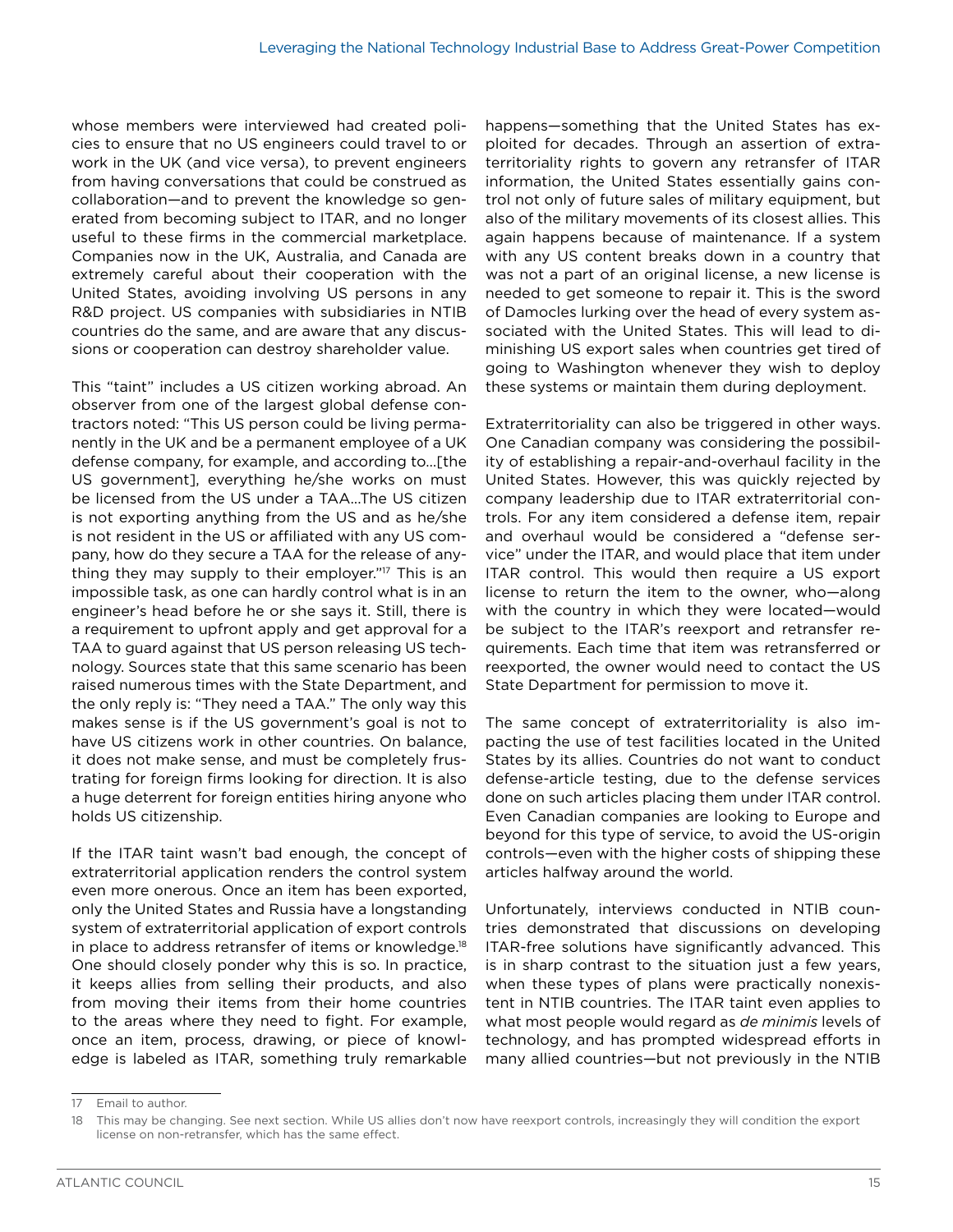countries—over the last several decades to develop ITAR-free products. These efforts have predominately started in continental Europe, and previously manifested themselves in the development of the European space and night-vision industries. In future, US firms and persons could become *persona non grata* when it comes to developing defense and commercial technology in foreign countries, and ITAR-free solutions will become the de facto way of doing business abroad. Foreign companies that include subsidiaries of US companies will increasingly find customers requesting proposals that contain no US-origin content.

The Barack Obama administration's Export Control Reform (ECR) Initiative moved many parts and components that were once controlled under the ITAR from the munitions list to the Commerce Department's EAR list. While these items should now be subject to *de minimis* calculations of the EAR, they were instead added to the new "600 series," informally called the Commerce Munitions List. During interviews, several companies and observers stated that the ITAR taint is still alive and well in the 600 series, and it appears that the United States has merely moved the overarching problem to another jurisdiction. The 600 series does not feature exceptions similar to those for technologies in the original EAR categories, which means more Commerce Department licenses need to be secured.

Extraterritoriality and the ITAR taint also encourage the dumbing down of technologies sold to the United States. Allies have been continuously burned when they have transferred technology to the United States—only to see that technology modified, made subject to ITAR, and not shared back. Foreign nations that provided the United States with technology to counter improvised explosive devices (IEDs) during the conflict in Iraq were particularly impacted in this way.

Overseas allies and defense firms (including US-owned firms) have learned from this. In discussions with senior managers, a leading strategy is now emerging, to develop two versions of systems and technology one they keep for themselves and export to the rest of the world, and the dumbed-down version they give to the United States. The irony of the situation is the United States is now incentivizing less-capable solutions coming from abroad, but is buying them because even these products are better than what is currently being developed in the United States. This is similar to the US and US-export versions of the same technology that the United States had developed over the years, but now the tables are being turned. This is another example of how the ITAR prevents the United States from getting the best technology in the world. Cross-border cooperation would not only end this duplicate research, but result in superior products. This will not happen until the United States changes its export-control system criteria.

It would be bad enough if this two-product strategy only applied to overseas traditional defense companies, but the same incentives operate in the commercial world. The ITAR causes commercial firms to shy away from working with the DoD until after they commercialize their products, to ensure they can control and monetize their technology. Many dual-use firms have either been caught up in ITAR or seen others negatively impacted. The result is that more sophisticated firms have learned not to sell to the military first, to ensure that they can instead export their technology under Commerce Department rules. They have also learned to sell a dumbed-down version to the military under a different part number, or to conduct critical aspects of their R&D overseas, out of the hands of the ITAR. All of this undermines civil-military integration with Silicon Valley, which will be one of the most important relationships for national security in the future.

The US Chamber Commerce recently outlined many of these issues with the US export-control system, and how this ultimately hurts US industry and national security.

"Many of the U.S. government's institutional arrangements and decision-making procedures for defense and aerospace export policy were established when American industry exercised far more control over global markets than it does today. A consequence of this economic and technical power was that the U.S. government was able to prevent or substantially delay the proliferation of a wide range of defense technologies by restricting American exports. Today, there are significant competitors in these markets challenging U.S. dominance of defense and aerospace exports. As a result, although their principal purposes include counter-proliferation and ensuring lawful use of defense articles, U.S. export restrictions now accelerate the establishment of more non-U.S. manufacturing and thereby indirectly promote the transfer abroad of defense industrial base capabilities.

"This transfer is deleterious to vital American interests, including sustaining the technology, human talent and industrial capabilities necessary to maintain the United States military's advantages; sustaining and expanding American jobs; enabling political-military partnerships with foreign countries that reduce the burden on American soldiers deployed abroad; preventing the illegal use of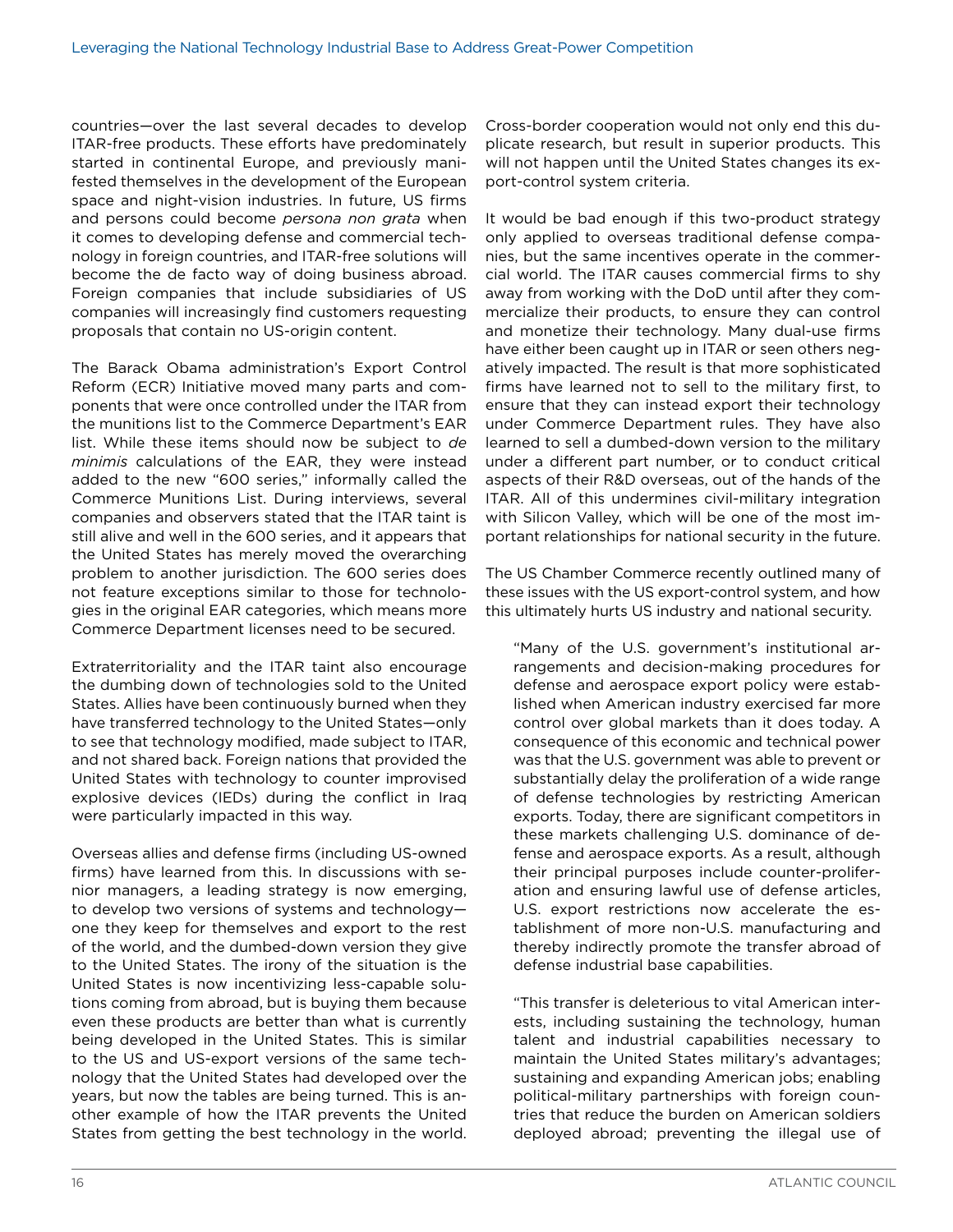conventional weapons; and reducing the dangers of weapons of mass destruction (WMD)."19

#### *The Threat of Reciprocity*

Perhaps the United States will not change its export-control system until it is forced to do so. This leads to the question of what would happen if concepts of this system were applied to the United States? What if—in a world of globalized supply chains where most, if not all, US weapon systems contain some foreign content—US allies decided to or were forced to apply similar criteria for controlling their knowledge or technology (a reverse ITAR taint). What if they applied their own concept of extraterritoriality to this knowledge or technology, and made it retroactively apply to all US systems? It made sense when the United States and the Soviet Union applied an extraterritorial requirement on transfers and retransfers during the Cold War era, as these two countries dominated military technology for decades after World War II, and wanted to control the foreign policies of their client states. Changes in the technological balance of power could open the door for other nations to apply similar controls, as a means of trying to govern the actions of the United States.

One could hope that US allies would never want to adopt such a broken system, as they have seen firsthand the folly of such a technology-transfer system. Or, maybe they would avoid doing so out of self-interest, so as not to provoke the United States into doing all it can to eliminate foreign content; this might be the best argument for that decision. Still, if the likely US response to similar controls would be to spec out foreign content, then NATO allies moving to go ITAR-free in reaction to the US ITAR makes sense. It is entirely in their national interests to do so, but it should not be in the US national interest to encourage such a *fait accompli.*

The reality is that self-interest may not always be a consideration in motivating allies to change their export-control process to look more like the US system. One merely has to look at the United States, where the current export-control system clashes with self-interest, yet the country cannot make significant reforms. This scenario is no longer a far-fetched fantasy, as politics in allied countries may drive it. The German government's ban on the sale of weapons that include

parts made in Germany may be the beginning of this trend.20 In recent debate in the Canadian Parliament on Saudi Arabia's use of Canadian technology in Yemen, there were advocates lobbying for Canada to change its export-control system and apply the concept of extraterritoriality, exploiting possibilities for foreign policy control derived from the taint of domestic content.<sup>21</sup> So far, it seems the Canadian government will not act on this idea, but it is not out of the realm of possibility that future governments may be forced to do so. Any such reciprocity or mirroring of the US export-control system in these areas would cripple US operations, just as the "Mother May I's" to the US Department of State have negatively impacted allied operations.

The further erosion of US technological dominance will place the United States at risk of living under the system it has imposed on the rest of the world. The United States needs to access foreign technologies in the future. But, without harmonizing export-control regimes, it is quite possible that the United States will face the same types of restrictions that the UK, Canada, and Australia face daily in moving defense material around the globe. US military commanders would, rightly, not stand for such operational restrictions, but may have to get used to it if allies are forced to change their laws.

Before this issue progresses in allied countries, it is in the US interest to look at its own processes and assess the national security issues involved, including the risk that other countries' export-control systems could constrain US military operations in the future. At least in terms of the closest, most technologically advanced allies, the remnants of export controls are now primarily an outdated foreign policy lever—not a technological one—and changes could be made to ensure harmonization occurs. This would mean, for the United States' closest allies that have achieved levels of technological parity with it, eliminating the ITAR taint and the concept of extraterritoriality, and establishing a different transfer/retransfer regime. Still, there will always be bad actors within the United States and its allies. For that reason, this reform will need to take place within a trusted community of governments and companies. The NTIB is the perfect place to begin addressing these issues and harmonizing export controls.

For other countries, which have not achieved technological parity or established dominance in niche

<sup>19</sup> "US Chamber of Commerce letter to Peter Navarro on Conventional Arms Transfer Policy," June 8, 2018," https://www.uschamber.com/ sites/default/files/daec\_cat\_policy\_submission\_8\_june\_18.pdf.

<sup>20</sup> "Berlin Strains Alliance with London as Saudi Arms Ban Frustrates BAE Deal," *Financial Times*, February 18, 2019.

<sup>21</sup> See debate on Canadian bill C-47 (proposed changes to Canadian arms exports/permit regime). House of Commons Standing Committee on Foreign Affairs and International Development, https://www.ourcommons.ca/Committees/en/FAAE/ StudyActivity?studyActivityId=9689599; Senate of Canada, https://sencanada.ca/en/committees/AEFA/Briefs/42-1?pageSize=50.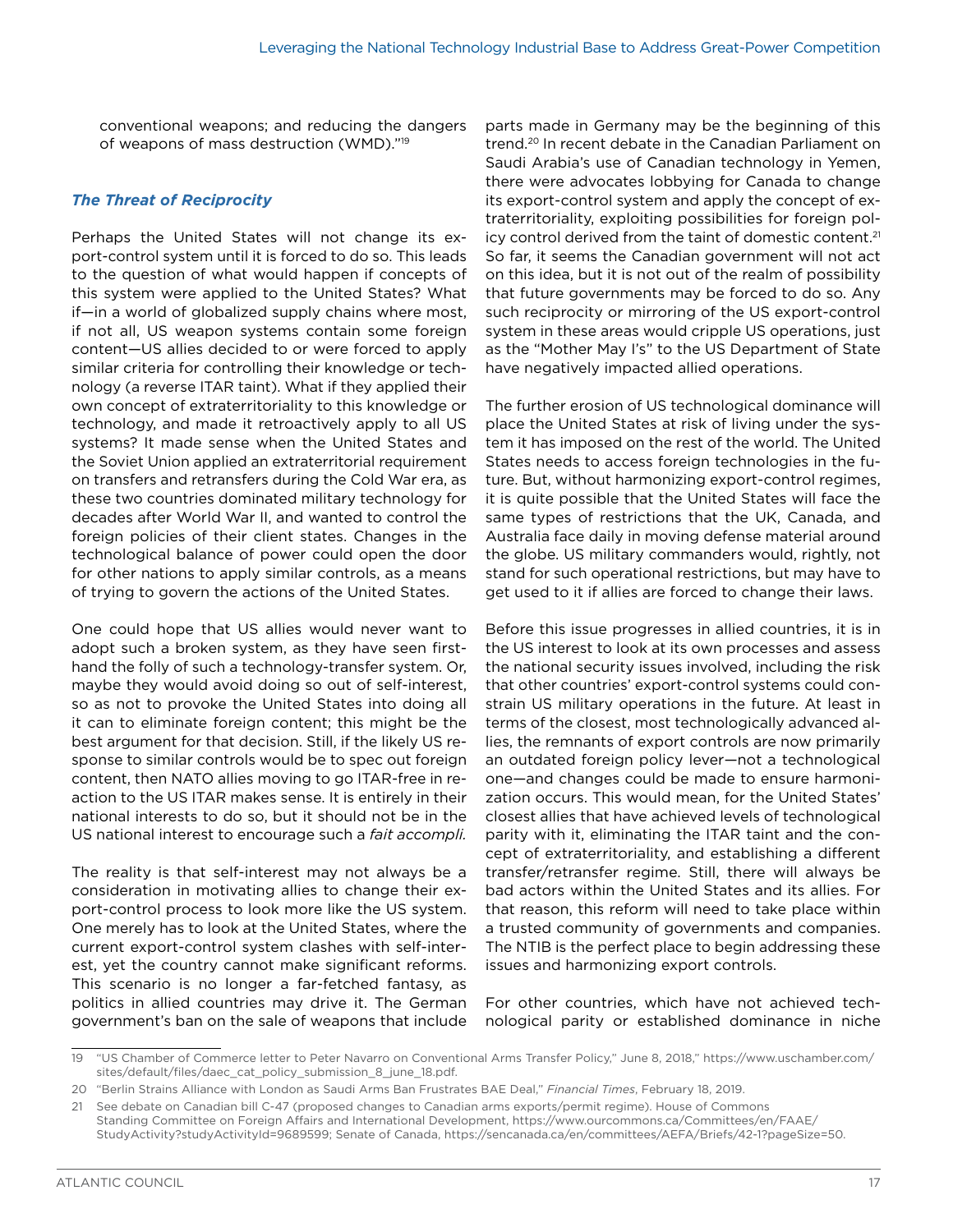<span id="page-21-0"></span>technologies, the current US export-control system may still be salvageable. Where the United States doesn't need the engineering talent or technology of these countries, the mechanisms of the ITAR taint and the extraterritorial application may provide some foreign policy value. Still, except for the latest technologies—for which countries may have no alternative to the United States—there will likely be constant erosion in the efficacy of export controls as a foreign policy tool as these nations go elsewhere for their defense needs.

#### **Why Does the United States Even Need its Allies in the NTIB?**

Some readers may ask, "So what?" So the system is inefficient and a burden on allies. Who cares if allies go off and develop their own technology? Besides, Silicon Valley is just a pain to work with and can't be trusted. Look at Google pulling out of the DoD cloud and AI efforts, while US private-sector firms set up R&D facilities in China that indirectly help China develop capabilities for the persistent surveillance of minorities and dissidents. How can these companies be trusted? The United States can just double down on the "Big 5" traditional defense contractors (Lockheed, Boeing, Raytheon, Northrop Grumman, and General Dynamics) and not worry about foreign or commercial companies. With all due respect to the Big 5, who can be incredibly innovative with the right incentives, this is not a sustainable strategy.

The net result of the US export-control system is that the country is missing out on emerging technology, and incentivizing a walling off of capabilities for which the United States needs to go it alone. That is already happening. If new controls on emerging technology do not directly discriminate against those the United States does not want its technology to go to (e.g., China and Russia), that will just incentivize that technology to move overseas. The Big 5 can't even maximize the talents of all their engineers within their own companies, because some of them happen to be based in Melbourne, Montreal, or Manchester. A looming question is whether the current US industrial approach is even possible anymore. The US defense-industrial

base will not be able to remain dominant if it does not have access to global R&D, which will be increasingly choked off by barriers to the US market primarily created through the US export-control process.

The first argument for greater cooperation with US allies is there is only so much research and development going on in the world, and the trends have been moving away from DoD-centric research since the 1980s. In the aftermath of World War II, the US federal government dominated R&D spending. For example, in 1964, the federal government funded 67 percent of US R&D, and served as the leading spark for innovation in the US and global economies.<sup>22</sup> Today, the private sector, academia, and nonprofit organizations provide more than 88 percent of US R&D funding, with private industry funding almost 70 percent of the US total. $23$ In addition, in the last several decades the forces of globalization have resulted in a declining US share of global R&D.24 Just as the US government no longer dominates US R&D, US relative significance in global R&D is declining, in both the public and private sectors. In 2018, it was estimated that global R&D would equate to around \$2.1 trillion dollars, with the US share at about 25 percent.<sup>25</sup> Based on the current government/industry split, US government R&D would equal about 3 percent of global R&D, while US private-sector R&D would amount to about 18 percent of global R&D, with academia and the nonprofit sector providing the remaining share.

This globalization and privatization of research and development is leading to a technological leveling on a global scale at the same time that new threats to the United States are beginning to emerge. Many of the technologies that will be necessary to meet and counter new threats are being led not in military labs, but in commercial ones. These technologies will be increasingly available on a global scale, to all who have the means to purchase them. If US national security agencies do not tap into the research, products, and business practices being developed in the increasingly globalized commercial sector, the United States will continue to lose the technological edge it has enjoyed since World War II, as potential adversaries incorporate these technologies and practices into their own military capabilities at a higher rate.

<sup>22</sup> "Science and Engineering Indicators 2012," National Science Foundation, http://www.nsf.gov/statistics/seind12/c4/c4s1.htm.

<sup>23</sup> Author calculations based on data contained in Industrial Research Institute and *R&D Magazine's* 2019 global R&D forecast.

<sup>24</sup> The Defense Science Board found in 2012 that the globalization trend of the past several decades has seen a significant dispersion of R&D and changed the nature of private-sector R&D, as firms opened R&D facilities in China, India, Europe, Brazil, and around the globe, and that trend has only continued since then. Defense Science Board Study (2012).

<sup>25</sup> "2018 Global R&D forecast," *R&D Magazine*, Winter 2018.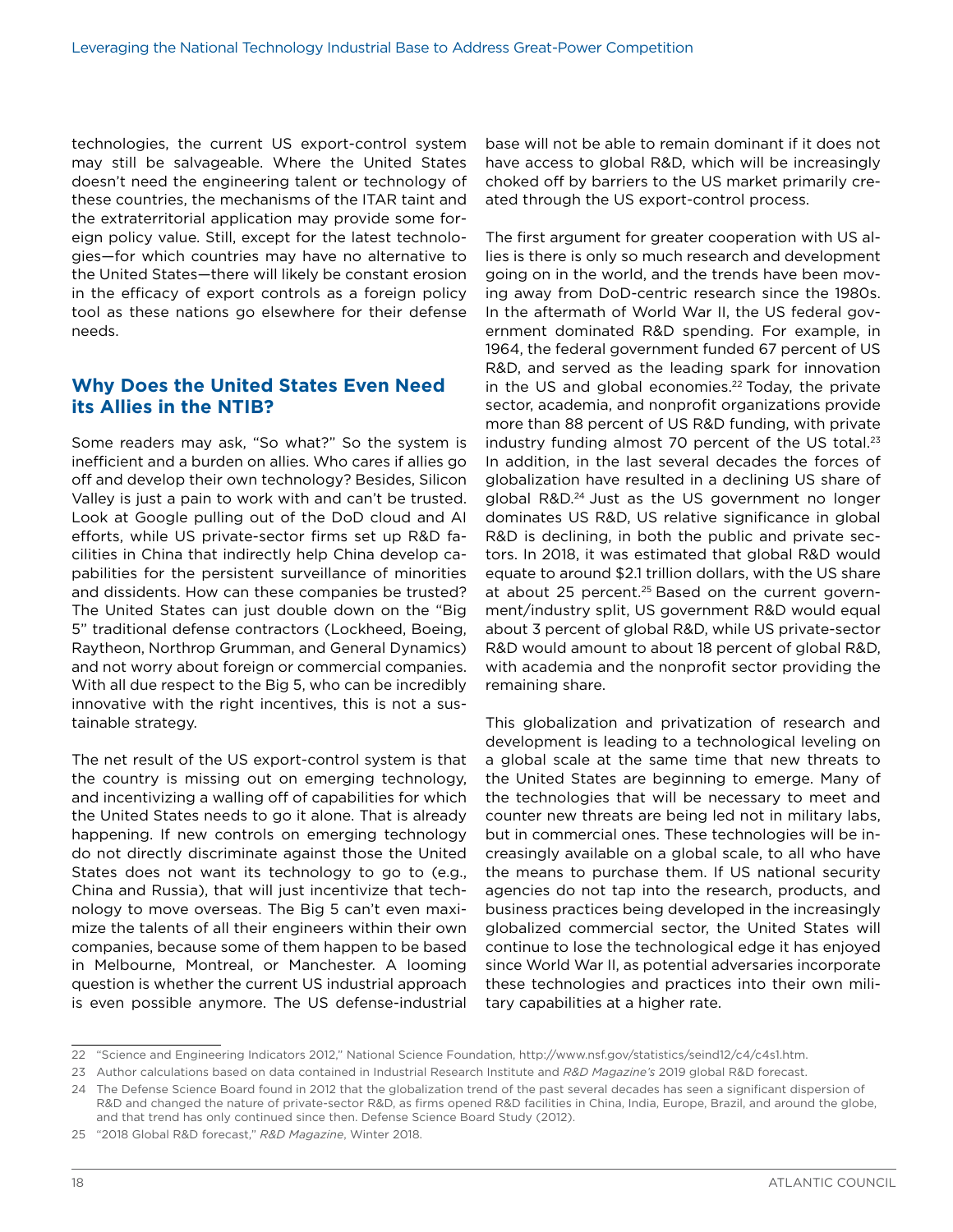The winner in any defense-arms competition will be the side that can incorporate and blend military-unique and commercial technologies into new capabilities. The more companies working with the United States to try doing this will equate to more opportunities to field disruptive systems. An autarkic strategy based on five legacy monopolist firms, which increasingly do not compete with each other except at the beginning of a program before hardware is developed—combined with barriers to bringing in new technology—will relegate the US to technological inferiority.

Autarky and a "develop it all in America" approach will not work anymore. If the DoD and other US national security agencies choose not to take advantage of global commercial R&D and military R&D in allied nations, they put the United States at a severe disadvantage, as the government will need to replicate relevant global and commercial R&D. This costly developmental reinvention crowds out spending on more military-unique research. Absent open-acquisition policies and incentives for innovation sharing, the DoD risks allowing its potential adversaries to take advantage of a growing 97 percent of global R&D, while the US government attempts to leverage only a 3-percent share of global R&D, which is then further split between civilian and defense shares of government spending. The US government share of global R&D will continue to shrink, due to budget austerity and R&D spending increases in the rest of the world. In many areas, the United States still maintains a cumulative technological edge from decades of past defense-R&D expenditures, but there is limited private-sector R&D going into defense—and what is there is mostly subsidized through government contracts and R&D reimbursements.

One can hope that China will ultimately adopt the centralized model that relies on state-run, defense-dedicated R&D within China, rather than the open, civil-military integrated model. In the long run, even if that unlikely outcome were to happen, it is questionable that the same US defense-industrial-base model that won the Cold War against a competitor with an equivalent population and a state-sponsored R&D industrial model can compete against an adversary four times as large doing the same. The United States still has the current advantage when competing with China, but that advantage is rapidly eroding. In the future, it may well be found in several numbers: population, number of scientists and engineers, and gross domestic product (GDP). At this aggregate level, the United States will need to increase these numbers to out-innovate and compete; the only realistic way to do that

is to have more allies integrated into the US defense economy.

Right now, the two economies are moving toward parity in terms of GDP, with the World Bank saying China's economy on a purchasing-power-parity basis has already overtaken the United States.<sup>26</sup> Overarching GDP is the pool from which defense spending can be excised. If a country four times the size of the United States continues to grow, and ultimately achieves per-capita GDP equivalence—and proportionally maintains four times the number of qualitatively equivalent scientists and engineers available to undertake R&D the United States will never be able to catch up. In this scenario, the United States will be like the Soviet Union, and eventually break its economy trying to compete militarily with China. Obviously, greater R&D productivity, based on a higher quality of the science, technology, engineering, and math (STEM) workforce, is one way to compete, but can the United States be four times as productive per R&D expenditure? Otherwise, it will need to look to expand the population, the economy, and the STEM workforce base. Realistically, that will not be done through organic growth or immigration, but could be done through leveraging alliances and STEM cooperation, and also by improving productivity through leveraging global commercial R&D.

Things look better against Russia. If one looks at a straight comparison between the United States and the Russia of today (which lost its population parity with the United States after the breakup of the Soviet Union), the United States is almost twice as populous, and will likely have a greater number of engineers and scientists to compete against Russian aspirations. Still, the Russians have been able to overcome their economic and population disadvantage by focusing their R&D expenditures on disruptive technologies, and by taking advantage of technology globalization to outmaneuver the United States.

The next point to consider is the success of the US strategy to go it alone during the Cold War. Under a historical lens, this standalone approach with regard to technological superiority may well have rested on a myth. It was not only US scientists and engineers who won World War II and developed the Cold War systems through the 1970s. United States technological advantage began with a massive transfer of technology from the great power of the time—the United Kingdom—through the Tizard mission, and then through continued cooperation during World War II. It also must be remembered that the United States was

<sup>26</sup> "World Development Indicators Database," World Bank, January 25, 2019.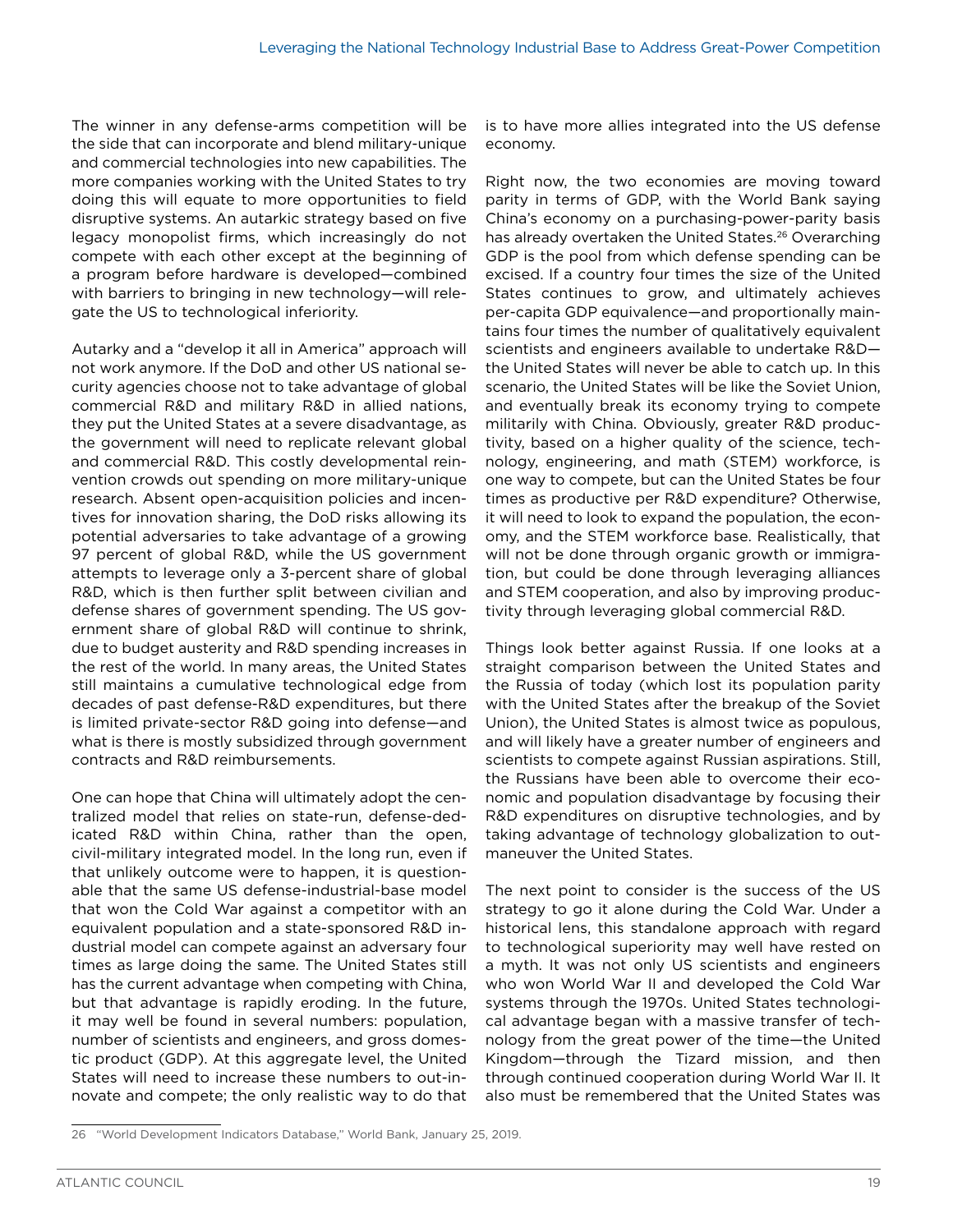<span id="page-23-0"></span>able to leverage European scientific and engineering talent that crossed the ocean, both prior to the beginning of World War II and after the war. Even German scientists who served the Nazis, such as Werner Von Braun, were instrumental to US missile programs once they moved to the United States. These scientists and engineers served as the backbone of the great-power competition with the Soviet Union in the 1950s and 1960s, and during the second-offset advances in the 1970s. The United States has always relied on foreign scientists and engineers in the defense-industrial base, but seems to have conveniently forgotten much of that history, as it has placed barriers to accessing those scientist and engineers in the last four decades.

Following its victory in the Cold War—just as the generation of World War II scientists began to die out—the United States took a holiday from defense development and procurement. Technological leadership transferred to the commercial market, which also relied heavily on immigrant scientists and engineers creating the startup culture known today as Silicon Valley. The past US comparative advantage in innovating, both militarily and commercially, has been the ability to attract the best and the brightest from around the globe. The other innovation lesson to be learned is the push and pull of civil-military integration of the industrial base. Innovation is now being driven in the commercial market, but the roots of this innovation are military. With the essential civil-military integration in the United States after World War II, it should come as no surprise that the genesis of the commercial US electronics and computing industries took place in the Route 128 Corridor in Massachusetts and near Stanford University in California—areas that were once hubs of military electronics and radar development, prior to the creation of the integrated circuit.

So, how can the United States compete with China in the future? First it will take population. The population of the Western Alliance—the United States, NATO, and the European Union (EU), plus non-NATO allies such as Japan, South Korea, Australia, and Israel—stands at about 1.2 billion, which is close to population parity with China. It is currently four times the economic capacity of China, as measured by GDP. The current reality is this "Western Alliance" is a paper tiger, extremely inefficient in its technology development, as given current tech-transfer and cultural barriers—there are few mechanisms to get those 1.2 billion people to cooperate on industrial development in any meaningful way. Duplicative developmental reinvention occurs throughout the alliance.

A first step to recreate and energize such an alliance is to establish the right culture and processes within the NTIB. The NTIB countries would add the capabilities of 128 million people to the United States' 326 million, or a gain of about 40-percent capacity. While this grouping is not going to be able to compete with China in the long term, it can help in the short term by doing something even more important. The NTIB can be the bridge or mechanism to experiment and figure out how to leverage industrial cooperation with the United States' closest allies to compete in the middle part of the twenty-first century. The United States will eventually need an industrial base larger than just a combined US/UK/Australia/Canada entity, but it needs to start somewhere. If the United States can't establish the right mechanisms for cooperation with these countries, which have so many shared historical and cultural ties, it is doubtful it will be able to do so with anyone else.

The NTIB countries start with many advantages. They already share most US values, are working on the technologies the United States needs in the future, and have a history of more than a century of cooperation. These countries' engineers speak the same language and, in many cases, work with companies that exist in all four countries. There already exists within the NTIB a culture of cooperation on intelligence (with the "Five Eyes" alliance), on operations around the world, and on nuclear issues. The sensitivity of the information being transferred between the NTIB countries in intelligence and nuclear matters far exceeds what is needed under defense-industrial-base cooperation. It makes no sense to have greater controls on less sensitive matters within the NTIB, but that is the situation today.

#### **Further Observations on the NTIB Industrial Base (United States, UK, Canada, and Australia)**

The September 2018 executive-branch study on the US industrial base was significant, but not surprising.27 That study outlines the toll of the post-Cold War downsizing of the industrial base. Eventually, tens of billions of dollars will be needed to address shortfalls in military-unique manufacturing and industrial capabilities, to support a ramp up in production of munitions and large weapons platforms. Innovation has been crowded out of the system, and competition has declined due to the consolidation of the US defense industry. This first occurred at the prime-contractor level, but has increasingly been felt as the middle tier has been hollowed out

<sup>27</sup> "Assessing and Strengthening the Manufacturing and Defense Industrial Base and Supply Chain Resiliency of the United States."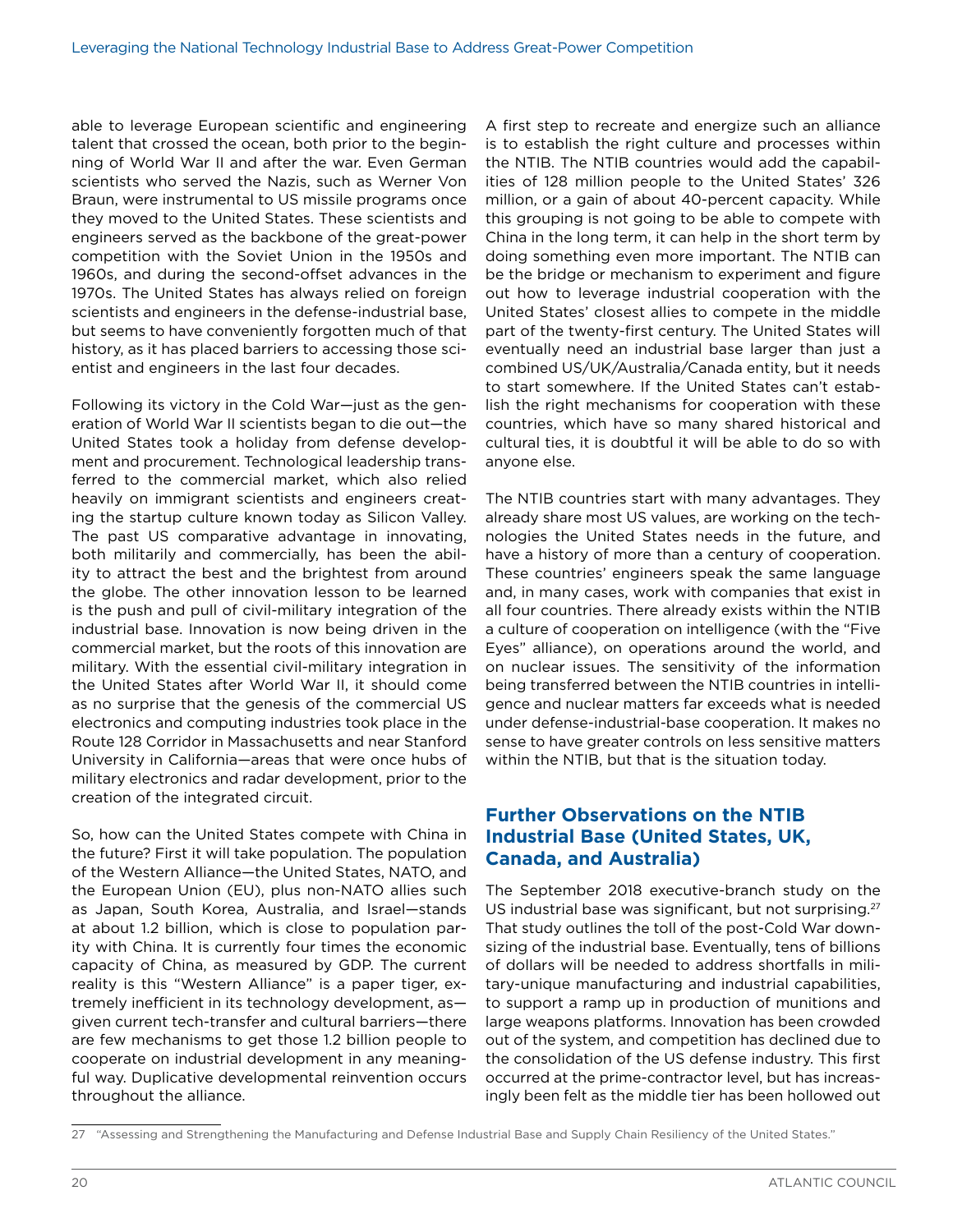<span id="page-24-0"></span>through further consolidation, buyouts, and the lack of new programs. The small-business sector is not as healthy as it once was, as the number of new-entrant firms has declined, as has their survival rate.28 Whether "graduation" is defined as becoming a larger contractor or moving on to the commercial sector, very little graduation has happened. In fact, small businesses working for the federal government face an increasingly impermeable wall as they are being trained in a compliance-based government contracting system that is not conducive to working in the commercial market.

The problem the United States faces in competing in scale against a potential aggressor like China will not only be found in manufacturing, but also in innovation. For the moment, China has won the manufacturing battle. The United States needs to claw back this capability and source from more secure supply chains, but China has yet to win the competition for ideas. Unfortunately, many of these ideas will be found in startups starved for cash, engineers looking to set off on their own, nontraditional firms, and overseas entities. The DoD needs to tap into this innovation before the Chinese do. The United States has put up huge barriers and disincentives to working with this culture of innovation. The Chinese have not done so, and have been actively courting these startups with venture capital, in Silicon Valley and around the globe.

The NTIB offers the opportunity to immediately add 40 percent in capacity to the US industrial base. If done right, this can provide additional scale and fill some of the manufacturing holes that currently exist. Most importantly, the UK, Canada, and Australia have not yet created the types of disincentives for the commercial industrial base to work on defense matters that the US has created. This offers them a significant comparative advantage to the United States when trying to tap into the more innovative solutions now coming out of that industrial base. Each country has its industrial weaknesses, but also maintains a series of defense-unique specialties and a growing commercial base to work with its military-unique base. It will be important for the United States to leverage these capabilities.

#### **Observations on the UK Industrial Base**

The UK is the largest of the non-US NTIB countries. Sixty-six million people support a defense budget of £48.3 billion, or around \$62 billion. The industry group representing the aerospace and defense sector in the UK has more than one thousand members; more than nine hundred and fifty are small businesses. The UK's military-unique sector still comes close to supporting standalone industrial capabilities in shipbuilding, air, ground, space, and missile systems, with annual sales of £23 billion and £5.9 billion in UK exports (2016 numbers). Large UK companies—such as BAE, Rolls Royce, Ultra, Meggitt, and Qinetiq—have significant US subsidiaries that operate under special security arrangements. For the most part, all large US defense firms have facilities and operations in the UK.

It seems that current US export-control processes disproportionately affect the UK; unfortunately, that is a result of being the United States' closest ally. Through the breadth of its bilateral activity with the US, the level of defense trade between the two countries, and its increased use of outsourcing within its industrial supply chain, the UK is the country most punished by the US export-control system. According to UK officials, there has been more than a four-fold increase in the number of retransfer requests they have had to submit in the last four years. The Defense Trade Treaty with the UK, which was designed to alleviate some of this burden, has been a complete failure, as it has not lessened any of the bureaucratic hurdles. Discussions within both Canada and Australia revealed many of the same issues with regards to ITAR and technology transfer. Through its ITAR waiver, Canada obtains some relief for a number of routine transactions, but, surprisingly, not a lot for anything else that would encourage close collaboration. The main difference is there are more routine transactions in the UK, and the US bureaucracy cannot keep up with the situation. As a result, the timing of reviews and approvals becomes problematic, translating into periodic crises when licenses aren't approved quickly.

The US-UK technology-transfer relationship during the latter half of the Cold War was primarily a one-way street. US technology went to the UK, with a stringent US control structure put in place. In those cases where the UK had more advanced technology (for example, the use of counter-IED technology developed in during the conflict in Northern Ireland), this technology was transferred to the US government with no strings attached. This act of being a good ally was subsequently not rewarded, as any improvements made in the United States were not shared with the UK. This relationship

<sup>28</sup> Samantha Cohen, Gregory Sanders, and Andrew Philip Hunter, "New Entrants and Small Business Graduation in the Market for Federal Contracts," Center for Strategic and International Studies, November 20, 2018, https://www.csis.org/analysis/new-entrants-and-smallbusiness-graduation-market-federal-contracts.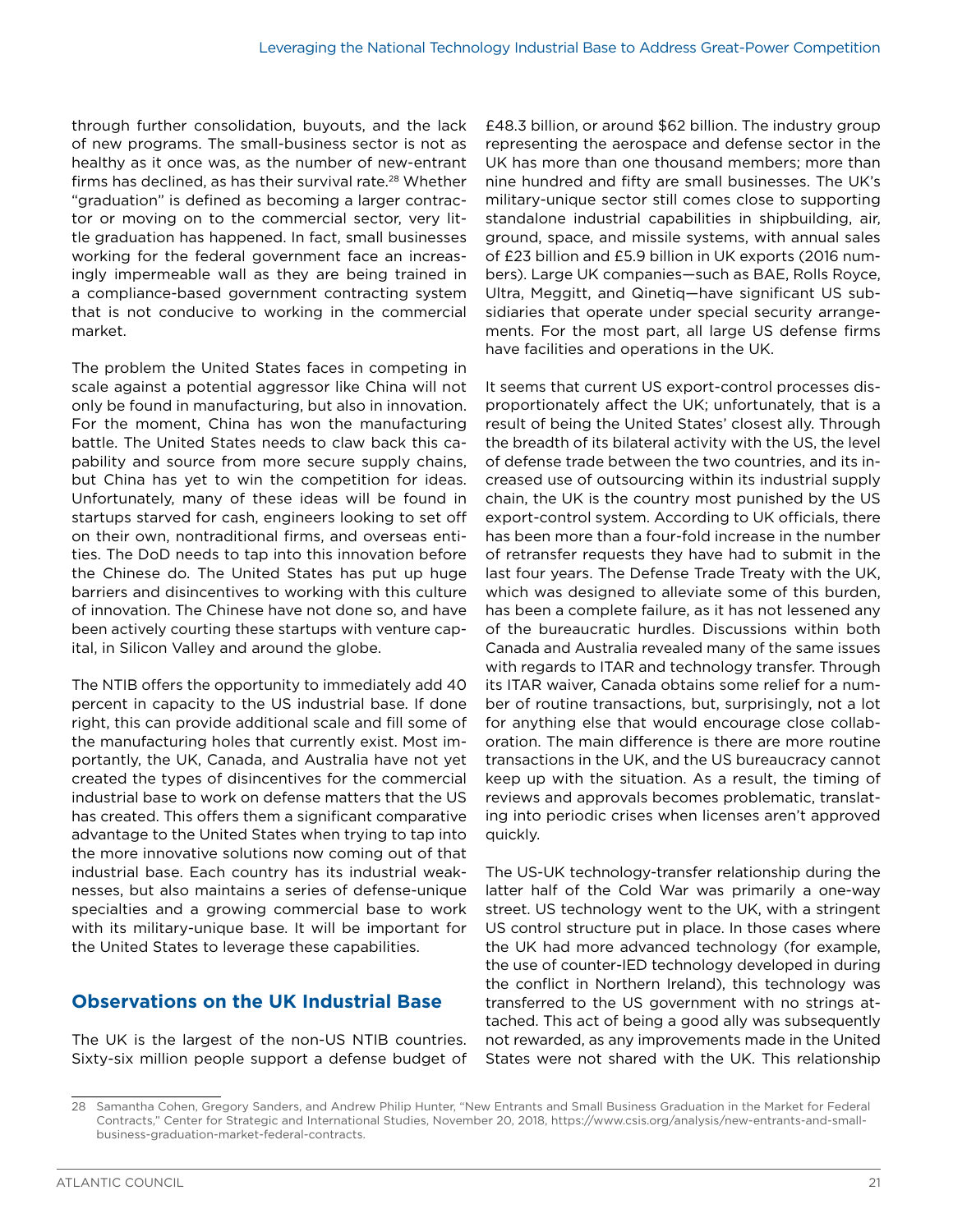<span id="page-25-0"></span>between a dominant partner and a secondary, lesser source of technology is still in place—even though the UK has the potential to develop technologies similar to, or even more advanced than, those of the United States.

This legacy control system will keep the relationship from evolving in the future, and the barriers put in place will ensure that the United States and the UK will continue on a path of developmental reinvention. This is important because the UK has developed a series of military niche technologies that would reduce the R&D time necessary for US companies to replicate them. More importantly, there are areas in the UK economy in which commercial advancements being made in dual-use areas—such as financial technology, the oil and gas industry, and commercial space technology—that can be applied in the military sphere. For example, the data analytics and algorithms necessary to analyze large data sets in the financial sector are easily applicable in the machine-learning applications that the Department of Defense will need in the future. The UK oil and gas industry has been developing a focus on underwater autonomous vehicles, as well as underwater technologies that will be applicable to anti-submarine warfare and other undersea operations. Finally, the commercial space sector developing in the UK will have significant military operational potential.

The most troubling observation about the US-UK relationship is that Brexit is now compounding the changes being brought about by the history of failed attempts to bring the two industrial bases together. The failure of the 2008 US-UK Defense Cooperation Treaty has put a damper on the expectations of the NTIB within the UK industry. Many do not believe that the US bureaucracy will allow much progress to be made through the NTIB.

Brexit is now forcing a reevaluation of the UK's role in the world. Unless the United States embraces greater cooperation with the UK, it is probable that the UK industry and government will begin to focus more on developing ITAR-free military applications. Even more interesting is the thought process that may move the UK to cooperate more with non-European and non-US companies, such as those in Japan, Israel, India, South Korea, and Turkey. The NTIB cooperative project probably has about two to three years to show real results before the US technology base is essentially limited in its upside cooperation with the UK. Cooperation will likely still continue, but will be limited to being more legacy and backward looking, rather than focused on forward-looking technologies and applications.

Unlike discussions with UK defense participants in the last two decades, recent conversations as part of this study revealed the desire of actors in the UK to develop ITAR-free technology. In the absence of reform, the likely result is the end of the one-way street of technological innovation from the UK. The United States will get a second version, or tier, of technologies from the UK (as is already the case from its other allies), while top-tier technologies will be developed through partnerships with other countries and not shared with the United States. Given the current security and export-control relationship, and the history of the UK being shut out of the benefits of its technology sharing, there is a serious lack of desire to ever again bring in the crown jewels to the United States. The view that technology has been a one-sided affair, in which the United States takes all the best technology of its allies but does not reciprocate, will lead to a future in which the United States will not be able to take advantage of what is being developed in the global marketplace. This will happen with both military-unique and commercially derived technologies. The United States is increasingly seen as a poor customer and ally, and that will eventually have a cost, even with its closest allies.

#### **Observations on the Canadian Industrial Base**

With thirty-seven million people, Canada has a population on par with that of California. Since World War II and the Hyde Park Agreement, Canada's defense-industrial base has historically been the most integrated with the United States'. Canada created one of the world's strongest defense and aerospace industries during World War II, and truly became the arsenal of the British Empire—particularly before the United States entered the war. This capability significantly degraded over the years, and went into freefall at the conclusion of the Cold War. Still, there is a strong legacy defense-industrial base, and a much stronger dual-use base that primarily focuses on the civilian market.

Canada currently spends about \$25 billion Canadian, or about US\$19 billion, on defense, which is about 1.3 percent of GDP. Canada may have a counting problem, as it actually spends more than that on national security needs in other parts of its budget, which are counted in other nations' defense-budget baselines.29 Still, even with those expenditures added in, Canada is still far below the NATO goal of spending 2 percent

<sup>29</sup> NATO countries account for defense spending in different ways. While some countries include expenses for cyber defense, the national police or gendarmerie, border security, coast guard, as well as healthcare costs for troops and veterans, Canada does not include any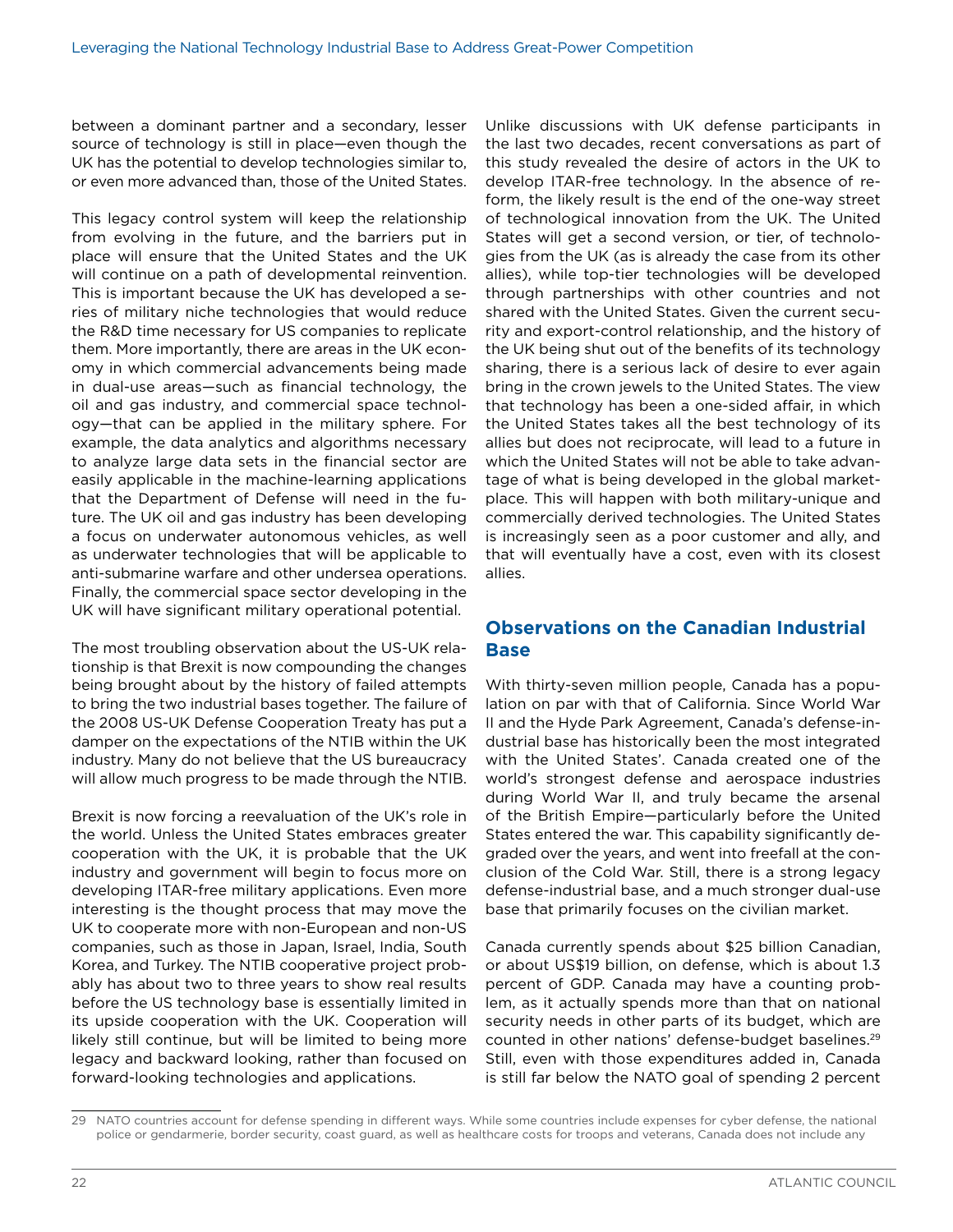<span id="page-26-0"></span>of GDP on defense. This is of current concern, as the Canadian government has no plans to ever meet the 2-percent threshold that the current US administration holds as a benchmark. This could hurt potential expansion of defense cooperative efforts if the US administration decides to act transnationally, rather than in its broader interest. The US action of imposing steel tariffs on Canada falls into this category, and future progress on solving these types of trade issues will probably not be helped by low Canadian defense spending.

The Canadians are planning to step up investment in the modernization of the North American Aerospace Defense Command, including renewal of the North Warning System, and have committed to increasing defense spending by 70 percent between 2016 and 2026. The jury is still out as to whether these plans will actually be executed.<sup>30</sup> Despite growing threats to Canada's territorial sovereignty in the Artic, it remains to be seen whether the Canadians have the ability or will to spend more on national defense. Despite legacy historical ties, this could translate into Canada being the weaker partner in any defense-specific NTIB until it increases defense spending.

Still, the Canadians have a strong ground-vehicle sector, anchored by General Dynamics Canada, which is highly integrated with the US ground-vehicle industrial base. Exports, particularly to the United States, are extremely important to maintaining current Canadian defense-industrial capabilities. While most Canadian defense firms would be considered small businesses in the United States, significant innovation exists in those companies. For example, smaller niche companies in maritime-domain awareness and optics will continue to serve as sources of defense-technology advancements. Also, significant national capability exists in the dual-use aerospace firms—such as CAE in aerospace simulation and MacDonald Dettwiler and Associates (now a part of US-based Maxar Technologies) in space—that have needed to focus on export and commercial markets to maintain their competitive edge. The most compelling future contribution Canada may make to allied defense may reside in the commercial information-technology industry based in Waterloo, but also increasingly in Vancouver, which is becoming more integrated with the Seattle/Silicon Valley innovation clusters.<sup>31</sup> Advances in cybersecurity and quantum computing are beginning to emanate from these innovation hubs.

#### **Observations on the Australian Industrial Base**

Australia comprises almost twenty-five million people, a number comparable to the population of Texas. Despite a population much smaller than Canada's, Australia far exceeds Canadian defense spending, currently spending around \$35 billion Australian, or about US\$25 billion. The Australian industrial base is not as robust as the industrial base in the UK. It primarily depends upon US and European prime contractors who perform a majority of work in their home countries, and are then supported by a smaller, niche-level Australian defense-industrial base that serves as subcontractors to the overseas primes. This seems to be changing, as the Australians are interested in strengthening their indigenous defense-industrial base.

That is not to say that the Australian defense-industrial base is not innovative, or could not serve as the nucleus of a much stronger industrial base. In one area, the Australian industrial base is on par with, or has even leapfrogged, the United States. New advances in future radar technologies were developed indigenously by a small Australian company that, despite the odds, was able to pursue rapid development in a way that was not incentivized in the United States. Despite a technology that is potentially a force enabler in the United States, and a large investment by a US prime, there are significant barriers to bringing this technology to the United States—not least of all, dealing with future ITAR implications. Progress has been made, however, in using this technology as a test asset, but real collaborative work will likely need to wait on future reforms.

This experience is another reminder of the defense-industrial base's potential to be disrupted by a small number of scientists and engineers in the equivalent of David Packard's garage. There is huge potential for a Silicon Valley-like experience to be replicated not just in the United States, but also in its closest allies, through the right incentives. In this and other technology niches, the Australians continue to provide examples of how small-business innovation can potentially disrupt the defense industry, just as small startups have continuously disrupted the commercial information-technology industry during the last three decades.

Australia also has several national security and commercially derived technologies that, with a greater

of these in its defense budget, which is used as a benchmark to meet the 2% NATO spending goal.

<sup>30</sup> Ken Hanson, "What's Happening to Canada's Defence Spending?—Despite a Policy Overhaul, the 2018 Budget has Set Out Virtually No New Spending for the Fundamentals of Canada's Military. That's a Problem," *McLean's*, March 6, 2018.

<sup>31</sup> For background on Canadian advances in quantum computer, see "Canada's Quantum Valley: An Integrated Pathway to the High-Tech Future," Hudson Institute, October 16, 2018.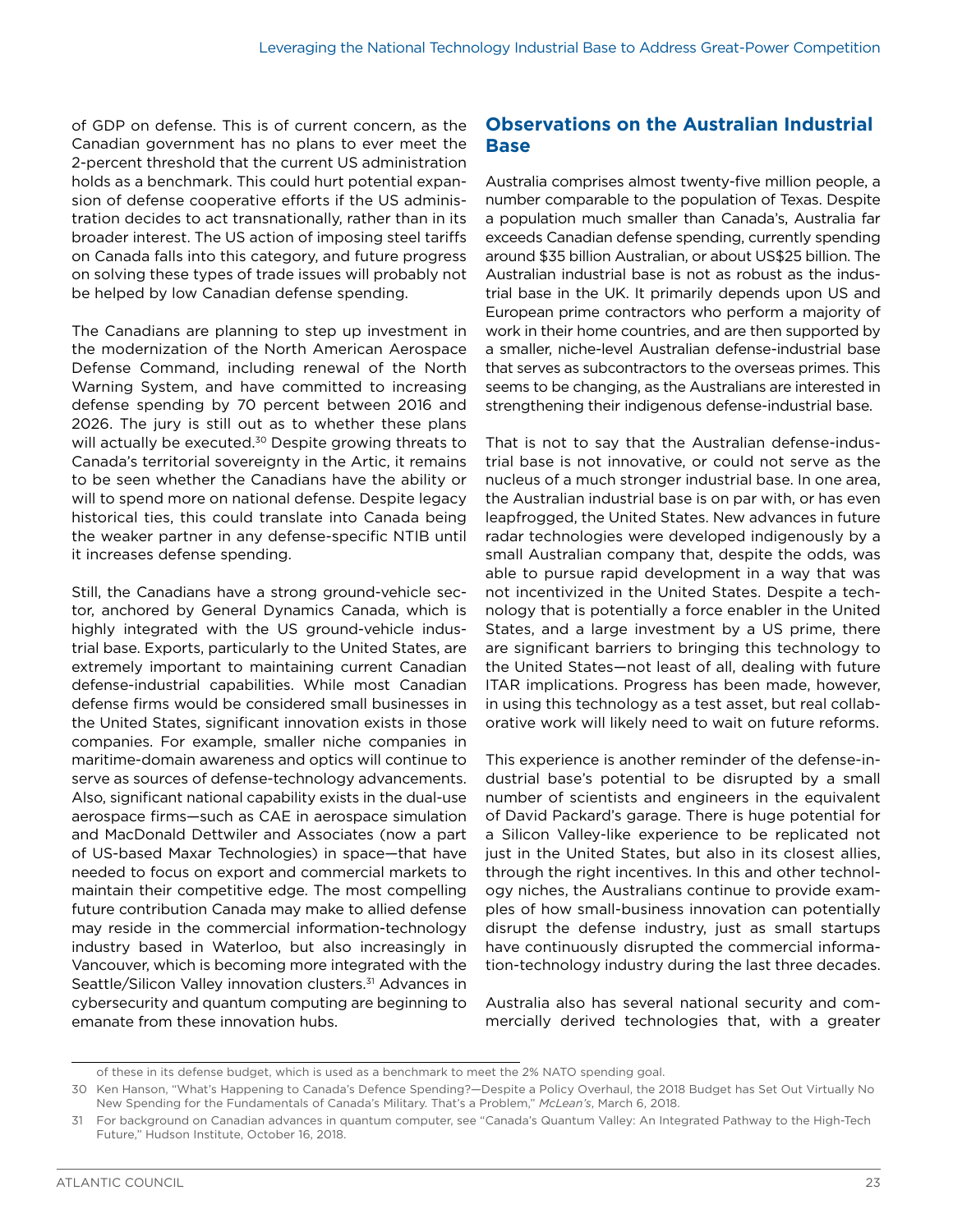<span id="page-27-0"></span>effort, could be applied to the defense realm. There are ongoing Australian efforts exploring the possibilities of quantum radars. The breakthrough in autonomous operations by the Australian mining industry, which conducts robotic operations in overseas mines from command centers in Australia, could have significant potential military applications. Substantial Australian research is being conducted in quantum computing, and in the medical and biotechnology fields. While the private-equity/venture-capital infrastructure is weaker in Australia, the venture-capital community based in Silicon Valley is well aware of these advancements, and is providing capital to pursue future opportunities.

Like the UK, Australia is increasingly stymied by the ITAR. And, like other US allies, it is pursuing strategies to protect its best technologies and keep them away from the US ITAR system. The Australians also have some important assets that could be used for future dual-use and military testing. The test ranges and air and sea space around Australia can serve as a test bed for future aerospace hypersonic- and autonomous-vehicle development. Current ITAR rules will encourage Europe, Canada, Japan, and others to use these test facilities in Australia rather than testing their prototypes in the United States, or cooperating with the United States on these projects.

Parts of Australia seem to be waking up to impending threats from China, but the politics may not have caught up yet. It remains to be seen whether any future change in government will have national security implications. Another future risk manifests itself in how Australia conducts research. A huge amount of its R&D in performed in its universities, but the financing of those universities depends to a great degree on foreign, mostly Chinese students. While this same dynamic exists in the US, UK, and Canada to a certain degree, and could be a topic of discussion in the NTIB, the scale of defense R&D open to Chinese espionage may be greater in Australia, based on the level and quality of R&D funding directed toward the university system there.

#### **Barriers to NTIB Collaboration and Cooperation**

Barriers to NTIB collaboration primarily fall into two areas: process and culture.<sup>32</sup> Process barriers include

the acquisition and export-control processes, but also the idiosyncratic management processes that have developed in all four countries. The US acquisition process is a huge barrier for nontraditional US firms to break into and work with the DoD, let alone the additional constraints faced by a foreign firm. On the export-control compliance front, foreign companies in the NTIB must face not only compliance with their own countries' export-control system, but at least five different US technology-transfer regimes, depending on where they are based—and many of these companies are based in all four NTIB countries. There are the ITAR, the Commerce Department's dual-use system, the Canada ITAR waiver for unclassified-goods control, the Australia-UK Defense Trade Treaties, the Foreign Military Sales program, and any terms associated with cooperative R&D agreements. Making sense of all of this requires a compliance army of lawyers and clerks, burning up a significant amount of resources. The cost of this compliance is greater than just these direct costs, and is felt more through disincentives to innovation and loss of worker productivity waiting for approvals before work can be started.

The second level of barriers is cultural. While the acquisition and technology-transfer process barriers are important, it is primarily culture that keeps the United States from addressing them, so culture is really the most important issue. In the United States, it can be argued, that culture primarily derives from victory in the Cold War. The United States has become hamstrung by learning the wrong lessons from this conflict. US management processes suffer from a belief that these processes delivered a victory against the Soviet Union and, thus, that there is no reason to change them. Technological dominance came from centrally managed, government-sponsored programs during the Cold War, and a culture of autarky rests on this success. The lack of trust in US allies and the commercial market has its foundation in this belief that centralized planning and autarky won the Cold War.

Only a reevaluation of the Cold War mindset will lead to any culture change, as the maintenance of current US policies is embedded in this belief. While stuck in a Cold War culture, policies will continually manifest as processes grounded in autarky. The United States needs to first admit that the world has changed, and that the threat environment and competitors are different than what they were in the Cold War. Then, it must

<sup>32</sup> "National Technology and Industrial Base Integration: How to Overcome Barriers and Capitalize on Cooperation," Center for Strategic and International Studies, March 2018, https://csis-prod.s3.amazonaws.com/s3fs-public/publication/180307\_McCormick\_ NationalTechnologyAndIndustrialBaseIntegration\_Web.pdf?Yd28kTbbpfedujBec.QYCbUtwMDC4qaJ.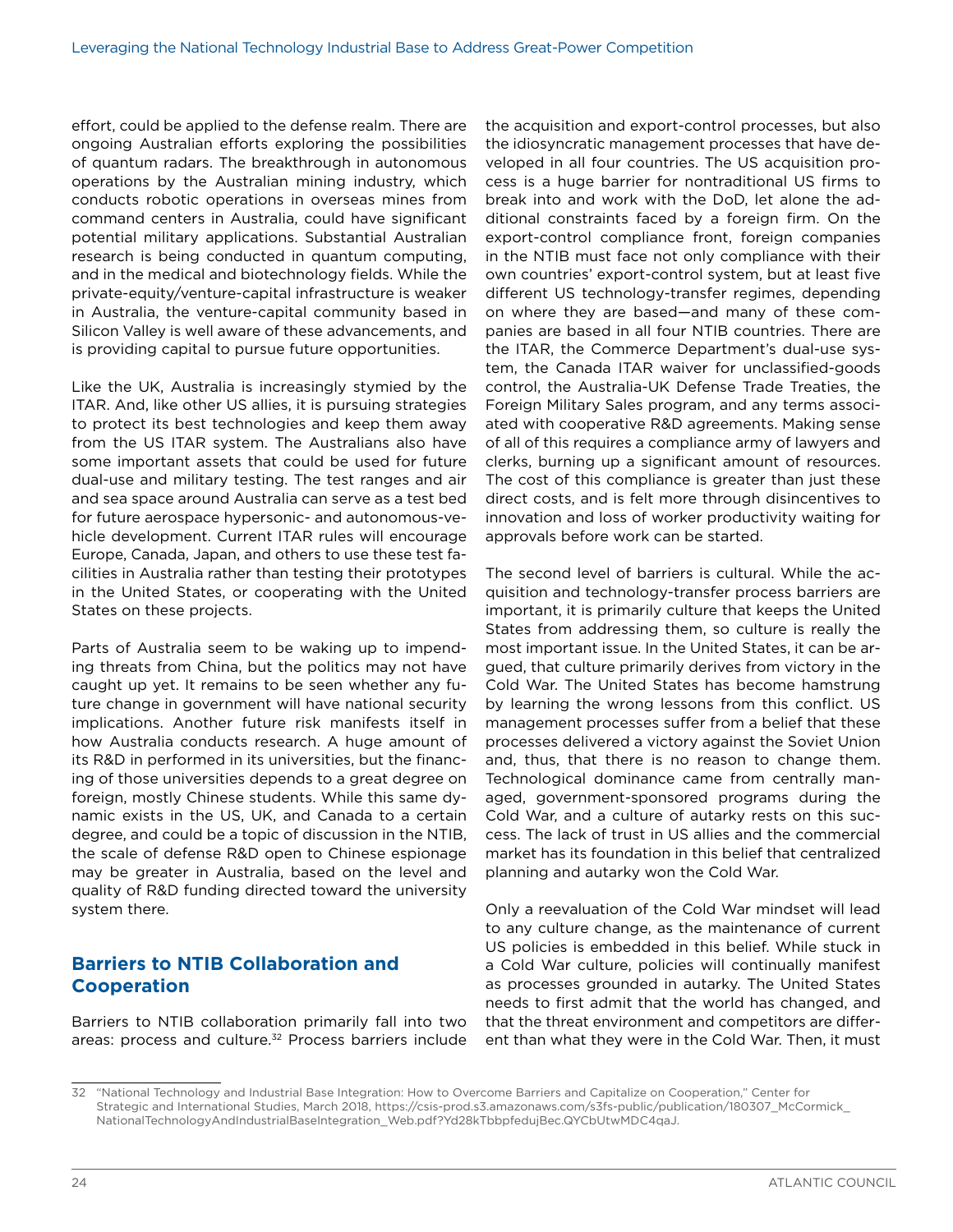recognize that the US military has lost, or is losing, its technological edge. No serious change in mindset can happen until those two realities sink in.

Leadership is needed to try making the necessary changes, which transcend defense cooperation with allies, but the current bureaucracy seems impervious to change. The key is for the national security consensus to change, and for leadership to be provided by civil servants and political leaders who can pull together strategy, budgets, and process reforms as a way to incentivize industry to provide the necessary solutions to meet emerging great-power threats. Congress has a significant role to play, and a bipartisan majority of the members on the national security committees will need to understand the new environment, in order to provide cover for the executive branch and the bureaucracy to embrace this change.

Still, a newfound majority consensus and recognition of what is in the US national security interest won't necessarily allow for opening the aperture on cooperation and export-control reform. First of all, consensus is hard to obtain; there will be many who do not accept that China may be a threat, or that the United States is becoming technologically inferior. There will be many who will not accept that foreigners or commercial firms have anything of value that the DoD needs, let alone that they are holding back from selling to the US government. It will be hard to overcome the belief that companies will always sell to the DoD, either out of patriotism or greed from making profits on government contracts. The problem is that while greed may be a factor, the commercial and Chinese markets now offer greater profits than the DoD market. Allied governments and private-sector firms may want to help the DoD, but it is no longer in their economic interest to do so. It is up to the US government to figure out how to shift that equation.

The other issue is that some in Congress, and elsewhere in the US government, like the leverage that the export-control process gives them over industry and the foreign policies of other nations. This tool has been wielded for decades and, even as the system's negative consequences for innovation and the technological balance of power begin to reveal themselves, it will be extremely difficult to convince those who wield this power to give it up.

Those who exercise this power and undercut US innovation maintain a perception that US allies cannot be trusted. This trust has been undermined through a status-quo playbook that highlights examples whenever an ITAR violation has occurred, no matter the

significance. Examples of "wrongs" done decades ago are still being used to question the ability to trust Canada, the UK, and Australia, even though these countries are trusted with much more sensitive data in other areas. This also ignores the fact that the basis for most technological leakage over the last several decades has always existed in the United States, as demonstrated by the number of Justice Department cases of espionage and technology-transfer violations, as well as US ITAR violations that have come to light. NTIB allies have been too diplomatic to point out these cases.

Unfortunately, the publicly unstated but privately shared view—revealed during interviews with many US allies, and not just those within the NTIB—is that these nations do not trust the United States to control technology within its own borders. It is, by design, a massive defense free-trade area within the fifty states. Adversaries have taken advantage of this to steal much of what the United States unleashed the ITAR bureaucracy to keep them from obtaining. This leakage was achieved through classic espionage techniques, but also because US firms and persons were able, at the bequest of adversaries, to illegally smuggle technology out of the United States. US security may have a fatal flaw in its trust of its own citizens, some of whom may be less trustworthy than foreigners—especially those with a reciprocally recognized security clearance. While Customs and the Department of Justice stepped up enforcement of actual physical goods illegally leaving the United States, the action quickly shifted as the reality of today's cyber world set in. It is now easier to just steal what is needed from the United States from the confines of Shanghai or Yekaterinburg, rather than establish an entity to do so in the United States—although such an entity can still be a source of data collection and poor cyber hygiene, allowing "friendly" hackers to steal from it.

This trend has been noted in discussions during this study, with several views expressed that the United States is no longer considered a reliable partner to protect foreign technology. This is seen through its unreliable information-security regimes, government labs and acquisition officials who do not respect the intellectual property (IP) of allied countries, and finally the aforementioned issue of ITAR taint, as foreign technology becomes wrapped up in US export constraints as if the United States had originally developed the technology.

The US government needs to look inward for a moment, to ponder how adversaries were able to steal US technology, and the how US innovation machine is being constrained by the way the government protects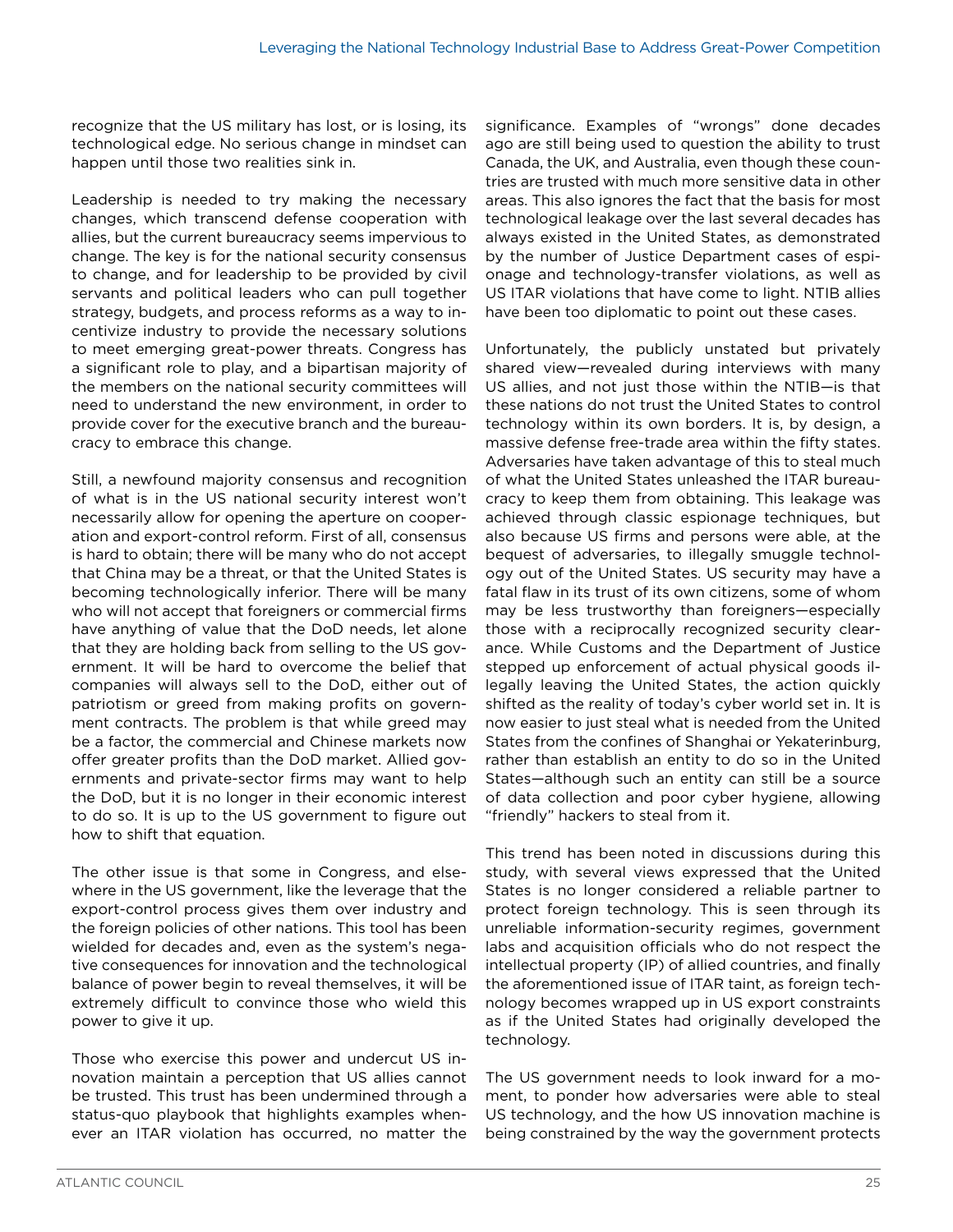<span id="page-29-0"></span>technology. Technology theft did not come about because US friends and allies didn't follow the law; instead, the United States worried about others while leaving the door to its own house open. Now, the law creates disincentives to innovation with allies, to protect information that has long been transferred to enemies that will never follow US laws.

Additional barriers and threats to the NTIB are emerging. The rise of protectionism in the United States could be damaging, if it does not discriminate between allies and potential enemies. Frustrations with burden sharing, and the willingness of future governments throughout the NTIB to spend what is necessary for defense, will create frictions. Still, the biggest threat is whether US allies and Silicon Valley just throw in the towel rather than wait for the United States to make the changes necessary to further cooperation. This could be triggered by changes in government, or by the US government being seen as incapable of change or of protecting other countries' technology and IP. Without the United States changing policy to address new and compelling threats, and a recognition that US technology dominance is fading, current NTIB efforts may only result in a cursory nod to the new law. The United States would continue ignoring the industrial capabilities of its closest allies and the underlying globalized commercial-industrial base, and they would be forced to reciprocate.

Post-Brexit, the UK will need to navigate a different set of assumptions and policies regarding what is in its national interest, and other allies face similar choices. ITAR-free solutions for military goods may become the norm, and new industrial partnerships may form. Developmental reinvention would happen on a grander scale. Silicon Valley can play regulatory arbitrage as to where to conduct business and R&D. Much of this will be done quietly, under the surface, and will not be broadcast to the US national security community. De facto changes will happen in boardrooms and briefing rooms around the world, on a policy and transactional basis. The net result is the best technology will not be offered to the United States—and thus will no longer be available when needed. Perhaps the most significant finding of this study is not that the United States is losing, or has lost, its technological dominance, but that many foreign and domestic firms do not want to share with the US government—or at least not share their best technology—and this problem is likely to get worse without further US action.

#### **Status of NTIB Implementation**

US industrial-base relationships with Canada, the UK, and Australia have undergone significant evolution since the end of the Cold War. The NTIB with Canada was established in 1994; however, the ITAR waiver for Canada—which recognized the interconnectedness of the US and Canadian industrial bases—was already established when the ITAR was established in 1975. It carried over a longstanding export-license-free zone established at the time of the Hyde Park Declaration of 1941. The end of the Cold War put great pressures on US-Canadian cooperation, as companies merged and went out of business, and the industrial base on both sides of the border atrophied—moreso on the Canadian side, as defense expenditures plummeted and Canada, like the rest of the United States' NATO allies, reaped its "peace dividends."

In 1999, the United States had an epiphany of sorts during the Loral and Hughes cases of tech transfer of missile technology to the Chinese.<sup>33</sup> Subsequently, export-control policies were tightened on space and missile technology, and established for other exports and knowledge. In retrospect, this tightening should have been targeted specifically to China. But, because they were designed to be nondiscriminatory, these policy changes unleashed all sorts of unintended consequences. The first manifestations of these new controls were the rise of the European ITAR-free space and night-vision industries. Also, at about this same time, it came to light that Iranian front companies were taking advantage of the Canadian ITAR exemption to move defense and aerospace spare parts to Iran. This resulted in the United States overreacting and weakening the Canadian ITAR exemption.

Some good did come out of this, as the Canadians established a controlled-goods program for unclassified dual-use items covered under the Wassenaar Arrangement on Export Controls for Conventional Arms and Dual-Use Goods and Technologies and US ITAR items.<sup>34</sup> This system, based on a trusted set of companies, was successful in gaining control of the internal transfer of goods within Canada. The United States did nothing of the sort, and was too trusting of its own citizens and law enforcement to control inter-US transfers. Adversaries took advantage of that flaw. Technology has been illegally flowing out of the United States as the focus of potential adversaries

<sup>33</sup> For a history of these transfers, see "Report of the Select Committee on U.S. National Security and Military/Commercial Concerns with the People's Republic of China," May 25, 1999, https://www.govinfo.gov/content/pkg/GPO-CRPT-105hrpt851/pdf/GPO-CRPT-105hrpt851-1-2.pdf.

<sup>34</sup> Forty-two countries currently participate in the Wassenaar Arrangement.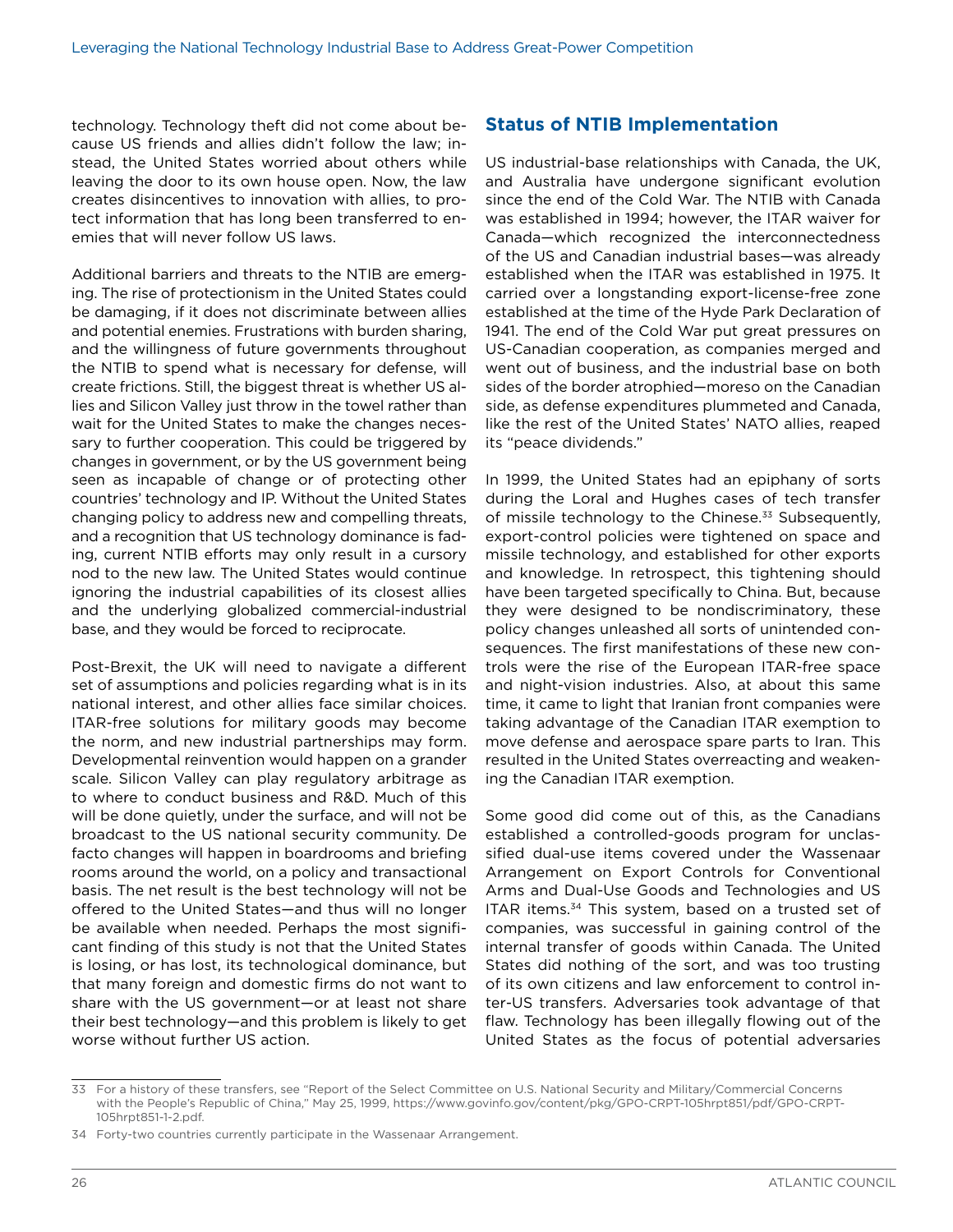switched to cyber espionage and establishing front companies in the United States. Meanwhile, the United States was successful in keeping that technology from moving freely to countries that play by the rules. So, while the United States believed the threat was with its allies and required more stringent export controls on items that had legally left the country, lax controls elsewhere in the US supply chain provided opportunities for China and Russia to pick its pocket through espionage and cyber theft.

After 9/11, several allies rose to the occasion and transferred technology to the United States, with no strings attached, to help in the Afghanistan and Iraq conflicts. In particular, the UK transferred the counter-IED technology and knowledge learned in the conflict in Northern Ireland. The United States repaid this altruistic transfer by applying the ITAR taint, and prohibited any counter-IED technology from going back to allies without a license approved by the State Department. The conflicts in Iraq and Afghanistan further illustrated some of the greater problems with the ITAR, which continued to put up barriers to the US fighting side by side with its allies, and created miles of red tape to do so. Perhaps most importantly, it illustrated how low the United States had fallen from the ability to apply common sense to its foreign and military relations—wrapping itself up in bureaucracy to control a nut or a bolt that had been triggered by the application of the ITAR taint and extraterritoriality applications. While most, if not all, licenses to allies were eventually approved, they all created unnecessary crises and time delays, for no purpose except to increasingly drive wedges between the United States and its allies.

It was to overcome some of these technology-transfer barriers that the George W. Bush administration unsuccessfully tried to persuade Congress to provide for legal changes to exempt the UK and Australia from certain export-control applications, and then initiated separate treaties in the mid-2000s. The history of the treaty negotiations and ratifications was fraught, with antibodies in the administration and Congress bent on destroying the project. Looking back, one can conclude that they succeeded. These forces did not want to see any changes to the Cold War export-control process and, to their credit, truly believed they were acting to protect national security. While ten years ago, the impact of their views was probably only process and operational inefficiencies, in today's environment these views are certainly applauded in Beijing and Moscow, as the net result will be increasing US technological inferiority.

The Defense Trade Cooperation Treaties were signed in 2007, and ultimately ratified in 2012. It was questionable whether the treaty route or changes to Title 22 of the US Code were the most advantageous, as the US administration likely already had the authority to offer the same Canadian ITAR exemption to the UK and Australia but chose not to, out of fear that Congress would overrule it.<sup>35</sup> Regardless, these treaties were failures. As one participant in the treaty negotiations stated, the treaty "was intended to provide a comprehensive framework for Exports and Transfers, without a license or other written authorization, of Defense Articles' between our two countries. That ambition has not yet been realized. The Treaty implementing arrangements are insufficiently attractive for companies to use them."36

With the failure of the UK and Australian treaties, and the limitations made to the Canadian ITAR exemption, tangible research collaboration and industrial integration between the United States' closest allies was difficult, if not impossible, to implement. Some in Congress believed a new approach was needed to meet new threats in an era of technological diffusion and an emerging great-power competition. A different regime was required for the United States to better leverage the technological possibilities that exist not only in allied military-defense industries, but also in emerging technologies that reside in the globalized commercial industry, within both the United States and its closest allies. It was to achieve these goals that, in 2015, Congress—led by former Senate Armed Services Chairman Senator John McCain—began reforms to remove bureaucratic barriers to rapidly accessing the technological advancements residing in the commercial and global defense industries.

As part of these reforms, Senator McCain decided to leverage an old concept—the NTIB. The senator proposed adding the United Kingdom and Australia to the definition of the national technology-industrial base in section 881 of the 2017 National Defense Authorization

<sup>35</sup> For a different perspective, see "U.S. Weapons Technology At Risk: The State Department's Proposal To Relax Arms Export Controls to Other Countries" (report of the Committee on International Relations of the United States House of Representatives), May 1, 2004, https://fas.org/asmp/campaigns/control/US\_Weapons\_Technology\_At\_Risk.html. In retrospect, the administration at the time may have been able to use its own regulatory powers to address these barriers, but was deterred from doing so by the concern that the Foreign Relations Committees would tighten the law and prohibit such an approach. Thus, the treaty path was taken, and the option for regulatory action was maintained for a future time when the political dynamics in Congress had changed.

<sup>36</sup> Email to author.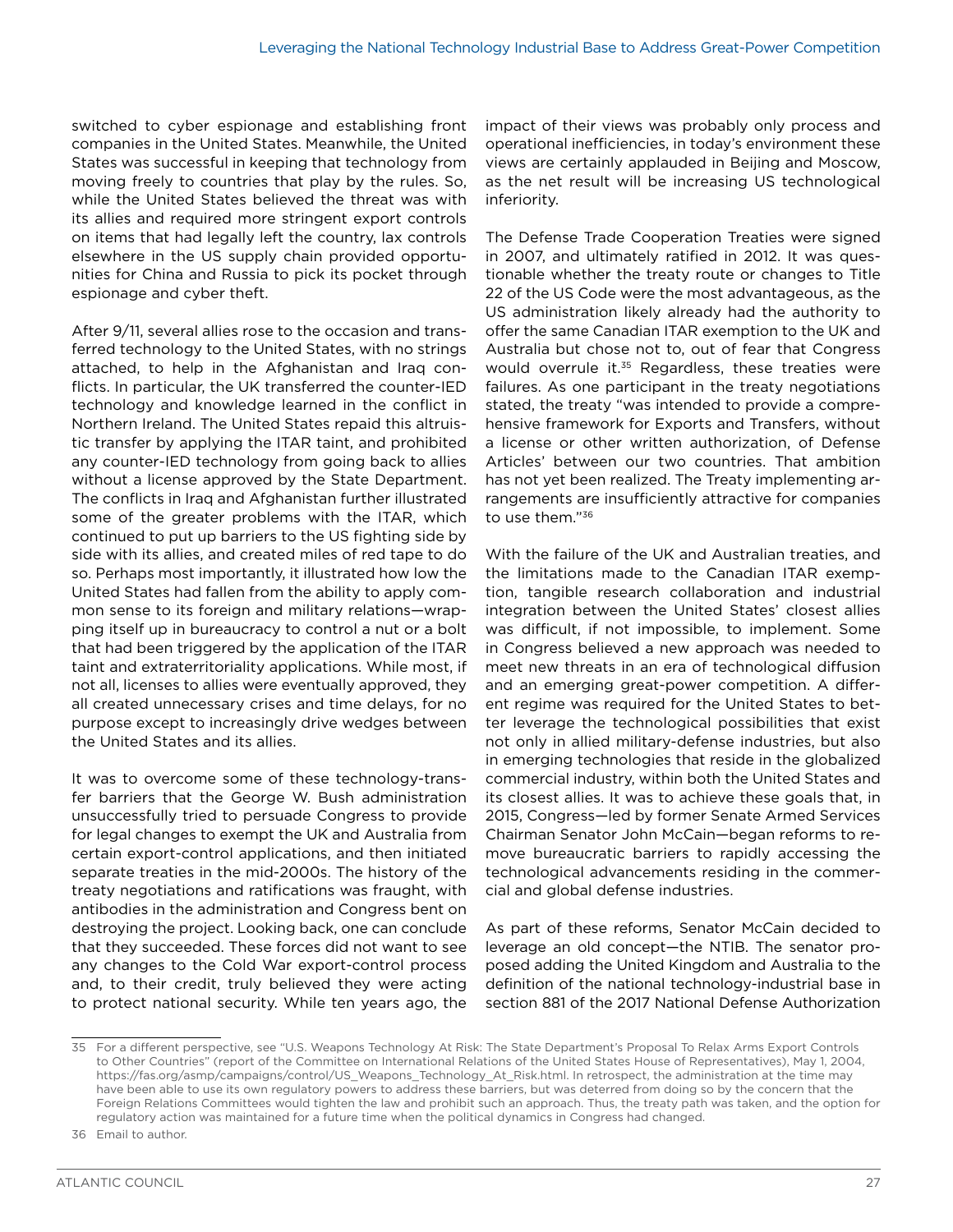Act, and Congress subsequently did so. Congress intended that these four countries embark on closer industrial-cooperation and technological-cooperation efforts, to achieve breakthroughs in defense capabilities.

As part of the 2017 NDAA, the secretary of defense was required to develop a plan by February 2018 to reduce the barriers to seamless integration between the persons and organizations that comprise the national technology and industrial base. The DoD NTIB implementation plan required by the 2017 NDAA was included in the annual industrial capabilities report that was published in March 2018. Subsequent reporting on NTIB progress is required, by law, to be included in each of these annual reports. The March report outlined the following four NTIB pathfinder efforts.

"• **NTIB Governance:** A foundational project to formalize governance among the NTIB nations. This pathfinder project includes a nonbinding Statement of Principles among the NTIB countries, appointment of national representatives by the NTIB partner nations, and the creation of an NTIB International Staff Working Group to address any outstanding issues.

**"• Investment Security:** Pathfinder on development of a potential consultation mechanism to better share information between NTIB countries regarding foreign direct investment (FDI).

**"• NTIB Controlled-Technology Transfer:** Pathfinder to review possible models for facilitating controlled technology transfer, including the Canadian controlled-goods program.

**"• Cybersecurity for Small-to-Medium Enterprises:**  Pathfinder that will explore barriers to and opportunities for improving cybersecurity in small to medium enterprises within the NTIB in a cost-effective manner, such as using cloud-based solutions and compliance with NIST 800-171, Protecting Controlled Unclassified Information in Non-federal Information Systems and Organizations."37

The NTIB implementation report was then in a sense overshadowed by the industrial base study established by Executive Order (EO) 13806, as further NTIB analysis folded into the larger defense-industrial-base effort. Still, during this time, the NTIB countries met and worked on the NTIB pathways projects. The EO 13806 study, completed in September 2018, endorsed greater integration within the NTIB through a recommendation to work "with allies and partners on joint industrial base challenges through the National Technology Industrial Base and similar structures."38

NTIB countries have modified the original pathfinder projects, and are currently working on four "lines of effort" that focus activities on: cross-cutting enablers; industrial-base protection; small- and medium-enterprise (SME) integration; and human-capital development. It appears the most significant progress made so far has been on plans to harmonize foreign-direct-investment strategies, to protect emerging technologies from being stolen by foreign actors. The NTIB countries met again in March 2019 in Australia to discuss this agenda.

Finally, Congress has continued to be active on leveraging the NTIB concept in legislation, by providing relief from duplicative security oversight to NTIB firms operating in the United States (see Appendix B for recent examples). Legislating on the efficacies of national interest determinations was an important step, but Congress and the administration should consider whether the current foreign ownership, control, and influence (FOCI) mitigation regime should be modified or abandoned, with respect to investments from trusted companies within the NTIB.

While progress has been made in beginning discussions on NTIB integration, much more needs to be done. The next section of recommendations outlines how the NTIB could be made more instrumental to solving US national security needs in the coming decades.

<sup>37</sup> "Report to Congress Fiscal Year 2017 Annual Industrial Capabilities, Office of the Under Secretary of Defense for Acquisition and Sustainment," Office of the Deputy Assistant Secretary of Defense for Manufacturing and Industrial Base, March 2018, 15, https:// www.businessdefense.gov/Portals/51/Documents/Resources/2017%20AIC%20RTC%2005-17-2018%20-%20Public%20Release. pdf?ver=2018-05-17-224631-340.

<sup>38</sup> "Assessing and Strengthening the Manufacturing and Defense Industrial Base and Supply Chain Resiliency of the United States," 5.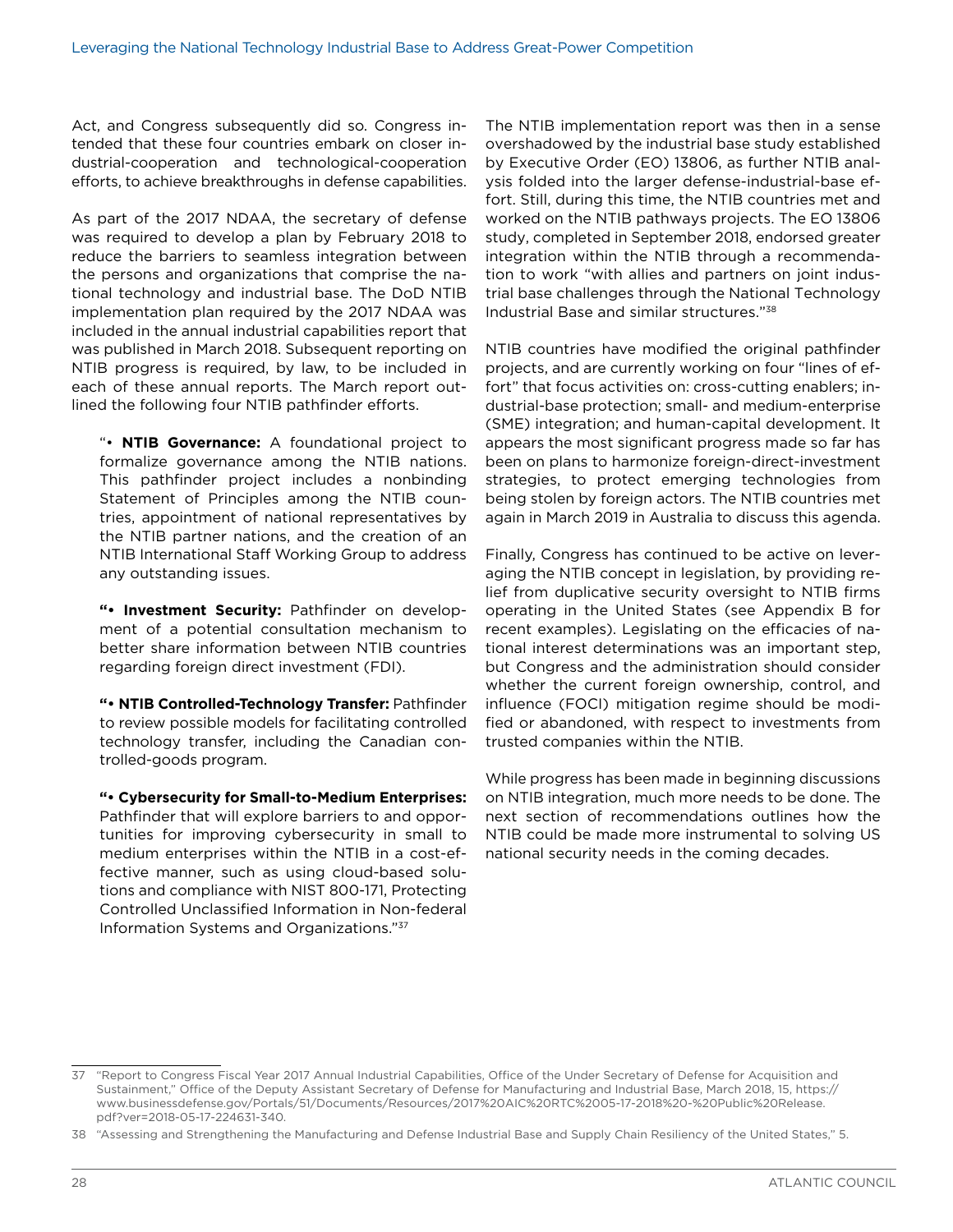### <span id="page-32-0"></span>Study Recommendations

The goal of this research is to provide the US Congress and the administration with a specific set of policy options for improving the NTIB. Many of these options are written in draft legislative language that can provide the basis for immediate consideration, either in the Fiscal Year 2020 National Defense Authorization Act or in 2019 administration policy and regulatory action. Perhaps, a more traditional study would be content with explaining the problem, and then outlining some generic policy proposals for discussion. Debate would hopefully ensue, more studies and hearings would be called for, and, perhaps within the next decade, modest change could be made that satisfies all parties with a stake in the issue.

However, the premise behind this work is that there is not enough time to do that. As with the urgent need to reform defense acquisition that began in 2015, the United States does not have the luxury of slowly pondering and making incremental changes to a Cold War management system that is no longer logical or practical, given the rapidly changing threat environment. To regain its place in world, the United States needs to leverage its allies and the commercial companies that reside in democracies to rapidly disrupt US adversaries. The first step is to begin establishing a trusted community to leverage current and future R&D, as well as existing and new production and manufacturing capabilities in the free world that are applicable to improving national security. That effort should start with the NTIB.

While much progress could be made through regulatory action, Congress may ultimately choose to pass legislation to provide greater urgency, intent, and guidance for needed reforms. The fact that Congress has been legislating on the NTIB in each of the last three NDAAs is a good start, and shows its continued interest in moving forward with the most trusted US allies. As a means of advancing change, a series of strawman proposals are put forth for consideration, with the knowledge that these will not be the final words on the subject. It is the hope that draft legislative language will save time, and is better to work with than a mere concept to spur debate. It is with that goal in mind that the following recommendations are put forth.

The study recommendations can be grouped into four categories that address: governance; technology-transfer reform; acquisition reform; and the further expansion of the industrial base. The ultimate goal is a step-by-step process leading to a harmonized NTIB defense free-trade area for goods, services, and—most importantly—ideas and research, within a defined, trusted community that will work to maintain the technology dominance of the United States and its closest allies. Each of these four categories of recommendations will be supported by a discussion of specific legal or regulatory proposals.

The first category of recommendations addressing governance is likely the easiest to implement, and is the one furthest along at the moment. It is always easy to create a new bureaucracy or discussion forum; it is much harder to create the right kind, which can adapt to the times and continuously adopt new practices. Since this is the easiest to implement, and the NTIB countries have already taken steps to begin talking, there is a risk that cooperation is likely to end here. That would be a serious mistake. Any such governance structure will require senior-leadership engagement, direction, and, probably, direct participation to establish the envisioned outcome, overcome the inevitable bureaucratic antibodies, and establish mechanisms to discuss and solve policy differences that deliver on the political imperative for a new approach.

The next recommendation in level of complexity and difficulty looks at technology-transfer reform. There is a risk that only cursory technology-transfer harmonization will take place, such as establishing a limited ITAR waiver (or more closely aligning inward-investment policies). These will not be sufficient to actually incentivize the types of R&D and cooperation needed across the NTIB. What is needed instead is a clearer vision, akin to that for the "Five Eyes" arrangement for intelligence, which enables freer sharing of innovation, technology and investment across these closest of allies—an equivalent "Five Eyes Defense Free Trade Zone." Broad and robust changes will be necessary to modernize technology-transfer laws, regulations, policies, and practices to establish the integrated defense-industrial base that US law calls for, to ensure the NTIB nations can work together—as they did to meet existential threats during World War II and in the first decades of the Cold War. They now need to respond to the far more complex threats they collectively face.

The third recommendation, addressing acquisition-process barriers, is probably even more daunting to implement. Fortunately, it is not as critical to addressing the threat as establishing technology transfer reform and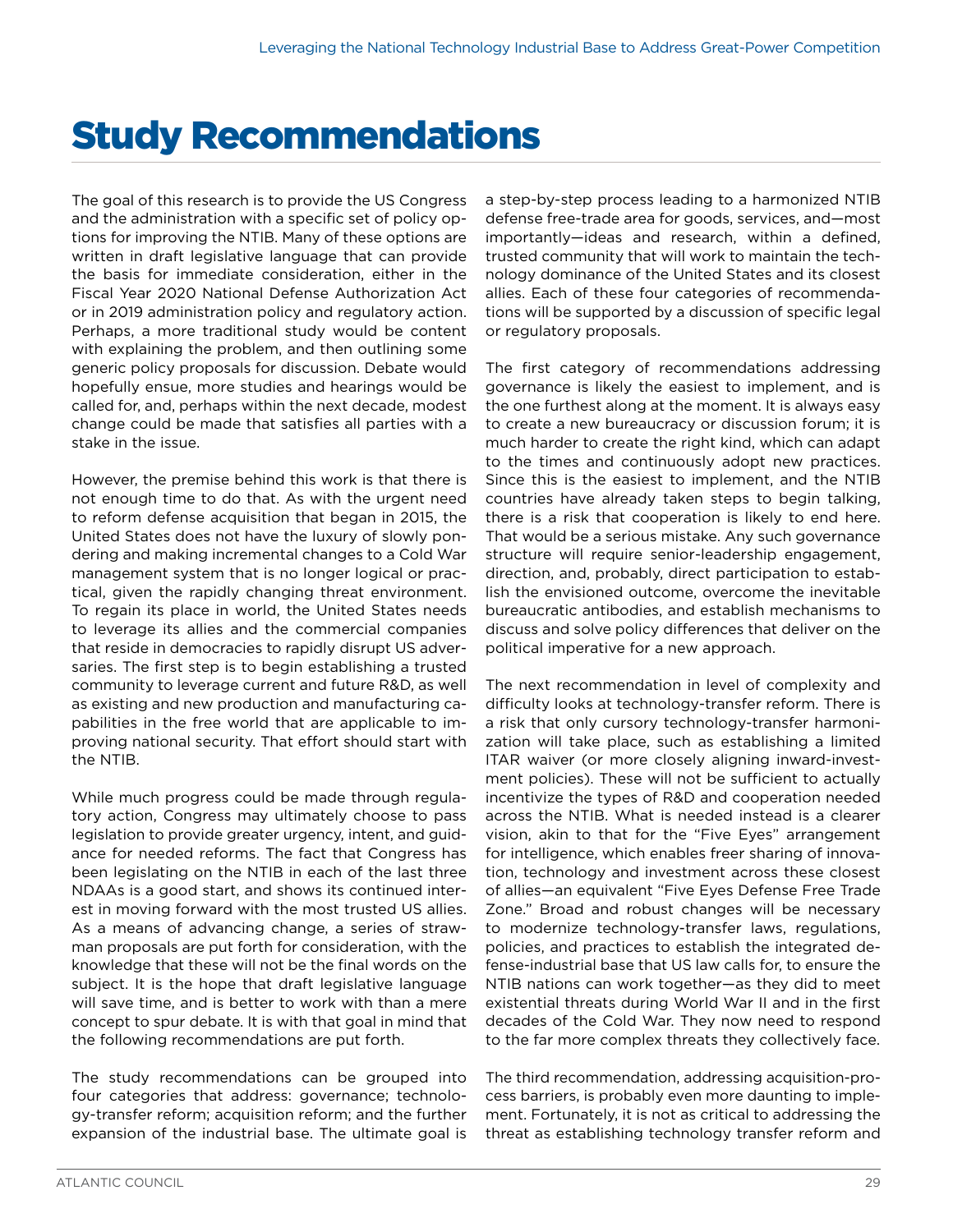<span id="page-33-0"></span>a governance structure to harmonize industrial policies across the NTIB. Still, acquisition-process differences will cause frictions within the NTIB that will eventually need to be addressed. For example, each NTIB country has established a series of socioeconomic programs around its defense budget and acquisition system that address domestic political concerns about obtaining domestic economic value for the expense of a dollar or pound on defense. In fact, even export-control policy may be evolving to serve more of a protectionist function than any real national security purpose. The recent Export Control Reform Act of 2018 provision, contained in the John S. McCain National Defense Authorization Act for Fiscal Year 2019—requiring that the impact on the national defense-industrial base be considered when ruling on any export-license application—may be a symptom of this evolution. A reciprocal harmonization of those socioeconomic barriers to participation—whether they are domestic source restrictions, small-business set asides, or offsets—are needed if any significant industrial integration is to be achieved. It is only after the implementation of these three categories of recommendations (governance, technology transfer, and acquisition reform) that a true defense free-trade zone within the NTIB can be established to serve as an engine of innovation and a new arsenal for the democracies of the world.

Finally, progress in the NTIB can set the stage for future integration between the NTIB countries and other close allies. NTIB reforms and the quadrilateral harmonization of industrial policy can serve as a test bed for future cooperative issues, where a next tier of allies could be brought in, either fully or on an *a-la-carte*  basis.

#### **Recommendation #1: Establish a governing body of NTIB members to address harmonization of industrial-base issues.**

As described previously, progress has been made in forming a governance structure around the NTIB countries. This NTIB working group is a good start in recognizing that the four countries have a common industrial base, and that harmonized policies can help incentivize that base to better support the warfighters of each nation. Current NTIB strategic lines of effort in crosscutting enablers, industrial-base protection, small- and medium-enterprise integration, and human-capital-development integration are definitely areas where greater coordination is needed. It appears that improvements are being made in coordinating the review of foreign private investment and addressing

risks to national infrastructure from Chinese information-technology communications-equipment firms. These improvements were inspired by recent US efforts to reform the processes and statutory rules of the Committee on Foreign Investment in the United States (CFIUS). NTIB nations are looking closely at how the United States will implement the Foreign Investment Risk Review Modernization Act (FIRRMA) to discern lessons and rules that may also apply to their foreign-investment security challenges.

Still, current NTIB infrastructure primarily comprises ad hoc panels working at relatively low levels of the bureaucracy. There is a need for greater formality and continuity of this process, as well as conducting discussions and focusing decisions at a higher level. While the deputy assistant secretary of defense (DASD) for industrial policy in the Office of the Under Secretary of Defense, Acquisition, and Sustainment is spearheading this effort for the United States, the downgrading of that position in the last ten years to two levels below an undersecretary has made it more difficult to lead than it should. This position should either be upgraded to an assistant secretary or returned to the deputy undersecretary level, to provide more authority within the US interagency structure on these issues. It is helpful that a political appointee should lead this effort in the United States, but it still risks being overcome by changes in personality or government. Ideally, decision authority for the US delegation to an NTIB Quadrilateral Group should be held at least at the deputy secretary level, with undersecretaries providing guidance to working groups headed by assistant secretaries. If the United States established leadership at this level, there is little doubt that other NTIB countries would reciprocate with equivalent senior-level personnel. This is especially pertinent given the large role that the DASD for industrial policy has in the CFIUS process—a role that has now doubled with the passage of the FIRRMA legislation.

The goal of any future NTIB Quadrilateral Group should be to harmonize industrial policy across the NTIB countries, and to share best practices in acquisition and industrial management. Key areas ripe for cooperation include: industrial security/security of supply chain; cybersecurity (both within the governments and in the industrial base, to include critical-infrastructure protection); regulating foreign direct investment through CFIUS-like mechanisms; and using foreign ownership, control, and influence (FOCI) mitigation to address foreign influence in the NTIB. Discussions in this grouping will hopefully help guide the FIRRMA implementation, as the United States seems to be making a mistake by not calling out those nations that do not play by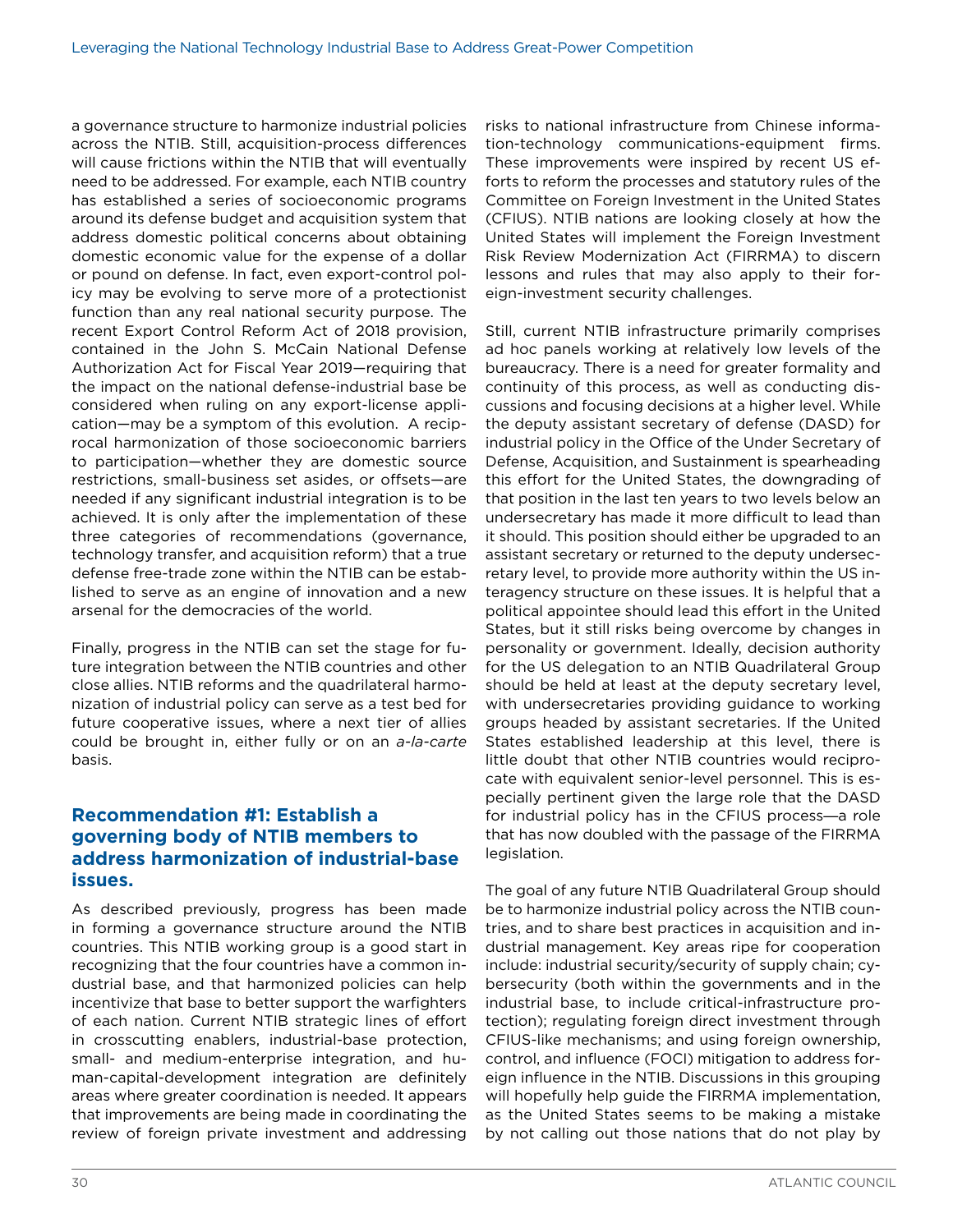the rules. The net result may be a foreign-investment regime that makes it more difficult for allies to invest in the United States, while the Chinese and Russians continue to find other ways to steal intellectual property and divert technology through well-placed assets in companies, investments, joint ventures, and partnerships. Technology transfer and control, as well as foreign-defense-sales practices, should be additional topics for discussion, along with the need for addressing acquisition-process barriers.

In the area of harmonizing acquisition oversight, Australia and the UK may want to consider establishing an entity similar to the Canadian Commercial Corporation to address reciprocity in pricing issues with the United States, and to make it easier for small businesses to access the NTIB. Finally, and most importantly, a more robust sharing of market research and technology assessment is needed, to allow for greater coordination and maximization of scarce R&D resources. This would include not only government-sponsored research, but also university and corporate research, and a greater understanding and leveraging of venture-capital and private-equity investment. As the NTIB Quadrilateral Group becomes more mature, the agenda could evolve to address additional industrial-policy issues that could better address the security threats arising from a resurgent Russia and China, as well as proliferation threats from Iran and North Korea.

There is also likely a need for a dispute mechanism within the group. Many of the areas for regulatory and legal harmonization will be subject to differences and interpretation. There should be a process to bring up issues for discussion and challenge on a fairly routine basis. A working group oversight body comprising representatives of the four NTIB governments may need to be established to oversee the implementation and execution of agreed changes, and to serve as the first level of arbitration on any program-specific or policy disputes that arise. Such a body may be useful in discussing current differences in evaluating the threat of, say, Huawei technologies to national infrastructure in wartime.

While a senior NTIB governance structure could be established through existing authorities, Congress may choose to provide greater legal formality, continuity, and certainty. The following provision is one way to establish such an entity in law, and to initially set the agenda for NTIB cooperation by folding the requirement into the original NTIB legislation.

#### *Legislative Proposal 1A:*

**Establishment of National Technology Industrial Base Quadrilateral Council**

**(a) AMENDMENT TO TITLE 10, UNITED STATES CODE.—Section 2502 of title 10, United States Code, is amended by inserting after subsection (d) the following:** 

**(e) (1) The Chairman of the National Defense Technology and Industrial Base Council shall work with the equivalent designees in the countries that comprise the National Technology Industrial Base to form the National Technology Industrial Base Quadrilateral Council.**

**(2) The National Technology Industrial Base Quadrilateral Council shall meet biannually to harmonize respective policies and regulations, and to propose new legislation that increases the seamless integration between the persons and organizations comprising the national technology and industrial base (as defined in section 2500 of title 10, United States Code).** 

**(3) The National Technology Industrial Base Quadrilateral Council shall:** 

**(A) address and review issues related to industrial security, supply-chain security, cybersecurity, regulating foreign direct investment and foreign ownership, control and influence mitigation, market research, technology assessment, and research cooperation within public and private research-and-development organizations and universities, technology and export-control measures, acquisition processes and oversight, and management best practices; and** 

**(B) establish a mechanism for National Technology Industrial Base Quadrilateral Council members to raise disputes that arise within the national technology industrial base at a government-to-government level."**

This proposed legislative provision would amend section 2502 of title 10, USC, and require the secretary of defense—who is designated in law to serve as the chairman of the National Defense Technology and Industrial Base Council—to establish a National Technology Industrial Base Quadrilateral Council group. This group would periodically meet to harmonize respective policies and regulations, and to propose new legislation that would increase the seamless integration between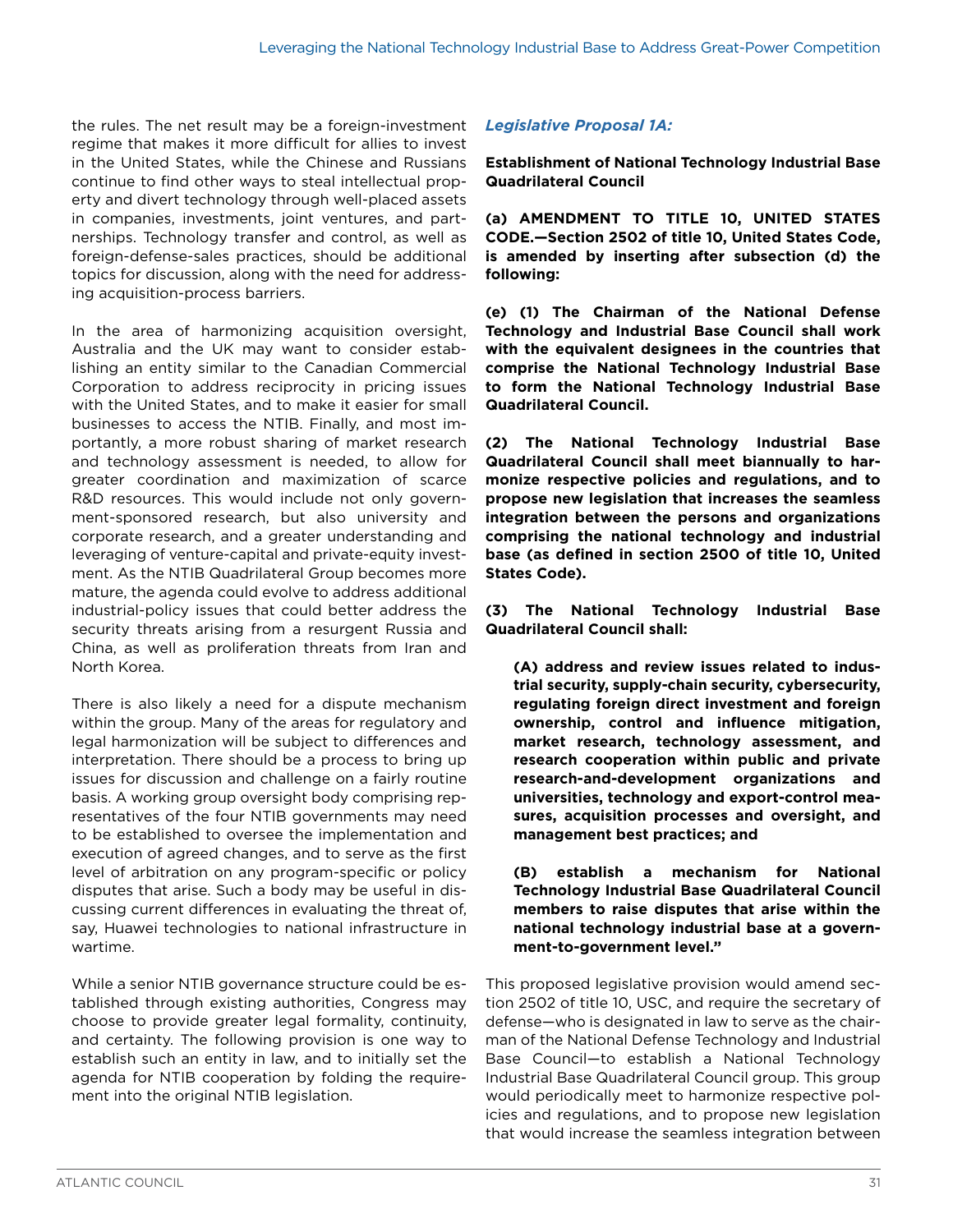<span id="page-35-0"></span>the persons and organizations comprising the national technology and industrial base. This provision would also establish a minimum agenda for the NTIB Quadrilateral Council to address, and require a disputes mechanism for NTIB council members to address differences in implementation of policies.

The goal of this provision would be for NTIB members to harmonize international agreements, laws, regulations, and practices. Obviously, US law cannot bind partner countries, but it does not appear that any of the NTIB allies would object to greater formality and continuity in NTIB governance. While US law cannot compel other countries to meet, having this body in statute would provide a greater legitimacy and staying power, and would allow Congress to push any reluctant future administration to continue progress toward greater integration. The NTIB member nations have frequently noted a need for a government process for addressing issues that arise during NTIB transactions and desired transactions.

#### **Recommendation #2: Harmonize technology-transfer laws, regulations, policies, and practices to establish an integrated defense-industrial base**

Implementing the right kind of export-control reform is probably *the* most important management-process improvement effort that the United States needs to address in the immediate future, if it wants to succeed in any future innovation competition with China and other near-peer competitors. Getting this issue wrong will set the United States and its allies back decades in any future conflict. The United States needs to not only scale industrial capacity, but to incentivize creative solutions in both the traditional defense-industrial base and the nontraditional industrial base. It needs to stop incentivizing companies from moving R&D offshore or developing products first for the commercial market to avoid the perils of the current ITAR system.

The NTIB is the ideal testing ground for any such export-control reforms, as it will allow the United States to expand its defense-industrial capabilities within a trusted community of both traditional and nontraditional contractors. Making it easier to cooperate with the UK, Australia, and Canada provides some muchneeded scale to the US defense-industrial base, but each country is also home to many of the types of commercial companies needed to address future US national security problems. The NTIB provides a relative "safe space" for technology-transfer reform where rules, incentives, standards, practices, and cooperative

measures can be tested to get them right within a cultural framework of cooperation that has been in existence for more than one hundred years. If the United States cannot reform its export controls within this group, it has no real hope of doing so in any other forum, or with any other nation.

The following proposals address two alternative export-control-reform approaches within the NTIB, although some ideas within each may be complementary. The first approach is to establish a robust ITAR waiver that would be granted to all countries in the NTIB, with an explanation of what that waiver should look like in practice, as any such waiver should be much different than the current Canadian ITAR exemption. The second approach lists those reforms that could be implemented in the absence of a full NTIB ITAR waiver. Regardless of the approach taken—whether a blanket ITAR waiver or what would, in a sense, be a series of robust program licenses in wide-ranging technology areas—the key aspects necessary to each approach are: the establishment of a trusted community to include the US industrial base, operating under the same rules; addressing the issues of the ITAR taint and extraterritoriality by controlling items at the end-item level and trusting NTIB partner nations' export controls; exempting cooperative research-and-development activities from triggering application of the ITAR; and controlling technologies based on their classification level.

#### **NTIB Export Control Reform Recommendation Approach #1: Establish NTIB ITAR Exemption**

This category of NTIB export-control proposals revolves around the establishment of an exemption to ITAR for the NTIB countries. As Canada already has such an exemption, step one would be to merely apply this exemption to Australia and the United Kingdom. This has the utility of ease of implementation. This will not achieve the "seamless integration" of the NTIB called for in the law, as to do that will require several changes to the Canadian waiver, but it is the necessary first step to begin the process of including the UK and Australia in the NTIB.

#### **Action Required: Expand ITAR §126.5 "Canadian Exemptions" to include the UK and Australia.**

The Canadian ITAR waiver was, in essence, a legacy fact on the ground when the ITAR was created in the mid-1970s, and was much broader than the current waiver. The Canadian ITAR exemption was significantly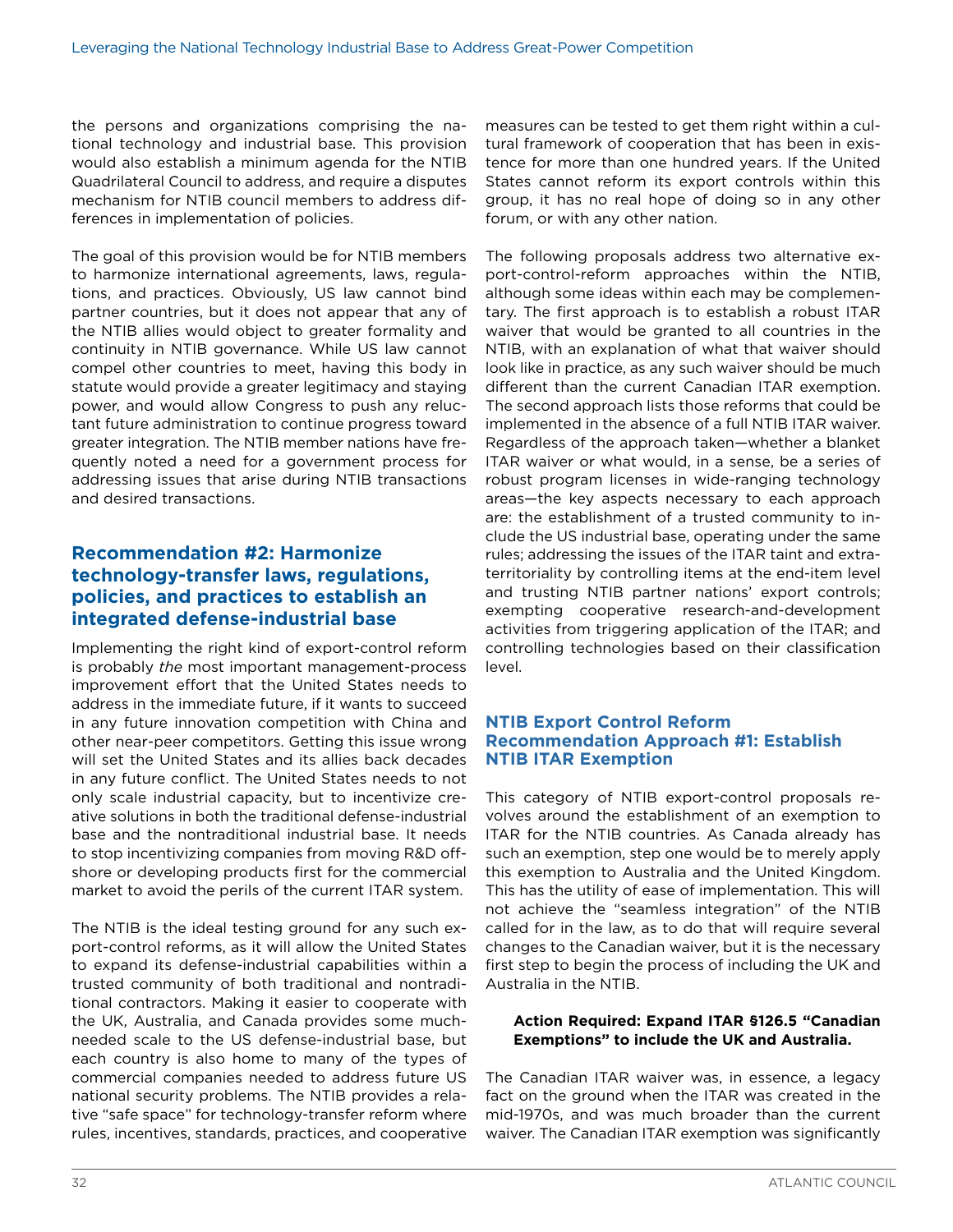narrowed in the early 2000s to address technology diversion to Iran, which led to the establishment of a Canadian Controlled Goods Program for the handling of unclassified ITAR information.

There is some debate among those interviewed about whether statutory change is necessary to apply this same waiver to the UK and Australia. One possible interpretation is that the current Canadian exemption is essentially an existing "performance" exemption from the ITAR, which was recognized when the Arms Export Control Act of 1975 was enacted. Corresponding legislative language exists in title 22 of the United States Code to recognize that waiver in law. A similar performance waiver for the UK and Australia could be established by a regulatory change to the ITAR, and the law could ideally be modified to reflect that fact. During the course of this study, there were indications that US government representatives expected the NTIB implementation plan to result in the expansion of the current Canadian ITAR exemption to include the UK and Australia—but, to date, that has not been proposed.

**While expanding the ITAR waiver can probably be done administratively,** the following two legislative-language proposals would allow Congress to conform the law to whatever ITAR waiver may be put forward by the administration. One would address just the UK and Australia, while the other option would be written to address the NTIB countries, so that any countries added in the future would automatically qualify for the waiver, which would meet the intent of the original legislation. The following legislative proposal would conform statute by adding the UK and Australia to the existing Canadian ITAR waiver.

#### *Legislative Proposal Option 2A:*

**Licensing Exemption for the United Kingdom and Australia** 

**(a) In General.—Section 2278(f)(3) of title 22, United States Code, is amended by inserting '', the United Kingdom of Great Britain and Northern Ireland, and Australia,'' after ''Canada''.** 

**(b) Conforming Changes.—Section 2278(j)(1)(B) of title 22, United States Code, is amended to read as follows—**

**(1) Exception for Canada, the United Kingdom of Great Britain and Northern Ireland, and Australia**

**(2) The requirement to conclude a bilateral** 

**agreement in accordance with subparagraph (A) shall not apply with respect to an exemption for Canada, the United Kingdom of Great Britain and Northern Ireland, and Australia from the licensing requirements of this chapter for the export of defense items.**

#### **(c) Conforming Repeal—Section 2278(j)(1)(C) of title 22, United States Code, is repealed.**

==========================================

This second legislative proposal would conform statute to an NTIB waiver, rather than specifically listing Canada, the UK, and Australia. This approach is preferable, as it has the advantage of addressing any future expansion of the NTIB.

#### *Legislative Proposal 2B:*

**Licensing Exemption for Countries Comprising the National Technology Industrial Base** 

**(a) In General.—Section 2278(f)(3) of title 22, United States Code is amended by striking "Canada" and inserting countries comprising the national technology industrial base, as defined in section 2500 of title 10, United States Code.**

 **(b) Conforming Changes.—Section 2278(j)(1)(B) of title 22, United States Code is amended to read as follows—**

**(1) Exception for Countries Comprising the National Technology Industrial Base**

**(2) The requirement to conclude a bilateral agreement in accordance with subparagraph () shall not apply with respect to an exemption for countries comprising the national technology industrial base, as defined in section 2500 of title 10, United States Code, from the licensing requirements of this chapter for the export of defense items.**

 **(c) Conforming Repeal—Section 2278(j)(1)(C) of title 22, United States Code, is repealed.** 

==========================================

If the administration does not act in the next few months to enact an NTIB ITAR performance waiver, Congress could also consider strongly recommending that the president exempt the UK and Australia from ITAR.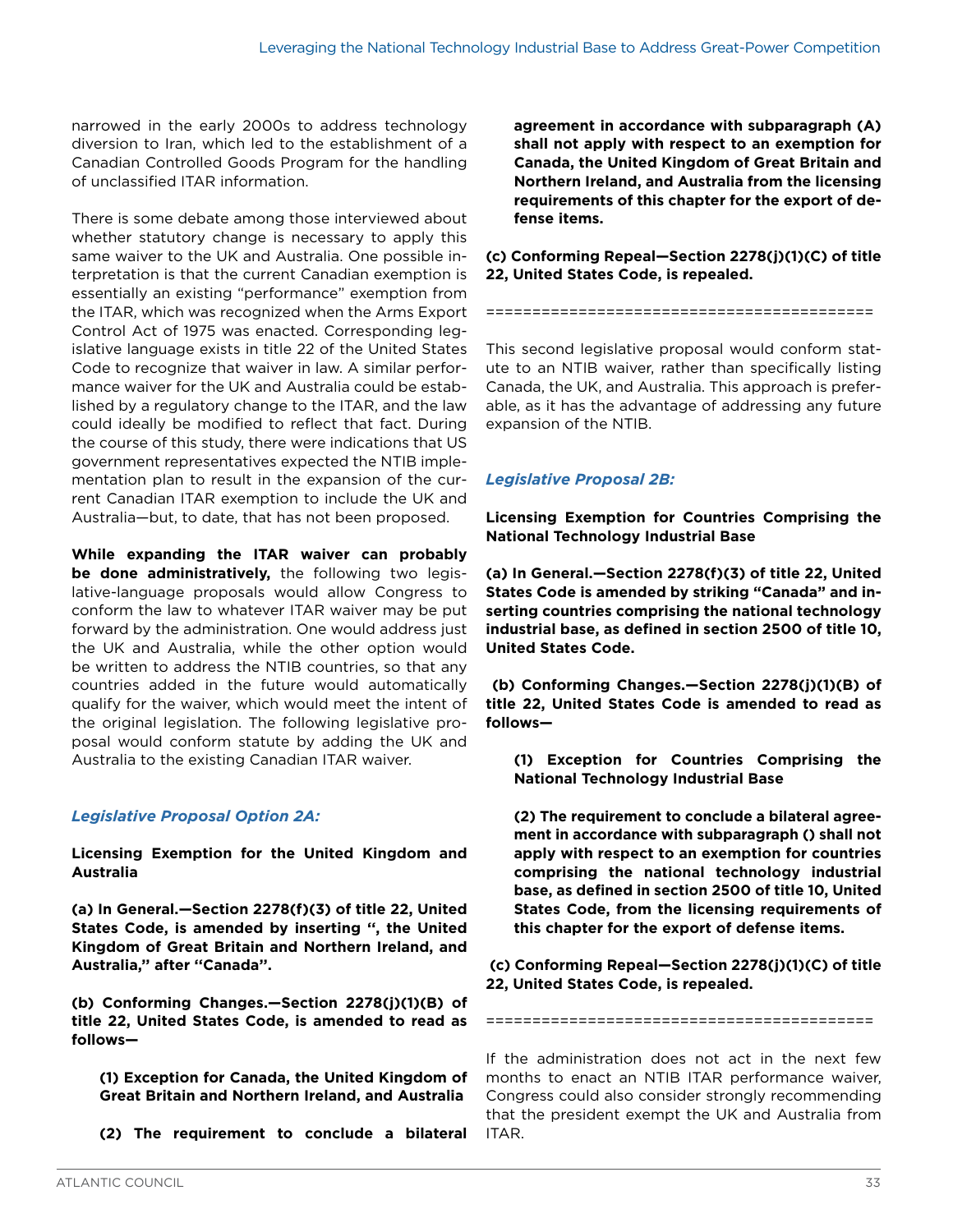#### *Legislative Proposal 2C:*

**Licensing Exemption for the United Kingdom and Australia** 

**The committee directs the president to consider exempting the United Kingdom of Great Britain (UK) and Northern Ireland, and Australia in a manner similar to the exemption for Canada found in section 126.5 of the International Traffic in Arms Regulations. The committee notes that since the U.K. and Australia have been added by law to the National Technology and Industrial Base, as defined in section 2500 of title 10, United States Code, these countries should also receive the same exemption that Canada enjoys under section 126.5 of the International Traffic in Arms Regulations (22 CFR 120-130).**

==========================================

If an ITAR waiver is established for Australia and the UK, it is essential that it include certain revisions to maximize its effectiveness. If the expansion of the NTIB leads to an ITAR waiver for the UK and Australia, it would be a significant first step, but it is important to address what type of waiver is necessary to maximize the benefits of a larger industrial base. To allow for what would essentially be a defense free-trade zone between the four countries, the first step, paradoxically, is to narrow the definition of who is allowed into this export-license-free zone. The establishment of this community provides reassurance that designated entities can be trusted to handle what is, in essence, a separate level of classified information for the United States, even though most of the information involved is not classified.

**Action Required: Establish a trusted community for ITAR license-free transfers based on a reciprocal recognition of entities holding security clearances in the United States, Canada, the UK, and Australia and for those companies without a security clearance, adopt a version of the Canadian Controlled Goods Program or the US-Canada Joint Certification Program in the rest of the NTIB.**

A trusted community could be established through regulatory implementation of an ITAR waiver for the NTIB countries. There is, of course, a significant tradeoff with this concept. On one hand, it potentially limits

the companies that may innovate on one country's behalf; on the other, it is a necessary evil in ensuring that the benefits of the flow of restricted information or technology does not apply to those who should not be trusted to handle them (e.g., Chinese, Russian, or Iranian front companies). There are many ways to define a trusted community, and this section proposes a couple of options. The key issues are to establish such a community, address who should be in it, and define by what criteria one should trust entities within that community.

The Defense Trade Treaties with the UK and Australia got it right with respect to the first cut of who should be a part of any trusted community, by establishing reciprocal recognition of companies with security clearances.39 Even though the vast majority of ITAR information is unclassified, it has become its own de facto security classification. It is controlled information, and companies that understand how to control classified information should more easily be trusted to control less-sensitive, unclassified information.

Defense companies, both within the United States and abroad, already control ITAR information through their security-control bureaucracy, just as if ITAR were a classified document or technology and, as such, should be the foundational basis for the trusted community. If it were not for the fact that most ITAR information is unclassified, it would make complete sense to just classify all ITAR information at the Secret level and control it that way, rather than through export-control licenses. Those companies trusted with a security clearance already know how to protect information however it is marked, and it is extremely difficult to do business within the defense-industrial base without a security clearance.

There is some experience in trying to establish regimes for the reciprocal recognition of security clearances that could be leveraged. The first is the List X group of companies established in the UK to implement the US-UK Defense Cooperative Treaty, and the second is the similar list that Australia has created to implement its treaty obligations. Some believe that the registration process for List X is too costly and burdensome, and that is probably true. As with much of the treaties, it is probably better just to scrap the mechanisms and start over, but the concept of establishing a list of cleared companies to obtain access to ITAR

<sup>39</sup> One issue with the treaties, which must be addressed in any future reform effort, has to do with these criteria. What happens to companies that want and need to be a part of the approved community, but don't have a security clearance, and don't really want or need one because the ITAR information is unclassified? A lesson from this experience is there should be a path to join the trusted community without having a security clearance.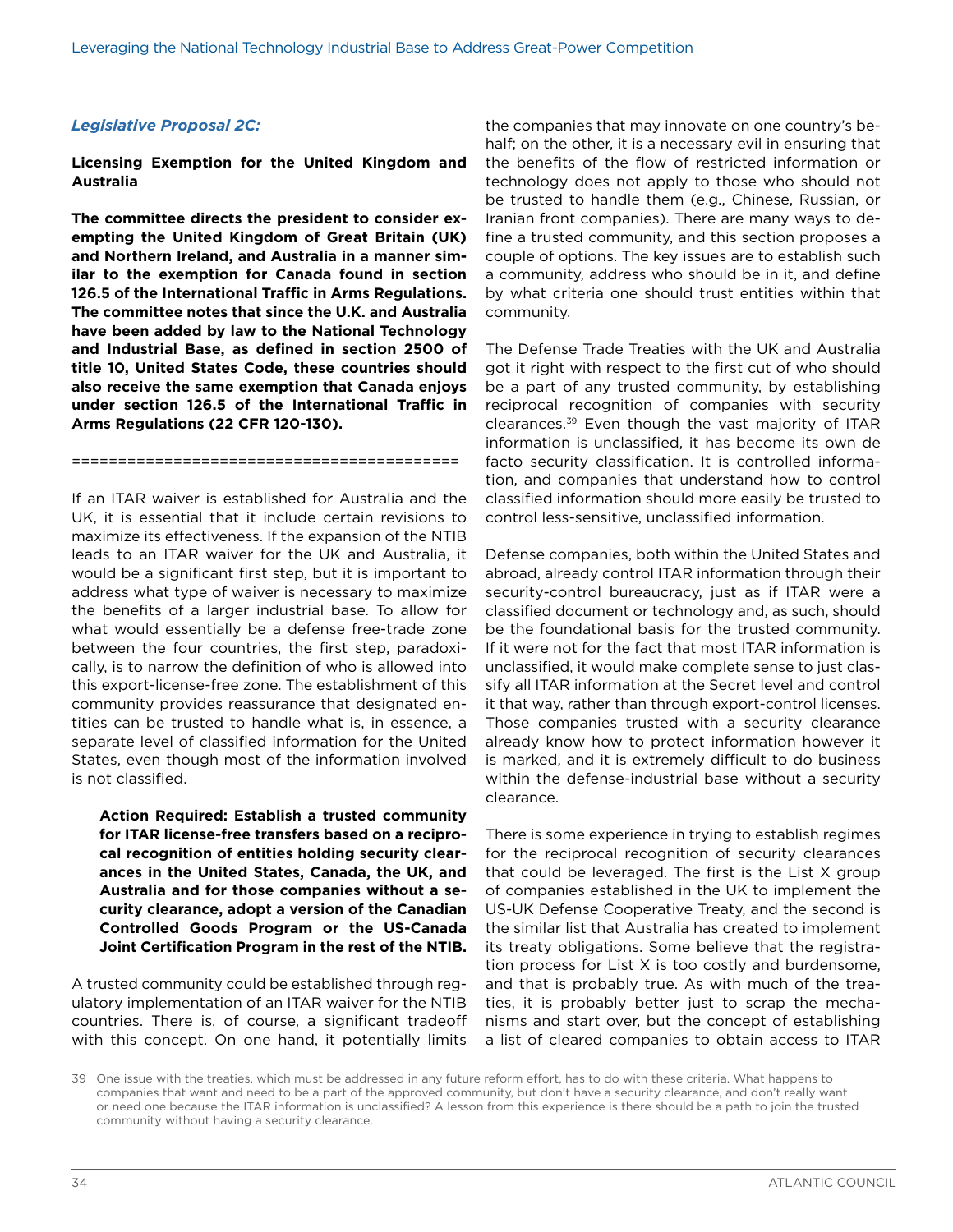information without a license is one that still should be pursued.

Rather than use the UK's List X and the Australian list, the recommended approach is to establish a Quadrilateral Security Clearance List that US, Canadian, Australian, and UK firms could register with their respective security agencies, which would be the basis for the initial reciprocal recognition of clearances and access to the ITAR-exemption trusted community. Registration for this list should be as easy to comply with as the US-Canada Joint Certification Program, which allows Canadian firms to take advantage of its limited ITAR waiver and compete on an equal basis with US firms.

Expanding the concept of the existing US-Canada Joint Certification Program (JCP) to include the United Kingdom and Australia, and limiting it to cleared firms, would allow contractors in all four countries to apply for favorable treatment for sharing of export-controlled technical data and critical technology. This program reduces the export-control burden on data, requirements, and solicitation information, which currently allows Canadian firms (and would enable British and Australian firms) to compete for business on equal footing as US firms, and would be a significant step toward the overall objective of license-free transfers within the NTIB. The disadvantage of just adopting the JCP is many Canadian firms are not currently cleared, but it is possible to take the JCP, change the criteria for registration to only firms holding a clearance, and expand the program to Australia and the UK.

The JCP discussion leads to the issue that not all companies that should benefit from an ITAR exemption will be traditional defense contractors with security clearances. The lesson learned from the original, broad Canadian ITAR exemption was that within any license-free zone, a trusted industrial community would need to be established to prevent foreign-national front companies from taking advantage. The first such trusted community established in reaction to foreign subterfuge to evade export controls in the 1990s was the Canadian Controlled Goods Program (CGP), established in 2001 as mandated in the Canadian Defense Production Act.

The Canadian Controlled Goods Program addresses unclassified ITAR-controlled transfers within Canada. It requires companies receiving ITAR-controlled materials to register with the Canadian government and be subject to certain compliance-assurance requirements. Registration under Canada's CGP requires the security assessment of designated company officials, and may entail a compliance inspection to ensure that the company adheres to basic security standards for receipt and handling of controlled goods. The Joint Certification Program currently addresses some transfers that primarily encompass the transfer of knowledge (TAAs or Technical Assistance Agreement) to allow for Canadian firms to bid on US work. The Controlled Goods Program and the Joint Certification Program (as modified to address a separate classified list, as proposed above) should be the models for establishing the trusted NTIB community for those companies that choose not to have a security clearance. These two programs could be a stepping stone for nontraditional companies to a security clearance, but it should be enough to be a part of the trusted community to support defense programs at an unclassified level.

While UK and Australian firms without a security clearance could become a part of the NTIB trusted community, through the creation of a similar controlled-goods program, the United States is the weakest link as far as ITAR security—and probably has been for decades. One weakness of the US technology-transfer system of the past decades is the focus on the establishment of foreign processes of control, such as the controlled-goods program in Canada, while the United States had no trusted community equivalent. The United States has been a massive internal free-trade zone for sensitive technologies—one of which foreign adversaries have been able to creatively take advantage, just as they once used Canada. One finding of this study is that the Canadians have created a system that can work for controlling the internal transfer of sensitive goods and services, and also gives their government a full picture of the threat profile for these sensitive items. This is better than what the United States has, which is nothing more than basic legal compliance and hoped-for legal enforcement. As long as one is a US citizen or US company, there are no checks on receiving ITAR information, as long as it is transferred within the United States—despite constant reminders that not all US citizens and corporations can be trusted to obey the law.

The problem for US adversaries that gain access to technology within the US border is how to get it out. This may be as easy as carrying it out on a thumb drive or, better yet, leaving a backdoor on a US consumer's computer open for hackers in Xian to download files. While there have been a growing number of Department of Justice cases addressing this kind of theft, those are likely only a fractional indicator of how much technology is actually leaving the country. The United States should consider establishing a CGP similar to what exists in Canada to address this problem,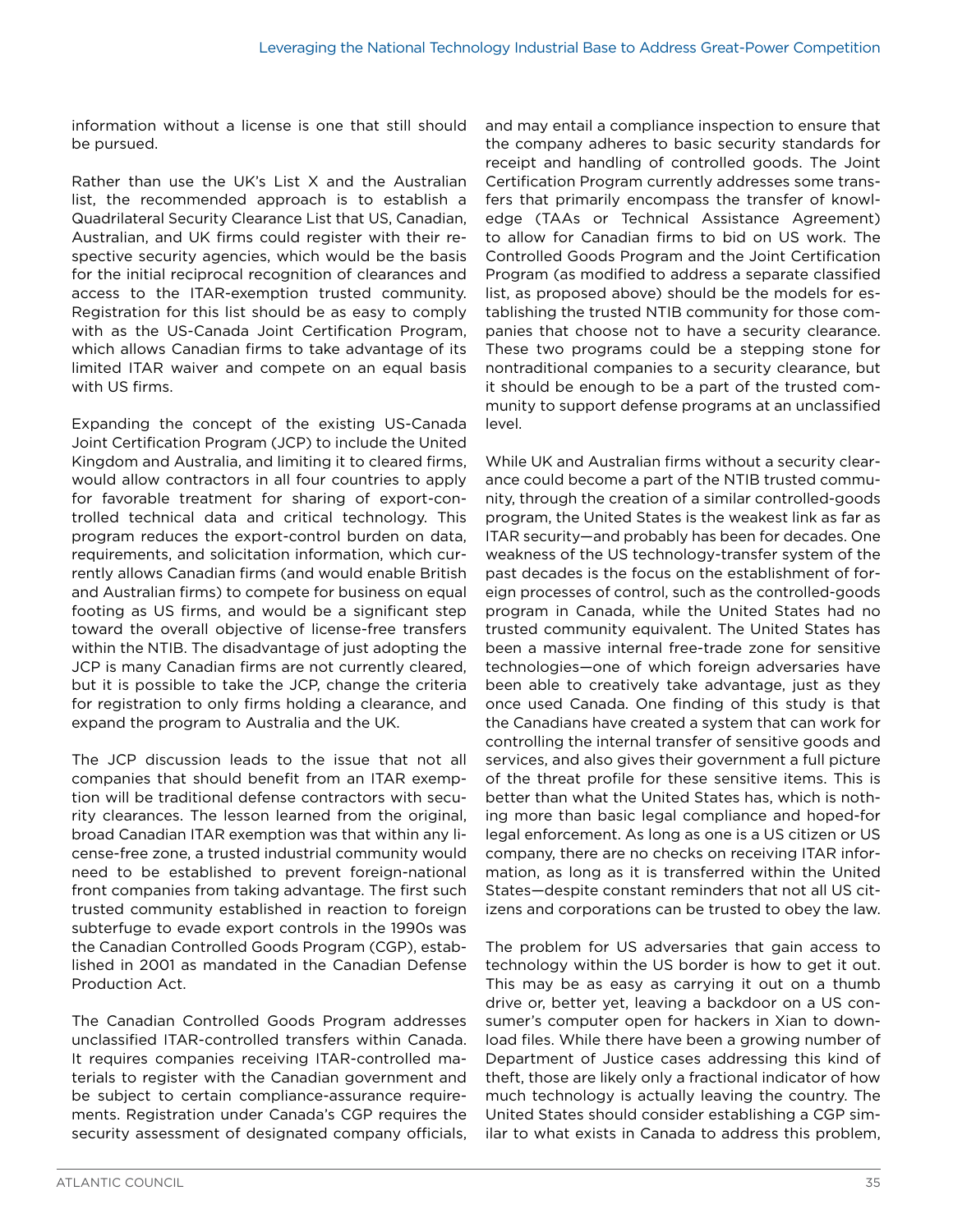although it would need to get over the hypocrisy it has shown in its treatment of Canada—as when it narrowed its ITAR waiver twenty years ago. US controls are not in any way superior to the controls of allies; in fact, they are a source of a technology-leakage problem far greater than those of allies.

#### *Legislative Proposal 2D:*

#### **Establishment of a US Controlled-Goods Program**

**(a) Report Required. —Not later than 260 days after the date of enactment of this Act, the Secretary of Commerce and the Secretary of Defense shall jointly report to Congress on the advisability and feasibility of establishing a program internal to the United States for the control of unclassified sensitive goods and knowledge similar to the Controlled Goods Program established by the Government of Canada.**

==========================================

Once a trusted community is established, the issue becomes what to protect. Protect too much, and the supply chain grinds to a halt. If the United States were to establish an internal controlled-goods program, it would provide an opportunity to change the criteria for what is protected, as it is likely US firms would push back on the establishment of any new controls. Ideally, whatever new trusted community was established would create higher walls around fewer things and, for everything else, establish a license-free area for cooperation. Still, there will be some technologies that should be excluded from any license-free zone, as each country may not wish to share some of its "crown jewels" with its NTIB partners. The answer is not to create broad categories of excluded technologies, as is the case with the Canadian ITAR exemption and the Defense Trade Treaties, which provide an excuse to broadly control technology unnecessarily. The easiest solution is to control technology and knowledge by classification levels, and limit access to technologies through a Top Secret classification level that would require traditional export-control licenses.

#### **Action Required: Excluded technologies from any NTIB ITAR exemption should be based on the classification of the defense item or service, and be classified at the Top Secret level**

Within the NTIB trusted community of four nations, license-free transfer of goods, services, or knowledge would be authorized based on the classification of the good, service, or knowledge. Currently, there are

exempted technologies that are not eligible for export under either the Canadian exemptions or the treaties. The Exempted Technologies List has long been cited as a major impediment to use of the Defence Trade Treaties. Rather than adjust the lists, it might be better to focus control on classification, and to classify any technology a country wants to exempt as Top Secret. This would correspond to these technologies being the most sensitive technologies and programs of each country, and would focus attention on those that are truly vital to national security.

Thus, two free-trade zones would be established at both the unclassified level with CGP and cleared entities, and then at the classification level of Confidential and Secret for cleared entities. There is the expectation that some technologies will still want to be controlled by NTIB countries. These should be classified Top Secret, and either a new or existing export-control licensing procedures should be in place for those technologies exempted from a license-free zone. Congress could recognize this approach by putting a limitation on license-free trade at the Top Secret level.

#### *Legislative Proposal 2E:*

#### **Excluded Technologies**

**(a) In General.—There shall be an exemption to the International Trafficking in Arms Regulations for countries comprising the National Technology Industrial Base that allows for license-free trade that shall only apply to defense articles and services classified at the Secret, Confidential, Sensitive but Unclassified, and Unclassified levels.** 

**(b) Secretary of Defense Review.—The Secretary of Defense shall review any sensitive technologies and programs that should be exempted from license-free transfers within the National Technology Industrial Base and after identification shall control those technologies and programs at the Top Secret level.**

**(c) Report Required.—Not later than 260 days after the date of enactment of this Act, the Secretary of Defense shall provide to the Committees on Armed Services in the Senate and House of Representatives, the classified list of sensitive technologies and programs that the Secretary determines should be exempted from license-free transfers within the National Technology Industrial Base.** 

==========================================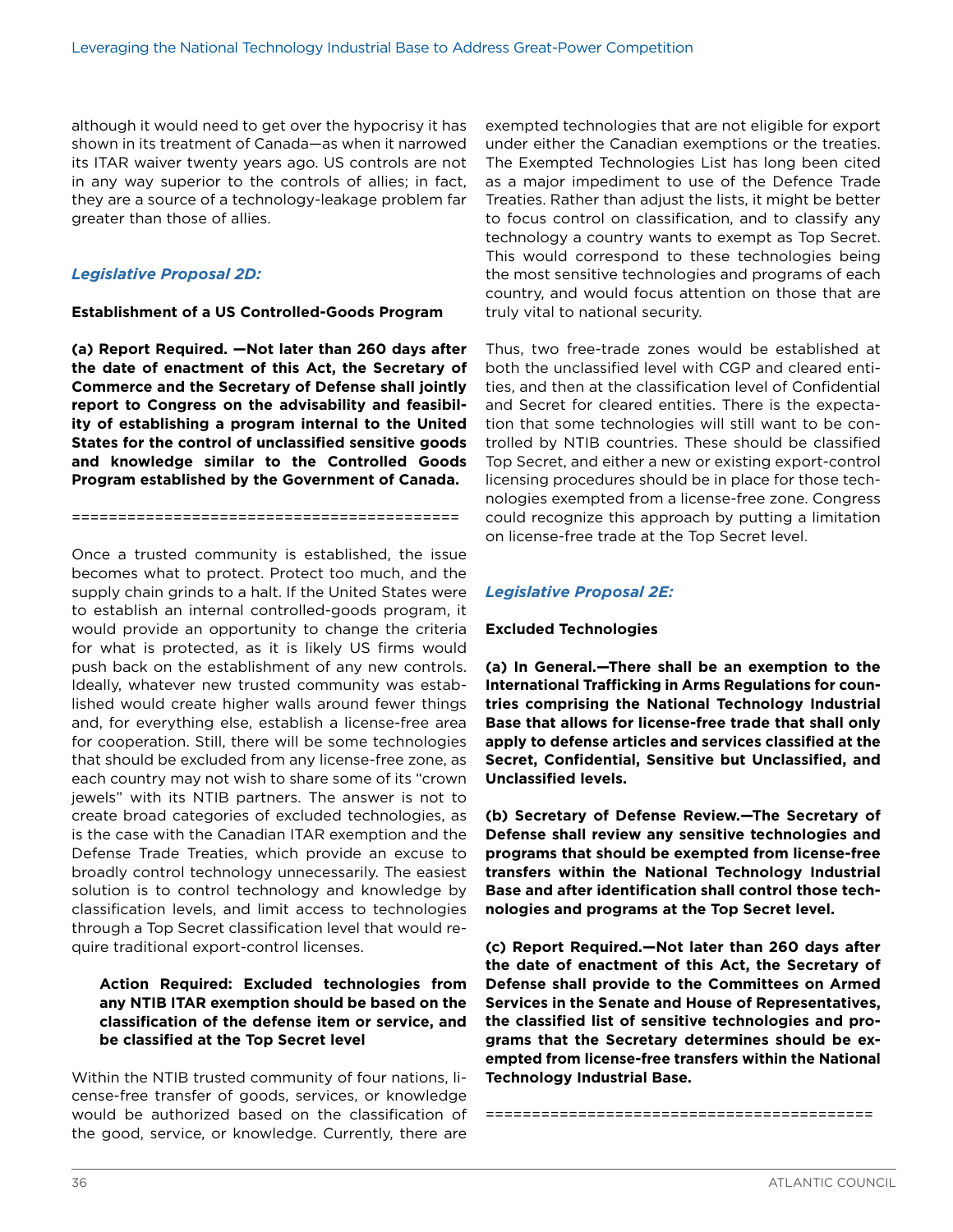The next issue to address after establishing an NTIB ITAR exemption defining the trusted community and addressing the application of the ITAR exemption, including what is excluded, is to eliminate application of the concepts of the ITAR taint and extraterritoriality.

**Action Required: Control of transfers outside the NTIB for defense goods and services originating within the NTIB that are not classified at the Top Secret level should be at the end-item level, with export controls for components and subcomponents within the defense item, will be under the jurisdiction of the host government where final manufacturing takes place or will perform the defense service.** 

Even with the most expansive ITAR exemption under US export controls, there will still be a legacy issue of tracking anything that could be transferred outside the NTIB sphere. The paperwork requirement to track any license-free transfers within the NTIB would not go away, because of the fear that anything exported from the NTIB countries could be transferred to a third country. The bureaucracy to do this would be enormous, and completely unproductive. Currently, the UK, Australia, and Canada control technology on an enditem basis and, once a decision is made to transfer this technology to another foreign country, control for the item ends. With its focus on knowledge and extraterritorial controls, the United States continues to follow every interaction with US technology or US citizens as a means of control—thus, the source of the infamous ITAR taint. For the NTIB to be truly integrated, the United States needs to trust the NTIB countries not to transfer technology to countries when it is not in their national security interest to do so. Thus, the ITAR taint and extraterritoriality application should be eliminated within the NTIB ITAR exemption. This will likely bring about disagreements over specific cases of exports to certain countries, but a system of open transparency and discussion within the NTIB Quadrilateral Group about the export of end items would be a mechanism to address future sales and foreign policy disagreements that may arise regarding proposed technology transfer beyond the NTIB.

The following legislative proposal would achieve these goals.

#### *Legislative Proposal 2F:*

**Extraterritorial Applications Within National Technology Base License of Free Transfers of Applicable Technology**

**(a) Notwithstanding section 2278 of title 22, defense articles and defense services classified at the Secret, Confidential, and Unclassified levels may be transferred within the National Technology Industrial Base shall be controlled at the end-item level.** 

**(b) Notwithstanding section 2278 of title 22, the further transfer or retransfer or maintaining of defense articles, whether an end-item, component, subsystem, or technical knowledge, or defense services when transferred from the United States to a country that comprises the National Technology Industrial Base shall be regulated and controlled by the country within the National Technology Industrial Base where the defense article resides, regardless of whether such article or service is of United States origin or whether such article or service contains United States-origin components.** 

#### **NTIB Export Control Reform Recommendation Approach #2: Non-ITAR Exemption Options**

The following category of recommendations would address export-control reforms in the absence of an ITAR exemption for the NTIB countries.40

The first proposal is a minimalist approach that would address the most contentious issues raised by US partner nations. This proposal would reduce the bureaucracy involved in third-party transfers, which is primarily caused by the outsourcing of systems maintenance to the private sector. While this option essentially treats allies like grown-up countries who can manage their supply chains, and allows them to better support US military operations, it does nothing to incentivize the types of research-and-development cooperation that is needed in the future—but at least it is a step in the right direction.

#### *Legislative Proposal 2G:*

#### **Post-Export Supply Chain Transfers Within National Technology Industrial Base Countries**

<sup>40</sup> Several of these proposals are modified versions of proposed Senate amendment number 4575 to S. 2943, to authorize appropriations for fiscal year 2017 for military activities of the Department of Defense, for military construction, and for defense activities of the Department of Energy that was introduced by Senator John McCain in the 114th Congress. This amendment was not brought up for debate, and was not included in the final act.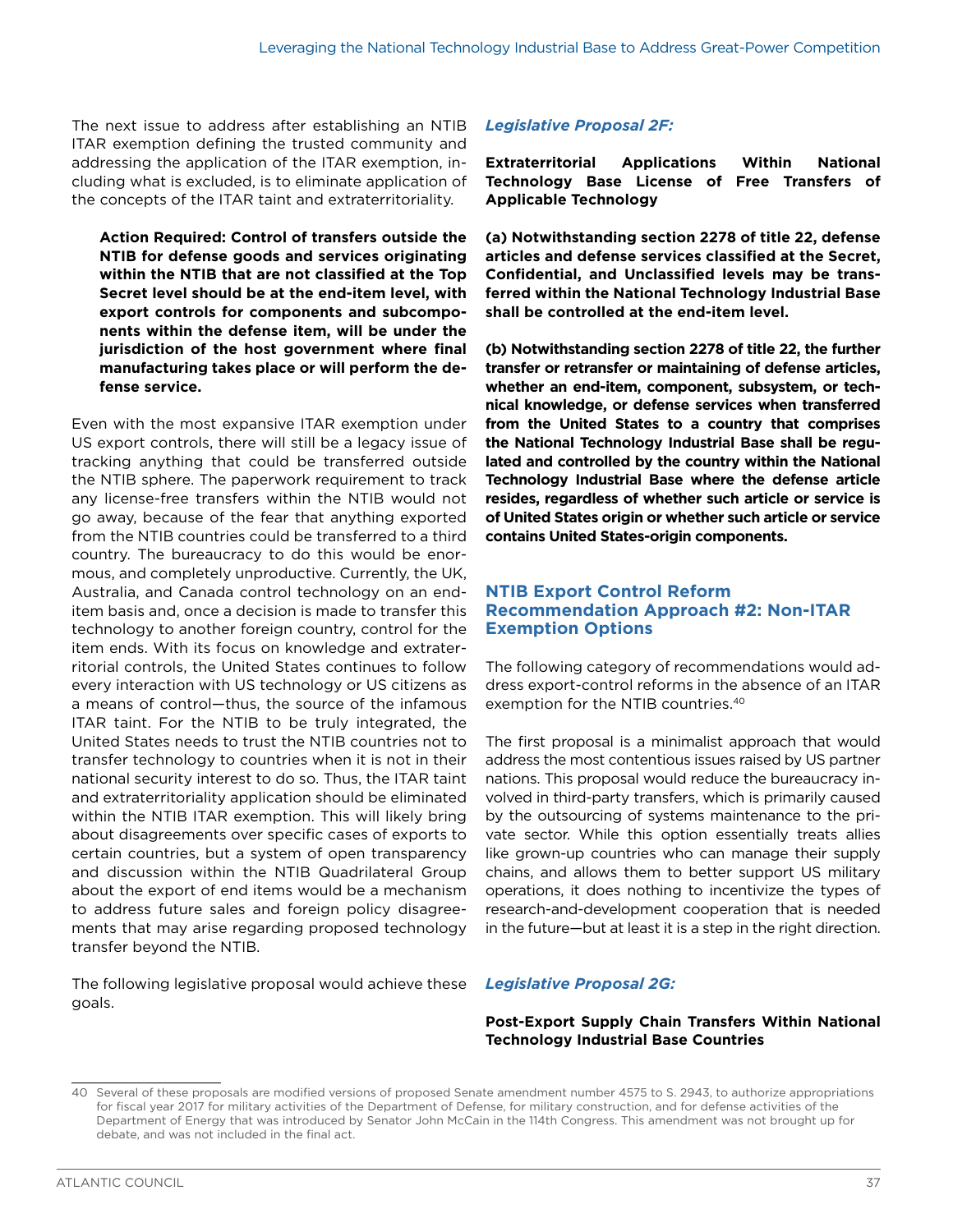**(a) In General.—The government of a country that is part of the national technology industrial base, as defined in section 2500 of title 10, United States Code, may transfer United States-origin material within that government's supply chain without further United States Government approval or the need to comply with additional export-licensing requirements, provided that the material remains in the ownership of such government.**

This could also be done administratively, without legislation, by revising ITAR section 126.5 to allow transfers among qualified nongovernmental entities. This proposal would ease retransfer requirements to facilitate maintenance, repair, installation, and integration, and would meaningfully reduce the burden of export controls. NTIB governments would be authorized to transfer material from another NTIB partner within the receiving country's own supply chain, without the need for additional licensing requirements. The NTIB could also enable greater supply-chain integration by allowing a company with facilities in two or more NTIB countries to transfer controlled material between facilities without the need for an export-control license.

While the above proposal would address end items, the most important national security imperative is to get the NTIB Science, Technology, Engineering, and Math (STEM) workforce talking to one another. The following proposal would essentially establish a TAA free zone within trusted companies that conduct operations in several NTIB countries. This would address the current inability of scientists and engineers within the same company to talk to one another to solve defense problems, without the State Department providing upfront permission.

==========================================

#### *Legislative Proposal 2H:*

**Integration of Supply Chain Within National Technology Industrial Base.—**

**(a) In General.—A company included on the list under paragraph (b) with facilities in both the United States and in a country that is part of the national technology industrial base, as defined in section 2500 of title 10, United States Code, may transfer controlled material to include material governed by technical-assistance agreements between a United States facility and its other facilities located in a national technology industrial base country without the need for United States Government approval or the need for**  **an additional export-control license. Any such transfer must comply with United States security classification requirements.**

**(b) Approved Company List.—The list referred to in paragraph (a) is a list maintained by the Secretary of Defense and the Secretary of State of companies and facilities the Secretaries have determined are qualified for the streamlined transfer authority under such paragraph.**

While this would allow for subsidiaries of companies to talk to one another, the next step would be to broaden this TAA-free zone to allow for discussions to take place between different companies within a trusted community of companies.

#### *Legislative Proposal 2I:*

**Integration of Supply Chain Within National Technology Industrial Base**

**(a) In General. —A company included on the list under paragraph (b) with facilities in a country that is part of the national technology industrial base, as defined in section 2500 of title 10, United States Code, may transfer controlled material to include material governed by technical-assistance agreements between facilities located in a national technology industrial base country without the need for United States Government approval or the need for an additional export-control license. Any such transfer must comply with United States security classification requirements.**

**(b) Approved Company List.—The list referred to in paragraph (a) is a list maintained by the Secretary of Defense and the Secretary of State of companies and facilities the Secretaries have determined are qualified for the streamlined transfer authority under such paragraph.**

==========================================

In the absence of an ITAR exemption for the UK and Australia, it is possible to try fixing the Defense Trade Treaties, although it is debatable whether it is worth the effort. One of the most significant barriers in the treaty is the Exempted Technologies List, which, as currently constituted, includes too many items. The list could be scrubbed and the trusted community could be more broadly defined—but, because of the history of the treaties' implementation of the treaties—this may not be as efficient as other measures.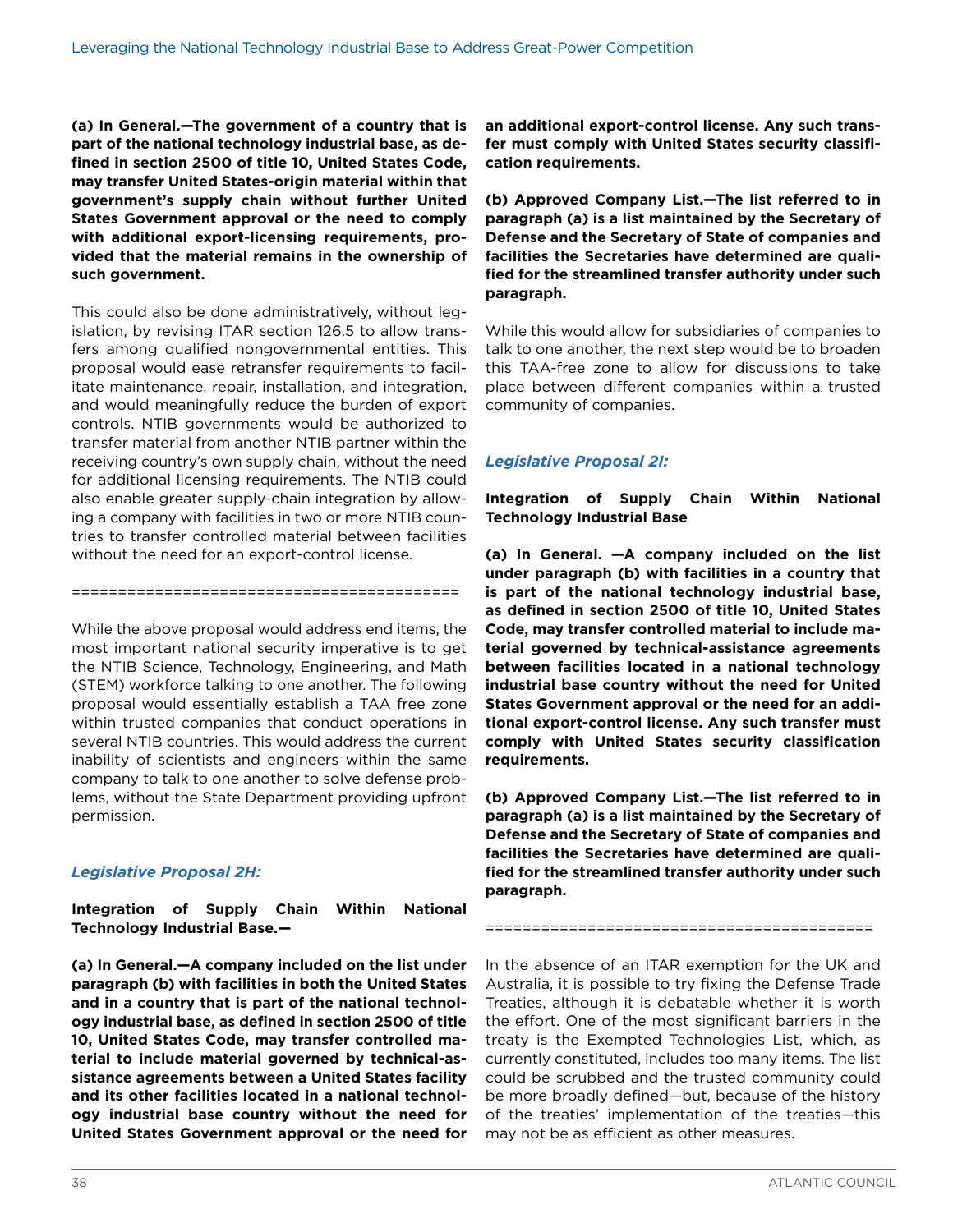#### *Legislative Proposal 2J:*

**Implementation of Treaties on Defense Cooperation.**

**(a) In General.—The Secretary of State and the Secretary of Defense shall conduct a joint review of the exempted technologies lists that apply to the Treaty Between the Government of the United States of America and the Government of Australia Concerning Defense Trade Cooperation, signed in Sydney on September 5, 2007, and the Treaty Between the Government of the United States of America and the Government of the United Kingdom of Great Britain and Northern Ireland Concerning Defense Trade Cooperation, signed in Washington and London June 21 and 26, 2007, with the aim of reducing the applicable lists to the minimum compatible with international obligations.**

A program-licensing/global-project-authorization approach has been a discussion topic with the United States for decades, but with very little progress made in establishing such a scheme. The Defense Trade Treaties were designed to obviate the need for such a licensing vehicle, but, with limitations on the use and effectiveness of the treaties, a program license or project authorization could be an effective option to allow for license-free trade among qualified NTIB contractors across the life of a project or program.

==========================================

Program licensing has been a key export-reform proposal since the 1990s, and has been resurrected as a new recommendation for NTIB integration.<sup>41</sup> One observer remarked that: "ITAR §126.14 theoretically allows US applicants the ability to apply for project or program licenses although in practice, these devices are seldom if ever used, anecdotally due to liability concerns among US exporters."42 In other words, the risk from the compliance burden placed on any of the proposals by the State Department has made US companies decide not to bother. Until the State Department bureaucracy embraces program licenses, it is likely this risk averseness on the part of US companies will not go away. Still, a program license or global project authorization would capture the advantages of license-free trade, and is a potentially effective means of mitigating burdens of ITAR compliance on complex projects or programs.

As with many export-control reforms, the problem is there seems to be a lag time of about twenty years from when a proposed reform should be enacted, and when

it actually happens. Unfortunately, the world has been moving on since the concept of program licensing was proposed, to very little effect, in the 1990s. Many future industrial efforts will not address individual programs, but will instead address capabilities of systems. To really benefit from the industrial cooperation, a program license should account for cooperation among several different programs that contribute to such a capability. Thus, for a program-licensing regime to be effective in this new environment, it should actually be a capabilities licenses—i.e., there should be a broad category of program licenses geared to creating certain capabilities. Within that license, there should be an identified group of companies within each country, but also the ability to clear a new company into the license without the current wait time of six to nine months.

#### *Legislative Proposal 2K:*

**Enhanced Program Capabilities Licensing.** 

**(a) In General.—Not later than one year after the enactment of this Act, the Secretary of Defense and the Secretary of State shall establish a structure for implementing a revised program export licensing framework with the countries comprising the national technology industrial base, as defined in section 2500 of title 10, United States Code.** 

**(b) Elements.—(1) Program licenses should cover broad categories of capabilities and may involve more than one acquisition program.** 

**(2) Except under exceptional circumstances, all defense articles transferred within the national technology industrial base to include items sold under the foreign military sales program shall be governed by a program license which shall allow for unrestricted transfers and retransfers in accordance with the technology control structures of the receiving nation of the national technology industrial base.**

==========================================

The following proposal addresses the need for nontraditional companies that are currently working on commercial products and services not to be tainted by ITAR once they begin working on a defense project. This parallels the commercial-item definition currently in US statute for the non-application of noncommercial

<sup>41</sup> See March 2018 CSIS NTIB report referenced above.

<sup>42</sup> Email interview with author.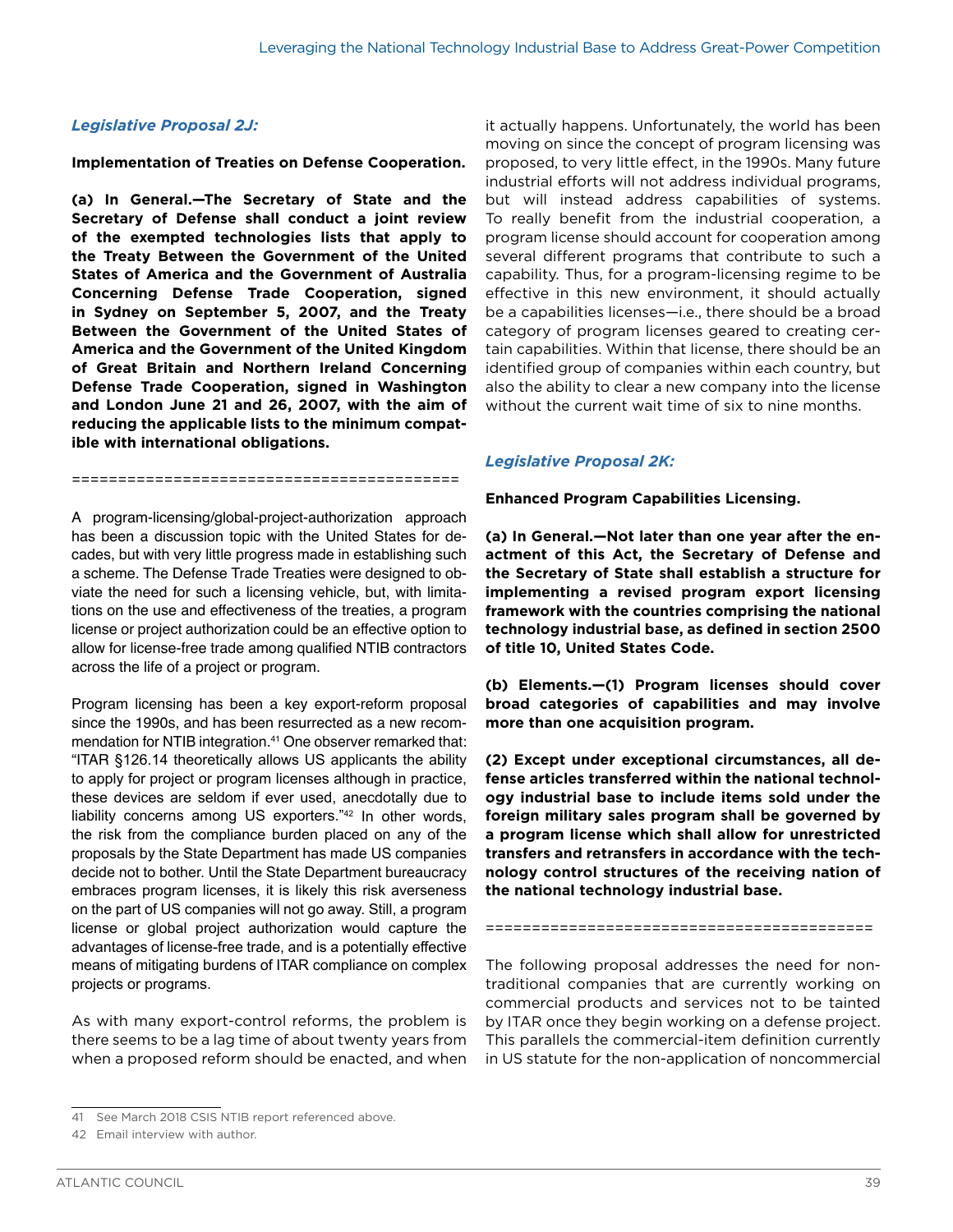acquisition clauses.43 The application of the ITAR is essentially a noncommercial, government-unique requirement that is currently placed on commercial products and services once they are tainted with US defense R&D funds. Defining something as a commercial item allows not only for the original commercial, off-the-shelf product to be exempt from ITAR, but also modifications and products that are of a type or similar to a product developed by the commercial-item provider. This would address the danger of an item getting tainted by ITAR. This proposal would be useful in enticing nontraditional players who currently do not want to participate in the defense-industrial base because of a fear of losing access to their intellectual property and commercial use. This would apply to firms throughout the NTIB.

#### *Legislative Proposal 2L:*

**National Technology Industrial Base Commercial Item International Traffic in Arms Regulation Exemption.** 

**(a) In General.—Any commercial item, as defined in section 103 of title 41, United States Code, that originates in a country that is a part of the national technology industrial base, as defined in section 2500 of title 10, United States Code, and incorporated in a defense product shall be regulated under the Export Administration Regulations (part 730 of title 15, Code of Federal Regulations) is exempt from regulation under the International Traffic in Arms Regulations (subchapter M of chapter I of title 22, Code of Federal Regulations).**

There are some issues with a commercial-item ITAR exemption as it relates to any of the 600 series items that were transferred from State Department to Commerce Department jurisdiction the issues of the ITAR Taint and extraterritoriality have transferred themselves with the transfer of jurisdiction. This issue still needs to be reviewed and resolved, and the NTIB countries may eventually need to be treated differently within the 600 series. Once this provision is established in law, one option to consider addressing the ITAR taint for products supplied by NTIB countries is to deem any defense items and services provided by an NTIB country to the United States as commercial items subject to the above exemption.

==========================================

The Foreign Military Sales Program is a separate problem within the NTIB. It is its own separate system, with its own level of controls that are different from those under the ITAR or Commerce jurisdiction. All of this should be harmonized. The inconsistency in controls between Direct Commercial Sales and FMS following recent export-control reform is a major challenge for non-US companies in complying with US export controls. Third-party transfers of FMS items should be subject to the control regime of their appropriate product jurisdiction—Department of Commerce or Department of State—rather than see the creation of new, onerous restrictions attached to FMS programs contained in a letter of offer and acceptance (LOA). While eventual statutory harmonization may be more complex than what is proposed here, the following is at least a start for identifying what changes in the law are necessary to harmonize ITAR, the Commerce Control List, and FMS.

#### *Legislative Proposal 2M:*

**Foreign Military Sales Harmonization with Other Technology-Transfer Regimes.**

**(a) In General.—The Secretary of Defense, Secretary of Commerce, and Secretary of State shall ensure that items transferred under the Foreign Military Sales Program to countries belonging to the national technology industrial base, as defined in section 2500 of title 10, United States Code, shall not be subject to technology-transfer controls in excess of those than exist under the International Trafficking in Arms Regulations or Export Administration Regulations.44**

=========================================

Another issue that repeatedly surfaces is that NTIB countries are being forced into using the FMS program to buy US systems. This is not unique to NTIB countries, but the reality is these countries have more sophisticated acquisition and purchasing capabilities, and are better able to negotiate directly with a US contractor. Regardless, the FMS requirement results in the NTIB countries facing greater complexities of adhering to a different technology-transfer regime, rather than giving these countries the option to buy US systems through a direct commercial sale regulated under ITAR. In the absence of harmonization of the ITAR with FMS, another proposal would be to grant the NTIB nations the right to choose and directly negotiate with US suppliers.

<sup>43</sup> See Section 2375, title 10, United States Code.

<sup>44</sup> An "in excess of" standard may prove difficult to measure; another approach to consider may be to explicitly state that only ITAR/EAR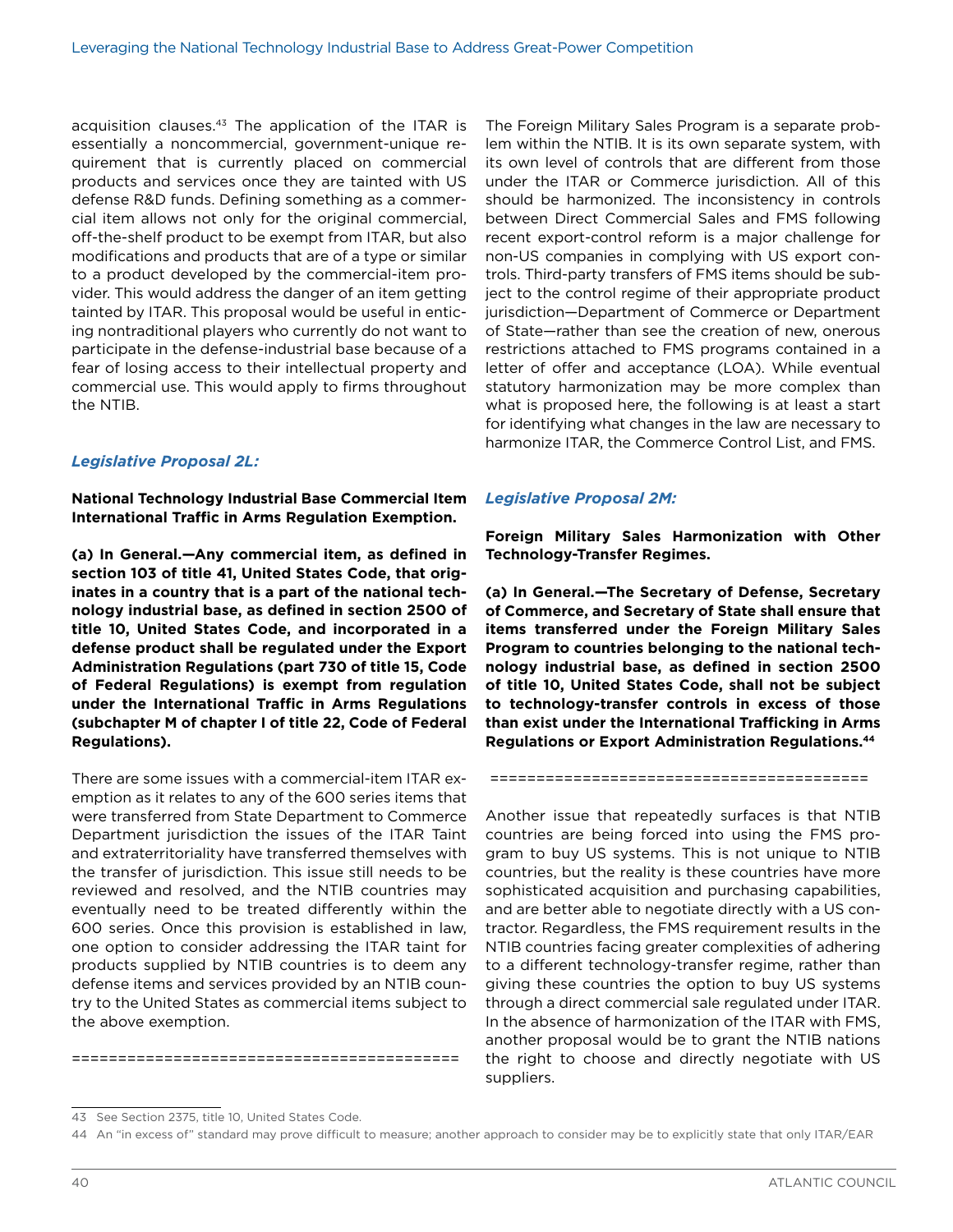#### <span id="page-44-0"></span>*Legislative Proposal 2N:*

**Treatment of National Technology Industrial Base Under Foreign Military Sales Program**

**(a) In General.—Countries comprising the national technology industrial base, as defined in section 2500 of title 10, United States Code, may purchase items traditionally availably as foreign military sales items under a direct commercial sale, and not be required to purchase defense items from the Foreign Military Sales Program.**

==========================================

#### **Action Required: Continue reforms as applied to the NTIB to further seamless integration and promote cooperative research and development and production of defense capabilities**

Additional export-control and technology-security reforms within the NTIB will be necessary as the full integration of the new NTIB countries continues. Just as Congress recently addressed the issue of national interest determinations within special security agreements of firms that are part of the NTIB, additional modifications—or even the abolishment of FOCI mitigation for trusted firms under the NTIB—should be considered. The following proposal would provide a formal role for the secretary of defense, working with the National Defense Technology and Industrial Base Council to focus on additional export-control reforms and technology-security reforms within the NTIB. This proposal could be enacted no matter what approach the administration took on these activities within the NTIB, and this legislative proposal would ensure that discussions on these issues would have, at a minimum, a forum to take place without further legislative or administrative action.

#### *Legislative Proposal 2O:*

**Plan for Implementation of National Technology Industrial Base Reforms**

**(a) Report Required.—The National Defense Technology and Industrial Base Council shall report to the congressional defense committees no later than 180 days following the passage of this act, a plan to provide for the seamless integration of the transfer of defense goods and services to include the nature of export-licensing exemptions and technology-security reforms within the** 

**countries comprising the National Technology Industrial Base to meet the objectives set forth in the National Security Strategy Report submitted to Congress by the President pursuant to section 108 of the National Security Act of 1947 (50 U.S.C. 3043) and the policy guidance of the Secretary of Defense provided pursuant to section 113(g) of title 10, United States Code.** 

==========================================

#### **Recommendation #3: Limit Socioeconomic and Acquisition Process Barriers to Cooperation, to the Maximum Extent Practicable**

**Harmonization of industrial policies and lowering export-control barriers will further NTIB cooperation and innovation and the creation of new defense products. Additional measures will be needed to actually get each country to buy each other's products, or to expand competition within the NTIB. The key barriers that have been cited as problems have been domestic-source restrictions, offsets in Canada, the UK, and Australia, and small business set-asides and percentage goals for socioeconomic programs in the United States. The following legislative proposal would allow for the secretary of defense to negotiate and establish reciprocity with the NTIB countries in these areas.**

#### *Legislative Proposal 3A*

**RECIPROCITY IN SOCIOECONOMIC PROGRAMS WITHIN THE NATIONAL TECHNOLOGY INDUSTRIAL BASE**

**(a) In General.—The Secretary of Defense may waive any domestic source restriction or small-business provision in law to further the seamless integration between the United States and a country within the national technology industrial base if the Secretary certifies that a country within the national technology industrial base will—**

**(1) not engage in offsets with respect to a U.S. sales of defense items;** 

**(2) provide open access to U.S. defense goods and services that are not inhibited by legislated or regulatory domestic source restrictions that preclude the sale of a U.S. item; and** 

rules should apply to FMS cases.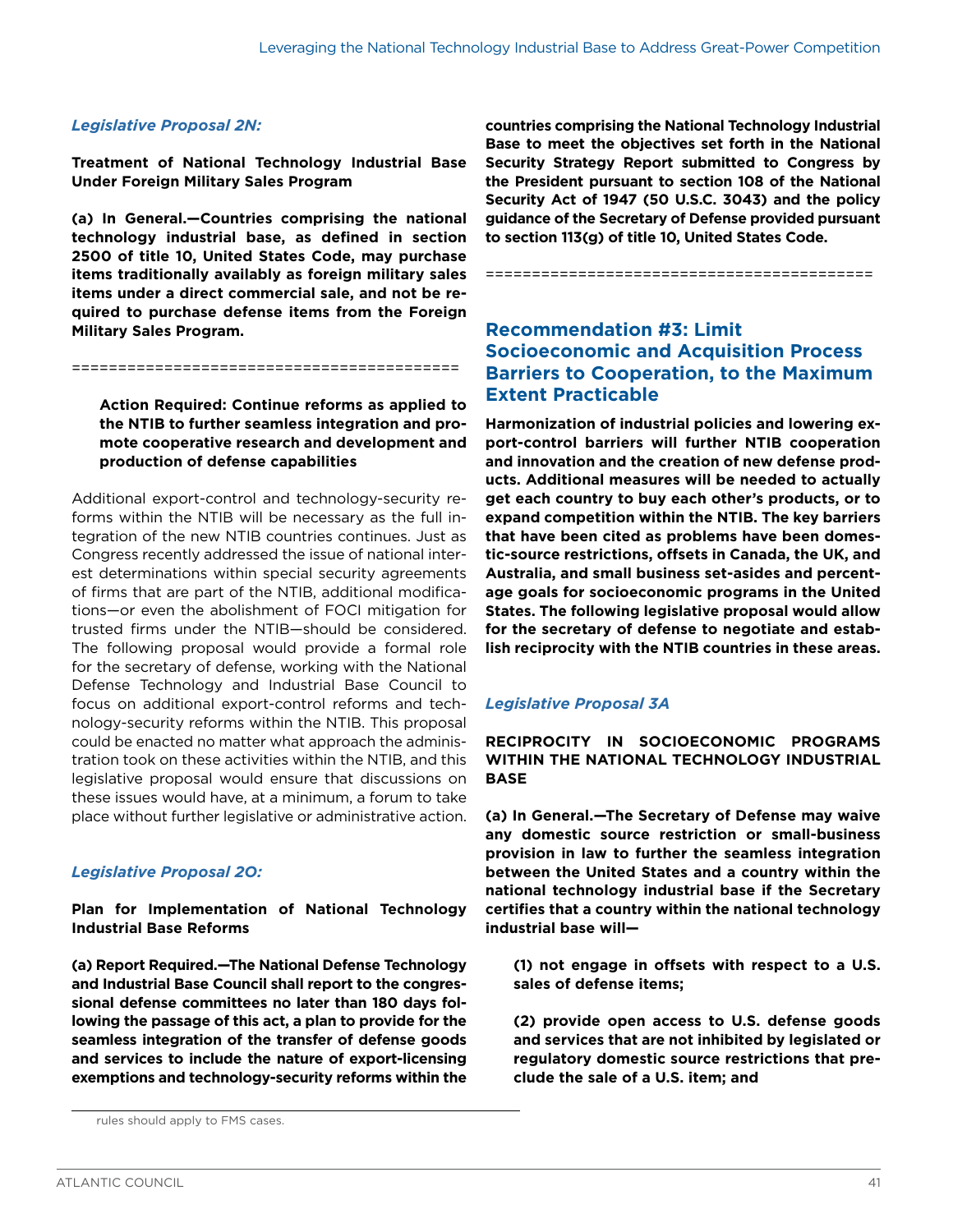<span id="page-45-0"></span>**(3) treat U.S. small businesses the same as domestic small businesses.**

#### ==========================================

With regards to US domestic-source restrictions, many of these are already waived under the Reciprocal Defence Procurement Memorandum of Understanding (MoU) agreements the United States has with the NTIB countries. An issue raised in this study was that US contracting officers do not always recognize this exemption, which becomes a source of friction. The reality is these MoUs do not exempt potential NTIB suppliers from all US domestic-source restrictions—most notably, restrictions in the Berry Amendment (section 2533a of title 10, United States Code) for textiles and a similar restriction on specialty metals (section 2533b of title 10, United States Code). One interviewee proposed that the NTIB become part of the Berry Amendment and specialty-metals coverage:

"To provide the basis for already commonly applied 'Domestic Non-Availability Determinations' to be deemed unnecessary within the NTIB, as sourcing textiles and speciality metals, for instance, should be feasible from anywhere within the NTIB. This approach would remove a level of bureaucracy that otherwise has to be overcome to ultimately allow a transaction to go ahead, which adds cost for little benefit. In addition, considering the entire NTIB when sourcing such materials could afford greater security of supply of the manufactured goods affected."

This would require amending the Berry Amendment and expanding the coverage to the NTIB from the United States. But, because textile production in the United States and the Berry Amendment are a particularly politically charged issue in the United States, it is unlikely to be changed significantly in the near term. Still, it makes little sense that an NTIB nation should be forced to comply with the bureaucracy involved with Berry particularly the compliance requirement on *de minimis* amounts of fiber in a technology made outside the United States. As such, it would be advantageous to obtain a Berry *de minimis* standard for end items produced by NTIB countries and exported to the United States. This would have no impact on US textile production, as the fabric would be in trifling amounts incorporated into an end-item defense product produced in an NTIB country. At the same time, to maintain the goals of the Berry Amendment, any such relief to the NTIB countries could not apply to textile end items.

#### *Legislative Proposal 3B*

**Treatment of Products Produced in National Technology Industrial Base under Berry Amendment**

**(a) In General.—Section 2533a (d) of title 10, United States Code, is amended by inserting after (d)(4), the following—**

**(5) A minimum threshold that is** *de miminus* **to a larger end item supplied by a country that is part of the national technology industrial base, as defined in section 2500 of title 10, United States Code.** 

Any issues within the NTIB related to the implementation of the specialty-metals domestic-source restriction found in section 2533b of title 10, United States Code should be able to be addressed by the Quadrilateral Council using the authority found in subsection (d) of 2533b, which addresses an exception relating to agreements with foreign governments. If necessary, any such agreement could be negotiated under that authority among the NTIB countries if the specialty-metals language is found to hinder defense cooperation and the seamless integration of the NTIB.

==========================================

**Recommendation #4: NTIB industrialbase approaches should serve as a test bed for innovations in international cooperation and be applied on a caseby-case basis to other close allies, and to further civil-military integration between Silicon Valley and the Department of Defense.** 

The NTIB can be the emerging test bed for innovation in international cooperation and civil-military integration. While there are many distinct, historical cooperative aspects of the United States' relationship with Canada, Australia, and the UK, a similar argument exists as to whether to conduct greater industrial cooperation with other close allies. The reality is that the culture of the bureaucracy managing the technological-transfer process is probably not yet ready to embrace any such expansion beyond the NTIB countries, until it accepts the implications of a new great-power threat environment. Even addressing only the NTIB will meet stiff resistance from those still stuck in a 1970s mindset.

In the meantime, the NTIB can provide an analytical framework for future defense-cooperation and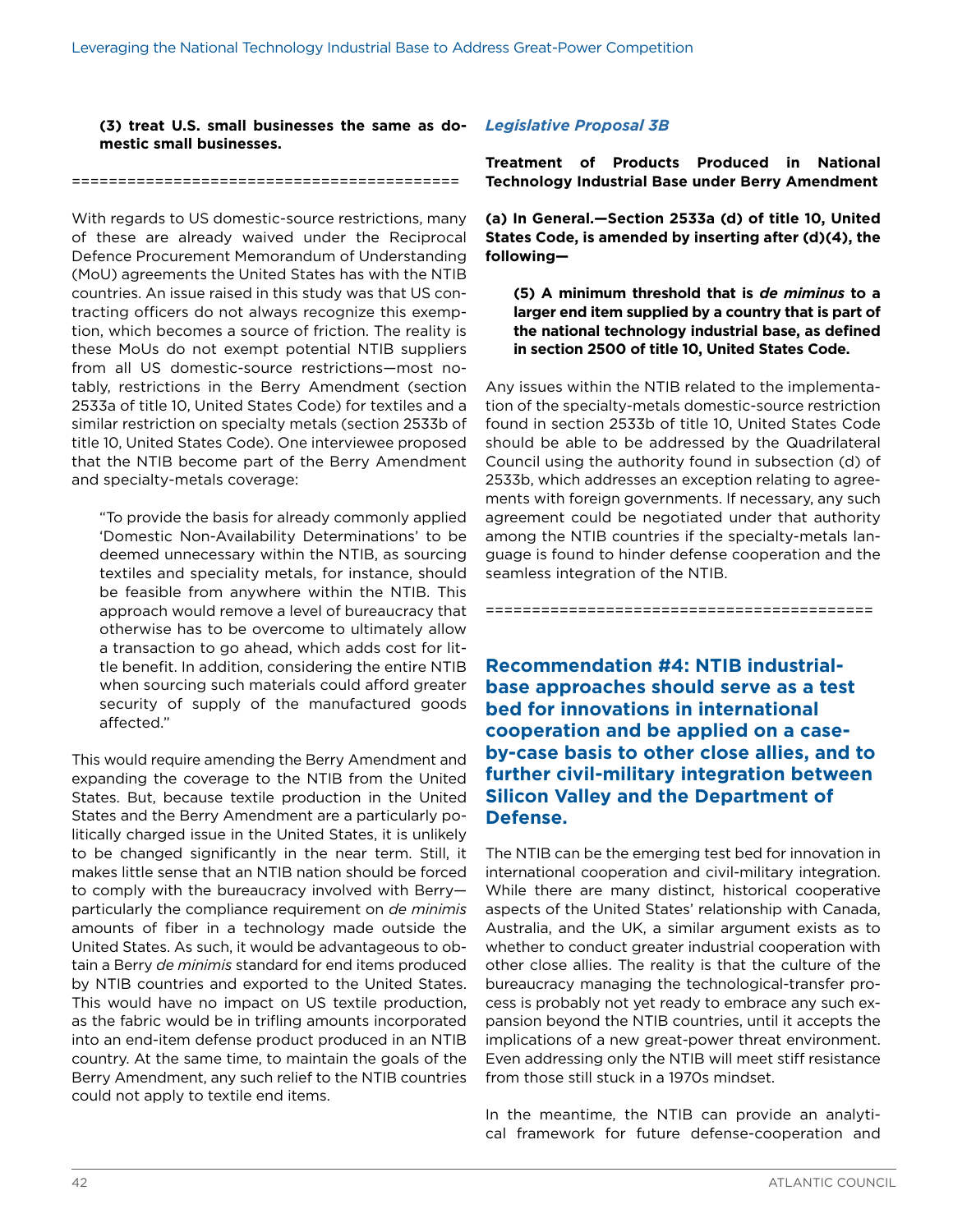industrial-integration efforts between the United States and other close allies. Measures can be tested within the NTIB and, where possible, expanded to the next tier of close allies, either in whole or in part. In some of these countries, the United States may only be interested in one or two capabilities that exist in a handful of firms. The trusted community could be expanded, and a best-practice criteria of control measures could be applied to just those firms, and within portions of other allied governments.

The potential US approach for international cooperation with its allies could be based on the following model. While the United States has relationships with many countries, its closest allies have established Reciprocal Defense Procurement and Acquisition Policy Memoranda of Understanding with the United States on defense cooperation. Currently, the following twenty-seven countries have such an MoU.

| Australia      | Austria            |
|----------------|--------------------|
| Belgium        | Canada             |
| Czech Republic | Denmark            |
| Egypt          | Estonia            |
| Finland        | France             |
| Germany        | Greece             |
| Israel         | Italy              |
| Japan          | Latvia             |
| Luxembourg     | <b>Netherlands</b> |
| Norway         | Poland             |
| Portugal       | Slovenia           |
| Spain          | Sweden             |
| Switzerland    | Turkey             |
|                |                    |

United Kingdom

This is the entry point to the establishment of greater industrial-base cooperation and integration. The next level of integration—and what will be proposed as potential candidates for greater cooperation—would be those countries that have a security-of-supply agreement with the United States. A security-of-supply arrangement is a key criterion for cooperation, as these

countries have agreed to mechanisms similar to the Defense Priorities and Allocation System under the US Defense Production Act of 1950 (P.L. 81-774, 50 U.S.C. §§4501 et seq.). This commits these countries to supply the US military, on a reciprocal basis, ahead of their own civilian and defense needs. These types of arrangements proved extremely useful during the Iraq conflict for the production of mine-resistant ambush protected vehicles (MRAPs) and counter-IED equipment. Currently, the following six countries in addition to the UK, Canada, and Australia have such a security-of-supply agreement.

Finland

Italy

Norway

**Netherlands** 

Spain

Sweden

Some of these security-of-supply nations could become the next eligible entrants into either the NTIB or an NTIB-light mechanism that would allow for an "a la carte" menu of cooperative measures to be pursued with these nations. Thus, a next tier of close allies could be brought into any of the industrial-policy regimes, such as those established and tested within the NTIB to coordinate foreign investment, security of supply chain, and technology transfer, either in full or in part. The United States could also consider doing this for some applications on a multilateral basis within NATO, and bilaterally with other non-NATO allies.

To encourage this type of approach, Congress could consider the following legislation.

#### *Legislative Proposal 4A:*

#### **ADOPTION OF NATIONAL TECHNOLOGY INDUSTRIAL BASE STREAMLINING AND HARMONIZATION POLICIES AND PROCEDURES**

**(a) In General.—The Chairman of the National Defense Technology and Industrial Base Council as defined by section 2502 of title 10, United States Code, shall—**

**(1) periodically review whether any industrial base streamlining or harmonization policy or regulation related to industrial security and security**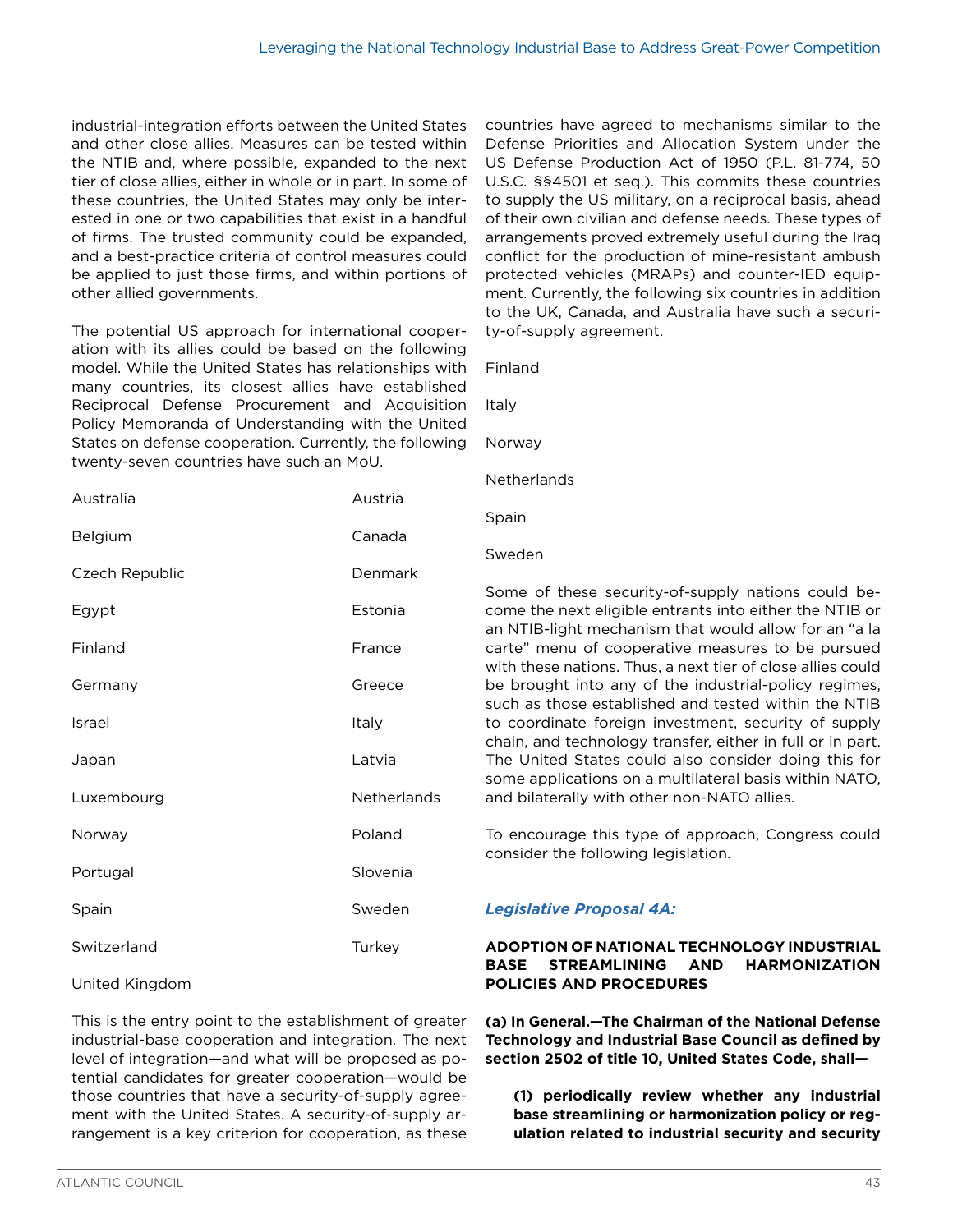**of supply chain, cybersecurity, regulating foreign direct investment and foreign ownership, control, and influence mitigation; market research, technology assessment and research cooperation within public and private research-and-development organizations and universities, technology and export-control measures, acquisition processes and oversight, and management best practices that applies to the national technology industrial base as defined in section 2500(1) of title 10, United States Code, should apply in full or in part to specified countries who have reciprocal defense security of supply agreements with the United States; and**

**(2) incorporate any such changes in a modified bilateral reciprocal defense agreement with the United States.** 

==========================================

As US allies are eventually tiered for industrial-cooperation purposes into MoU, security-of-supply, and NTIB-lite countries, the US government may wish to expand the original NTIB in the future. Additional criteria—such as the closeness of the intelligence, missile defense, or a nuclear-weapons cooperative relationship—may be considerations for future granting of NTIB benefits. In 2016, the Senate Armed Services Committee briefly considered harmonizing the NTIB with the so-called "Five Eyes" intelligence alliance. Unfortunately, little was known in the committee about New Zealand's defense-industrial base at the time and, because legislation was moving quickly, New Zealand was left out of the NTIB. New Zealand has a complementary industrial base, and could be considered for NTIB status after a few years' time. While New Zealand has an MoU with the United States, it does not have a security-of-supply arrangement in place. However, it is advisable that such an agreement should be negotiated and operative before New Zealand is added to the NTIB, despite its "Five Eyes" qualifications. To incentivize such an agreement, Congress may want to consider the following.

#### *Legislative Proposal 4B:*

#### **AMENDMENT TO DEFINITION OF NATIONAL TECHNOLOGY AND INDUSTRIAL BASE.**

**(a) In General.—Upon the determination of the Secretary of Defense that it is in the U.S. national security interest, and after the successful negotiation and operation of a reciprocal security-of-supply**  **agreement between the United States and New Zealand, 30 days after such determination is made, Section 2500(1) of title 10, United States Code, is amended by inserting'', New Zealand," after Australia.** 

==========================================

In addition, a process for adding other members to the NTIB could be established. This process would incentivize greater cooperation between the United States and its allies and while much harmonization could come through providing benefits through an *a la carte* menu of cooperative measures in a NTIB-lite arrangement, it may be in the US interest to add additional partners to the NTIB in the coming decade.

#### *Legislative Proposal 4C:*

**ADDITIONAL MEMBERS OF THE NATIONAL TECHNOLOGY INDUSTRIAL BASE.**

**(a) In General.—The Chairman of the National Defense Technology and Industrial Base Council as defined by section 2502 of title 10, United States Code, shall periodically review the list of countries who have reciprocal defense agreements with the United States to determine if of those any countries should be added to the National Technology Industrial Base.**

**(b) Frequency of Review.—The review required by subsection (a) shall, at a minimum, be conducted every five years.** 

**(c) Report Required.—Not later than 260 days after the date of enactment of this Act, the Chairman of the National Defense Technology and Industrial Base Council shall submit a report to the congressional defense committees a report containing the results of the review required by subsection (a).** 

==========================================

Finally, Silicon Valley faces the same extraterritoriality and ITAR taint technology-transfer barriers that confront the US closest allies. Without changes to the export-control system, the US military will deprive itself of commercial advances in technology that will then become widely available to adversaries. Thus, the national technology-industrial base can serve as a test bed for greater cooperation with not only close allies, but with the types of companies represented in Silicon Valley writ large, to bring together the scientific and engineering elite residing in the United States and its allies, to address defense-technology needs.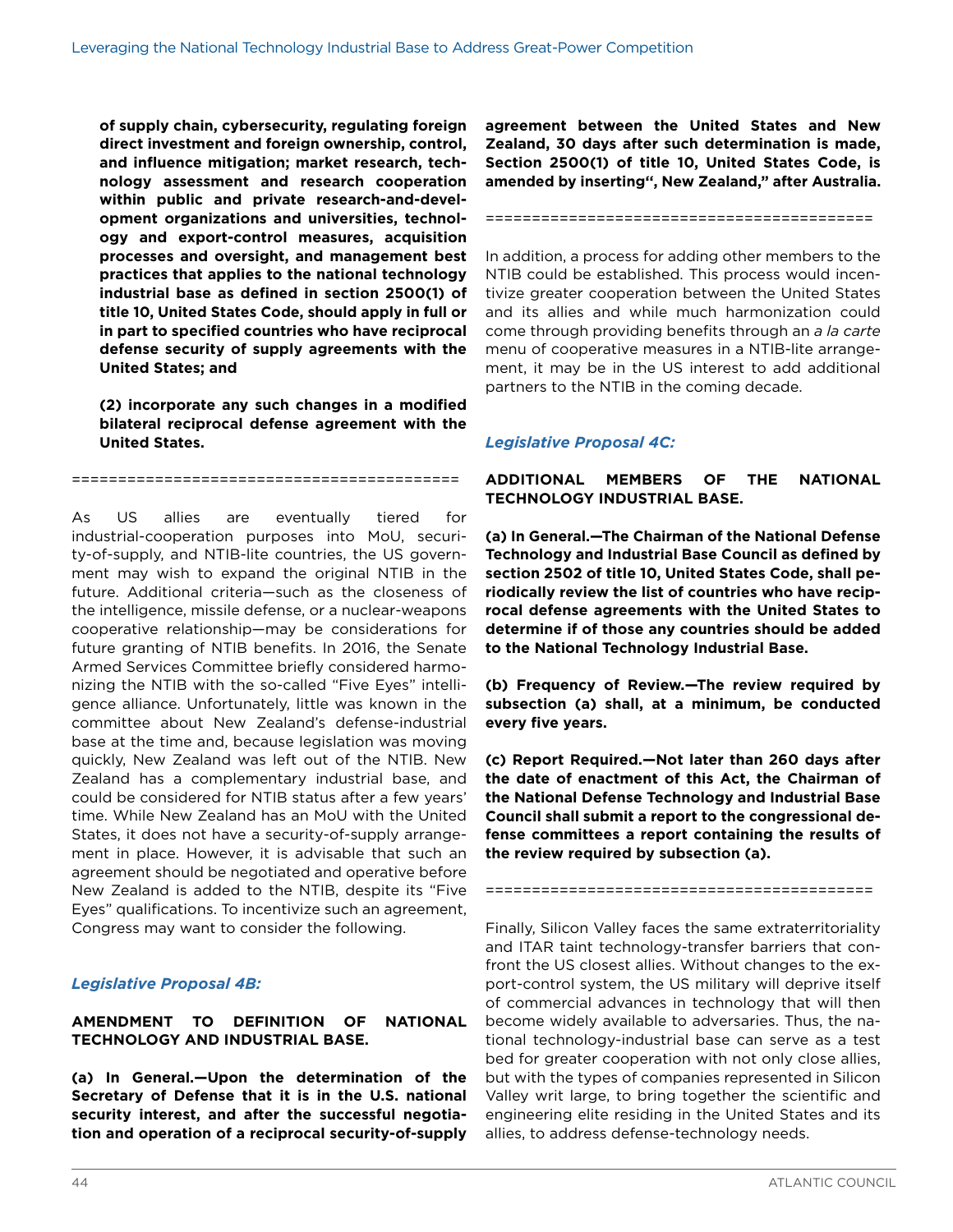Until ITAR and export controls are reformed, they will become the most significant barriers to greater DoD-Silicon Valley cooperative efforts in the future. If the United States cannot first agree on a new construct with its closest allies, it is doubtful it will be able to remove the barriers to achieving greater civil-military integration with global commercial companies in the United States, which can move their research outside of the United States fairly quickly if export controls were applied to AI, data analytics, autonomous systems, and others, as recent rule making has suggested.45

If the United States attempts to overcontrol emerging commercial technologies, it could take advantage, through a reformed NTIB, of the potential regulatory arbitrage that Silicon Valley firms would induce by moving their research and development to Canada, Australia, or the UK. Under such a scenario, the United States could access Silicon Valley through its allies. Ideally, however, it is better to design an export-control process that integrates Silicon Valley into a civil-militarily integrated NTIB, as envisioned in section 2501(b) of title 10, United States Code. The following proposal would attempt to focus the United States on that policy goal.

#### *Legislative Proposal 4D:*

#### **CIVIL-MILITARY INTEGRATION ENHANCEMENT MEASURES.**

**(a) In General.—The Chairman of the National Defense Technology and Industrial Base Council, as defined by section 2502 of title 10, United States Code, shall review the impact of the International Traffic in Arms Regulations on the ability of the U.S. government to jointly conduct research and development and acquire solutions from leading non-traditional contractors as defined in 2302(9) of title 10, United States Code.** 

**(b) Required Elements.—Such a review shall include the impact of limitations placed on nontraditional contractors through the acceptance of defense fund, and the extraterritorial limitations placed on nontraditional contractors that limit the goal of civil-military integration of the defense industrial base, as required under section 2501(b) of title 10, United States Code.**

**(c) Report Required.—Not later than 260 days after the date of enactment of this Act, the Chairman of the National Defense Technology and Industrial Base Council shall submit a report to the congressional defense committees a report summarizing the results of the review required by subsection (a).**

==========================================

<sup>45</sup> Footnote on emerging tech rule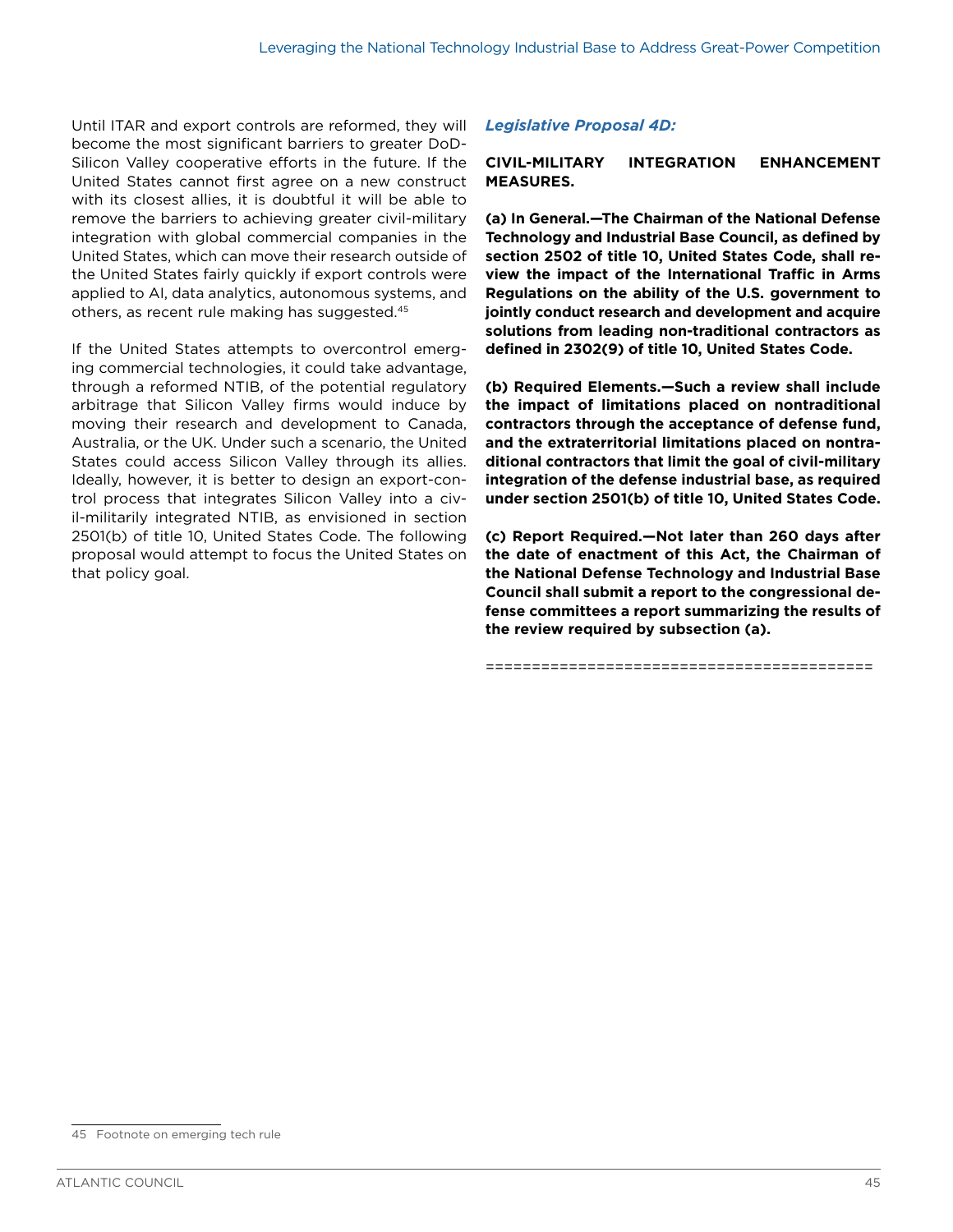### <span id="page-49-0"></span>**CONCLUSION**

This project identified and assessed: the barriers to the US statutory requirement for the "seamless integration of the persons and organizations" within the industrial bases of the four countries that comprise the NTIB; and the specific legal, regulatory, and policy changes needed to achieve such integration. Despite the closeness of the intelligence and military relationships between the NTIB countries, it has become increasingly difficult to work together on disruptive innovation, and to transfer military technology between these countries.

This is primarily due to a US export-control system that was designed for a place in time when the United States maintained a technological dominance that no longer exists. The result is the US technology-control apparatus now promotes US technological inferiority, by primarily controlling technology widely available to great-power adversaries, while disincentivizing research-and-development cooperation with allies and the commercial market. Many of the so-called second offset military technologies, which were the source of US technological dominance for decades, have long since proliferated to adversaries. Technological superiority is now being established beyond the reaches of the US government, not least of all in a globalized, commercial industry, where firms face many of the same barriers to greater defense cooperation with the DoD that allies do.

As US technological dominance weakens, there is a compelling case to be made to establish greater momentum in NTIB integration. The growing threat facing the United States cannot be met on its own. If the United States cannot step up and design a way to integrate the defense and commercial industrial capabilities of both it and its allies—that supports both technological and economic dominance—it will likely lose a future conflict. The stakes are that high. To merely compete with countries such as China, which already has a population much larger than the United States' and will eventually have a larger economy, will require allies. The United States needs to work with these allies, leveraging the technical expertise resident in their countries and in the commercial market.

If the United States cannot develop a harmonized industrial strategy and a technology control-system that works with the UK, Australia, and Canada, it has no hope of doing so with its other allies—or, for that matter, with globalized commercial companies in Silicon Valley, Boston's technology corridor, or Austin. An autarkic,

go-it-alone strategy will eventual leave the United States to compete on its own against a civilly-military integrated China, as allies and the commercial marketplace hold back better technology out of fear of getting entangled in the US export-control system. Meanwhile, China will be doing its best to buy, steal, and replicate this technology, and to incorporate it into its own military systems. This is not a winning strategy.

The proposals outlined in this study should not be seen as the last word on what needs to be done, but as a mechanism to initiate action and debate on closing the technology gap by expanding the industrial base. At the same time, to merely tinker around the edges with what has worked in the past, rather than think boldly, is a recipe for failure.

A clear vision is needed for a "free-trade area" in technologies relevant, or potentially relevant, to national security, underpinned by broadly expansive exemptions for controls within the NTIB countries. This would address the ITAR taint and extraterritoriality issues, and operate within a trusted community of cleared entities. It would be a first step toward reestablishing US and allied technological dominance. The next step is to advance lessons learned from the NTIB experience, to establish closer cooperation with Silicon Valley and the next tier of closest US allies. The current technology-control process is now counterproductive to meeting national security needs, and requires a massive overhaul. The NTIB allows for the opportunity to get those changes right by testing policy alternatives within a trusted community.

While many of the proposals outlined in this study could be implemented through the regulatory process by administrative fiat, that they weren't in the past implies that the executive branch has not come to terms with the severity of the threat and the loss of US technological superiority. Congress may need to act, as the DoD and the Department of State have yet been incapable of acting with any sense of resolve. It would be best if the administration acted immediately under its current authority, but this authority has historically been delegated many levels down in the bureaucracy, and the regulatory process often resorts to a system of least-common-denominator, incremental actions. This is the result of the give and take within the interagency process that has played out on technology-transfer issues over the past decades.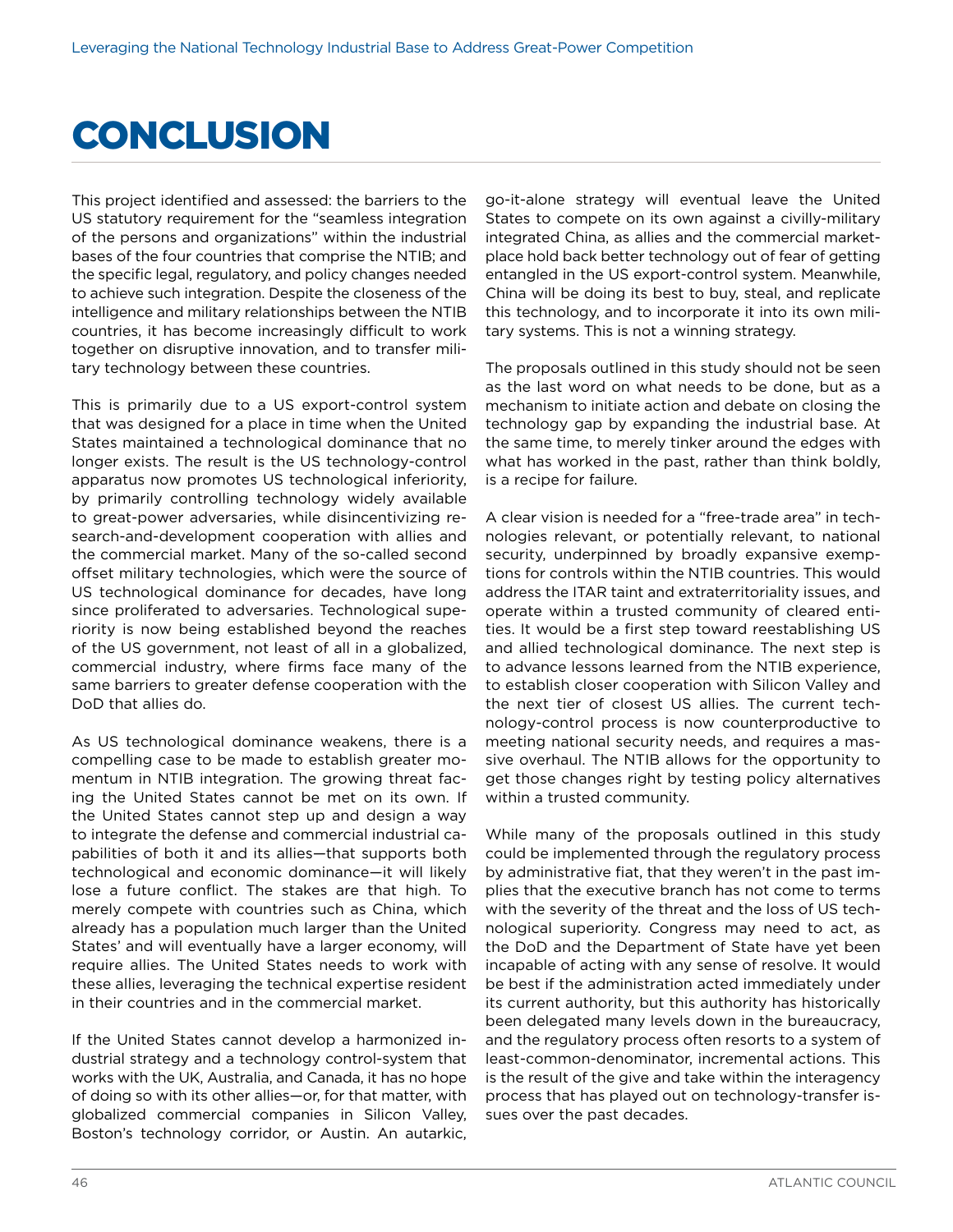Still, the politics on the Hill may be no better than in the administration, and much will depend on congressional support. Political change in the next few years will pivot on whether the changing threat environment and the loss of technology leadership are enough to modify attitudes and longstanding views held in important parts of both the administration and Congress. It is vital for Congress and the administration to understand current technology trends, where the United States is falling behind, and where it needs to incentivize cooperation with its allies and the commercial marketplace. The place to start is in the trusted space of the NTIB. These are

the countries and militaries that have stood shoulder to shoulder with the United States for the last century. There is little reason to try controlling their foreign and defense policies through extraterritorial application of the ITAR. There does not need to be an assumption that, because the United States contributed in some way to the research and development of a new idea, it gets to control all uses of anything that might ultimately derive from that participation. Close allies can be trusted to use this technology to defend themselves and support the United States when needed, and the United States can do the same.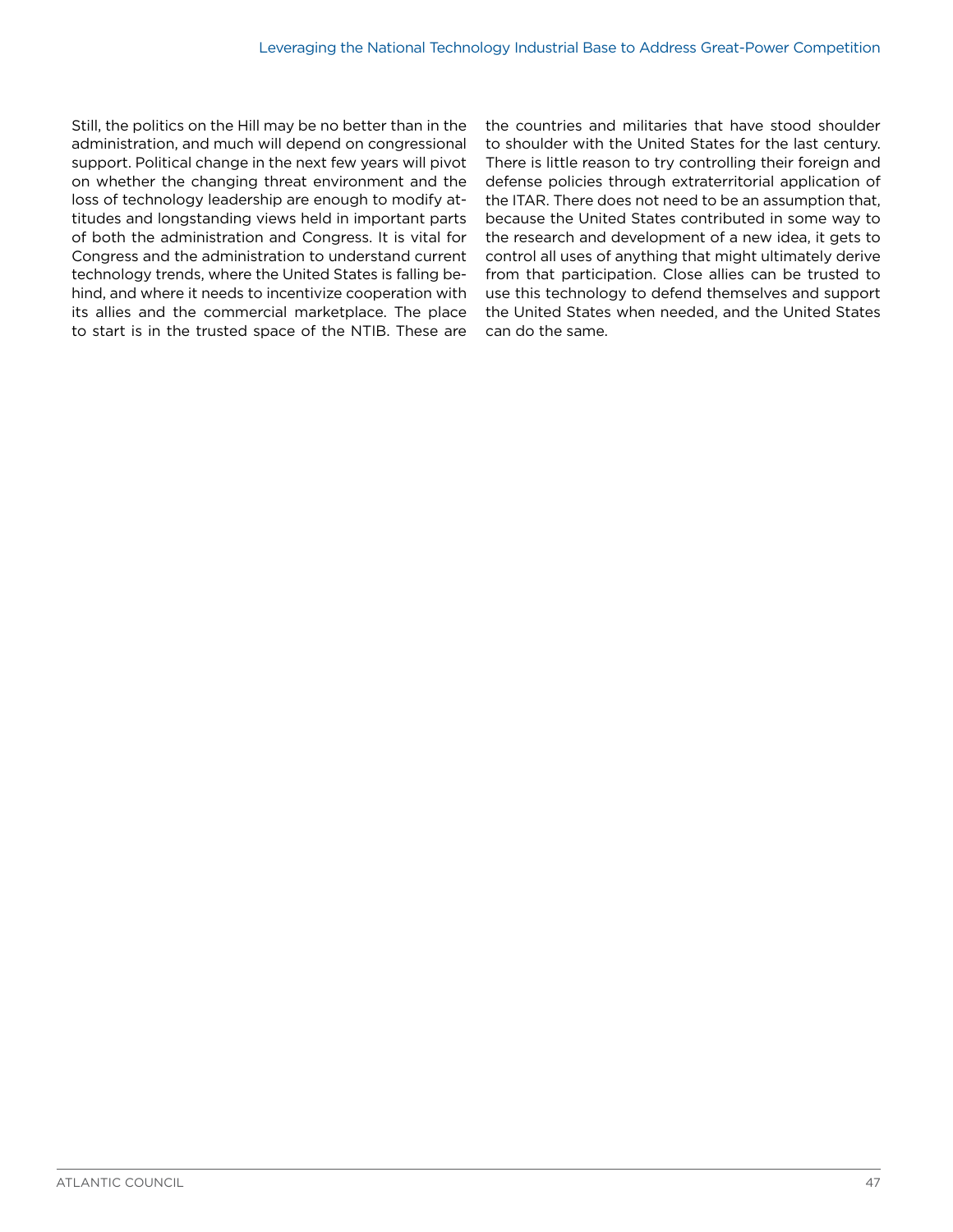## <span id="page-51-0"></span>Appendices

#### **Appendix A: National Technology Industrial Base in US Law (Title 10, United States Code)**

#### **10 U.S. Code § 2500—Definitions**

In this chapter:

(1) The term ["national technology and industrial base](https://www.law.cornell.edu/definitions/uscode.php?width=840&height=800&iframe=true&def_id=10-USC-1045516567-157943091&term_occur=1&term_src=title:10:subtitle:A:part:IV:chapter:148:subchapter:I:section:2500)" means the persons and organizations that are engaged in research, development, production, integration, services, or information technology activities conducted within the United States, the United Kingdom of Great Britain and Northern Ireland, Australia, and Canada.

#### **10 U.S. Code § 2501—National Security Strategy for National Technology and Industrial Base**

(a) **National Security Strategy for National Technology and Industrial Base.—**The Secretary of Defense shall develop a national security strategy for the [national technology and industrial base](https://www.law.cornell.edu/definitions/uscode.php?width=840&height=800&iframe=true&def_id=10-USC-1045516567-157943091&term_occur=5&term_src=title:10:subtitle:A:part:IV:chapter:148:subchapter:II:section:2501). Such strategy shall be based on a prioritized assessment of risks and challenges to the defense supply chain and shall ensure that the [national](https://www.law.cornell.edu/definitions/uscode.php?width=840&height=800&iframe=true&def_id=10-USC-1045516567-157943091&term_occur=6&term_src=title:10:subtitle:A:part:IV:chapter:148:subchapter:II:section:2501) [technology and industrial base](https://www.law.cornell.edu/definitions/uscode.php?width=840&height=800&iframe=true&def_id=10-USC-1045516567-157943091&term_occur=6&term_src=title:10:subtitle:A:part:IV:chapter:148:subchapter:II:section:2501) is capable of achieving the following national security objectives:

(1) Supplying, equipping, and supporting the force structure of the [armed forces](https://www.law.cornell.edu/definitions/uscode.php?width=840&height=800&iframe=true&def_id=10-USC-1618412883-428121670&term_occur=1702&term_src=title:10:subtitle:A:part:IV:chapter:148:subchapter:II:section:2501) that is necessary to achieve—

(A) the objectives set forth in the national security strategy report submitted to Congress by the President pursuant to section 108 of the National Security Act of 1947 [\(50 U.S.C. 3043\)](https://www.law.cornell.edu/uscode/text/50/3043);

(B) the policy guidance of the Secretary of Defense provided pursuant to section 113(g) of this title; and

(C) the future-years defense program submitted to Congress by the Secretary of Defense pursuant to [section 221 of this title.](https://www.law.cornell.edu/uscode/text/10/221)

(2) Sustaining production, maintenance, repair, logistics, and other activities in support of military operations of various durations and intensity.

(3) Maintaining advanced research and development activities to provide the [armed forces](https://www.law.cornell.edu/definitions/uscode.php?width=840&height=800&iframe=true&def_id=10-USC-1618412883-428121670&term_occur=1703&term_src=title:10:subtitle:A:part:IV:chapter:148:subchapter:II:section:2501) with systems capable of ensuring technological superiority over potential adversaries.

(4) Reconstituting within a reasonable period the capability to develop, produce, and support [supplies](https://www.law.cornell.edu/definitions/uscode.php?width=840&height=800&iframe=true&def_id=10-USC-1663305267-386869923&term_occur=122&term_src=title:10:subtitle:A:part:IV:chapter:148:subchapter:II:section:2501) and equipment, including technologically advanced systems, in sufficient quantities to prepare fully for a war, national emergency, or mobilization of the [armed forces](https://www.law.cornell.edu/definitions/uscode.php?width=840&height=800&iframe=true&def_id=10-USC-1618412883-428121670&term_occur=1704&term_src=title:10:subtitle:A:part:IV:chapter:148:subchapter:II:section:2501) before the commencement of that war, national emergency, or mobilization.

(5) Providing for the development, manufacture, and supply of items and technologies critical to the production and sustainment of advanced military weapon systems within the [national technology and industrial](https://www.law.cornell.edu/definitions/uscode.php?width=840&height=800&iframe=true&def_id=10-USC-1045516567-157943091&term_occur=7&term_src=title:10:subtitle:A:part:IV:chapter:148:subchapter:II:section:2501) [base](https://www.law.cornell.edu/definitions/uscode.php?width=840&height=800&iframe=true&def_id=10-USC-1045516567-157943091&term_occur=7&term_src=title:10:subtitle:A:part:IV:chapter:148:subchapter:II:section:2501).

(6) Providing for the generation of services capabilities that are not core functions of the [armed forces](https://www.law.cornell.edu/definitions/uscode.php?width=840&height=800&iframe=true&def_id=10-USC-1618412883-428121670&term_occur=1705&term_src=title:10:subtitle:A:part:IV:chapter:148:subchapter:II:section:2501) and that are critical to military operations within the [national technology and industrial base.](https://www.law.cornell.edu/definitions/uscode.php?width=840&height=800&iframe=true&def_id=10-USC-1045516567-157943091&term_occur=8&term_src=title:10:subtitle:A:part:IV:chapter:148:subchapter:II:section:2501)

(7) Providing for the development, production, and [integration](https://www.law.cornell.edu/definitions/uscode.php?width=840&height=800&iframe=true&def_id=10-USC-1156347348-601268578&term_occur=3&term_src=title:10:subtitle:A:part:IV:chapter:148:subchapter:II:section:2501) of information technology within the [national](https://www.law.cornell.edu/definitions/uscode.php?width=840&height=800&iframe=true&def_id=10-USC-1045516567-157943091&term_occur=9&term_src=title:10:subtitle:A:part:IV:chapter:148:subchapter:II:section:2501) [technology and industrial base.](https://www.law.cornell.edu/definitions/uscode.php?width=840&height=800&iframe=true&def_id=10-USC-1045516567-157943091&term_occur=9&term_src=title:10:subtitle:A:part:IV:chapter:148:subchapter:II:section:2501)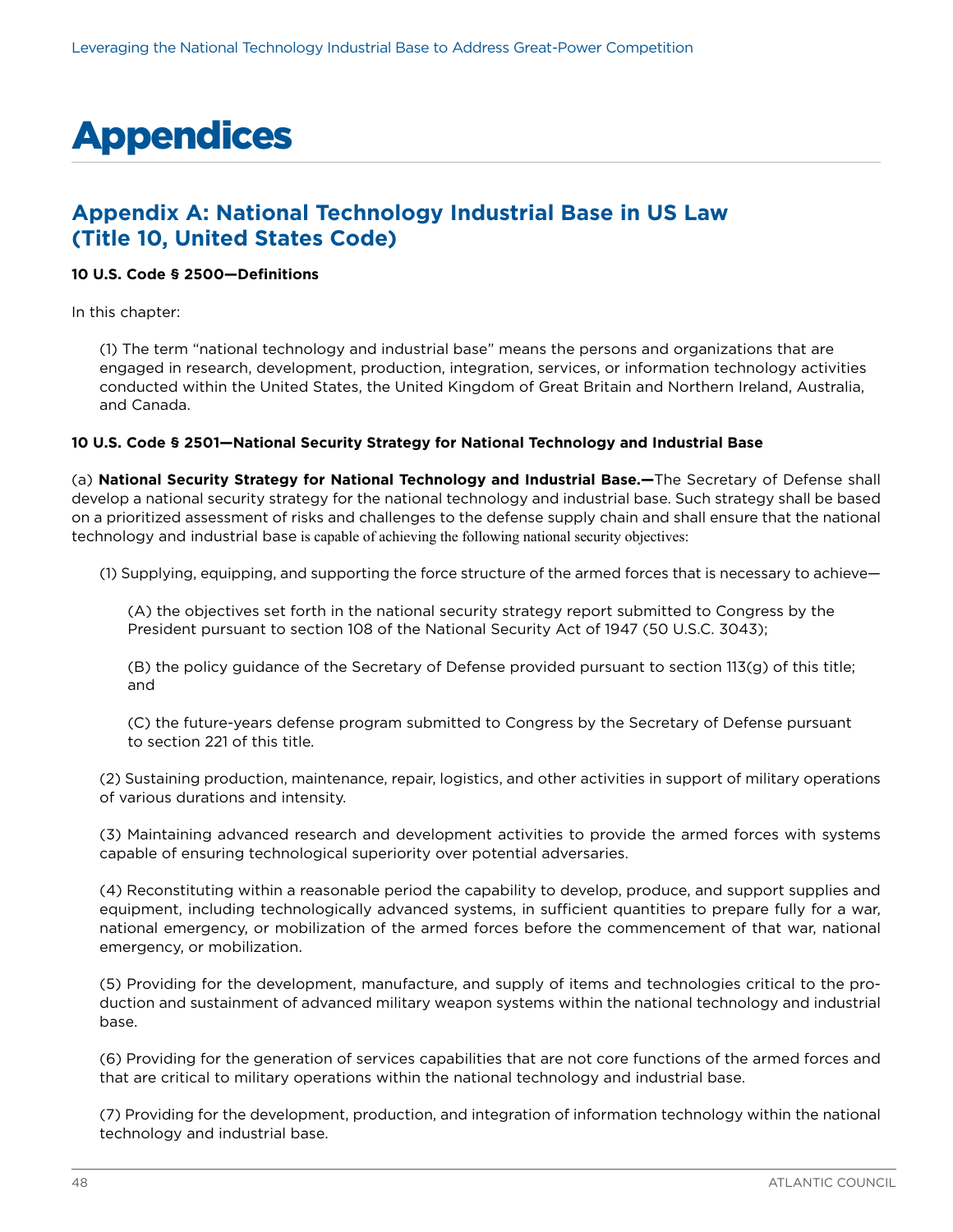(8) Maintaining critical design skills to ensure that the  [armed forces](https://www.law.cornell.edu/definitions/uscode.php?width=840&height=800&iframe=true&def_id=10-USC-1618412883-428121670&term_occur=1706&term_src=title:10:subtitle:A:part:IV:chapter:148:subchapter:II:section:2501) are provided with systems capable of ensuring technological superiority over potential adversaries.

(9) Ensuring reliable sources of materials that are critical to national security, such as specialty metals, essential minerals, armor plate, and rare earth elements.

(10) Reducing, to the maximum extent practicable, the presence of counterfeit parts in the supply chain and the risk associated with such parts.

(b) **Civil-Military Integration Policy.—** The Secretary of Defense shall ensure that the [United States](https://www.law.cornell.edu/definitions/uscode.php?width=840&height=800&iframe=true&def_id=10-USC-2032517217-428121673&term_occur=2204&term_src=title:10:subtitle:A:part:IV:chapter:148:subchapter:II:section:2501) attains the [na](https://www.law.cornell.edu/definitions/uscode.php?width=840&height=800&iframe=true&def_id=10-USC-1045516567-157943091&term_occur=10&term_src=title:10:subtitle:A:part:IV:chapter:148:subchapter:II:section:2501)[tional technology and industrial base](https://www.law.cornell.edu/definitions/uscode.php?width=840&height=800&iframe=true&def_id=10-USC-1045516567-157943091&term_occur=10&term_src=title:10:subtitle:A:part:IV:chapter:148:subchapter:II:section:2501) objectives set forth in subsection (a) through acquisition policy reforms that have the following objectives:

(1) Relying, to the maximum extent practicable, upon the commercial [national technology and industrial](https://www.law.cornell.edu/definitions/uscode.php?width=840&height=800&iframe=true&def_id=10-USC-1045516567-157943091&term_occur=11&term_src=title:10:subtitle:A:part:IV:chapter:148:subchapter:II:section:2501) [base](https://www.law.cornell.edu/definitions/uscode.php?width=840&height=800&iframe=true&def_id=10-USC-1045516567-157943091&term_occur=11&term_src=title:10:subtitle:A:part:IV:chapter:148:subchapter:II:section:2501) that is required to meet the national security needs of the United States.

(2) Reducing the reliance of the [Department](https://www.law.cornell.edu/definitions/uscode.php?width=840&height=800&iframe=true&def_id=10-USC-848184146-428121668&term_occur=4242&term_src=title:10:subtitle:A:part:IV:chapter:148:subchapter:II:section:2501) of Defense on [technology and industrial base sectors](https://www.law.cornell.edu/definitions/uscode.php?width=840&height=800&iframe=true&def_id=10-USC-1606337643-157943094&term_occur=2&term_src=title:10:subtitle:A:part:IV:chapter:148:subchapter:II:section:2501) that are economically dependent on Department of Defense business.

(3) Reducing [Federal Government](https://www.law.cornell.edu/definitions/uscode.php?width=840&height=800&iframe=true&def_id=10-USC-2032561260-548934770&term_occur=192&term_src=title:10:subtitle:A:part:IV:chapter:148:subchapter:II:section:2501) barriers to the use of commercial products, processes, and standards.

#### **10 U.S. Code § 2502—National Defense Technology and Industrial Base Council**

- (a) **Establishment.—** There is a National Defense Technology and Industrial Base Council.
- (b) **Composition.—** The Council is composed of the following members:
	- (1) The Secretary of Defense, who shall serve as chairman.
	- (2) The Secretary of Energy.
	- (3) The Secretary of Commerce.
	- (4) The Secretary of Labor.
	- (5) Such other officials as may be determined by the President.

(c) **Responsibilities.—** The Council shall have the responsibility to ensure effective cooperation among [depart](https://www.law.cornell.edu/definitions/uscode.php?width=840&height=800&iframe=true&def_id=10-USC-848184146-428121668&term_occur=4282&term_src=title:10:subtitle:A:part:IV:chapter:148:subchapter:II:section:2502)[ments](https://www.law.cornell.edu/definitions/uscode.php?width=840&height=800&iframe=true&def_id=10-USC-848184146-428121668&term_occur=4282&term_src=title:10:subtitle:A:part:IV:chapter:148:subchapter:II:section:2502) and agencies of the [Federal Government,](https://www.law.cornell.edu/definitions/uscode.php?width=840&height=800&iframe=true&def_id=10-USC-2032561260-548934770&term_occur=196&term_src=title:10:subtitle:A:part:IV:chapter:148:subchapter:II:section:2502) and to provide advice and recommendations to the President, the Secretary of Defense, the Secretary of Energy, the Secretary of Commerce, and the Secretary of Labor, concerning—

(1) the capabilities of the [national technology and industrial base](https://www.law.cornell.edu/definitions/uscode.php?width=840&height=800&iframe=true&def_id=10-USC-1045516567-157943091&term_occur=17&term_src=title:10:subtitle:A:part:IV:chapter:148:subchapter:II:section:2502) to meet the national security objectives set forth in section 2501(a) of this title;

- (2) programs for achieving such national security objectives; and
- (3) changes in acquisition policy that strengthen the [national technology and industrial base](https://www.law.cornell.edu/definitions/uscode.php?width=840&height=800&iframe=true&def_id=10-USC-1045516567-157943091&term_occur=18&term_src=title:10:subtitle:A:part:IV:chapter:148:subchapter:II:section:2502).

(d) **Alternative Performance of Responsibilities.—** Notwithstanding subsection (c), the President may assign the responsibilities of the Council to another interagency organization of the executive branch that includes among its members the officials specified in paragraphs (1) through (4) of subsection (b).

#### **10 U.S. Code § 2503—National Defense Program for Analysis of the Technology and Industrial Base**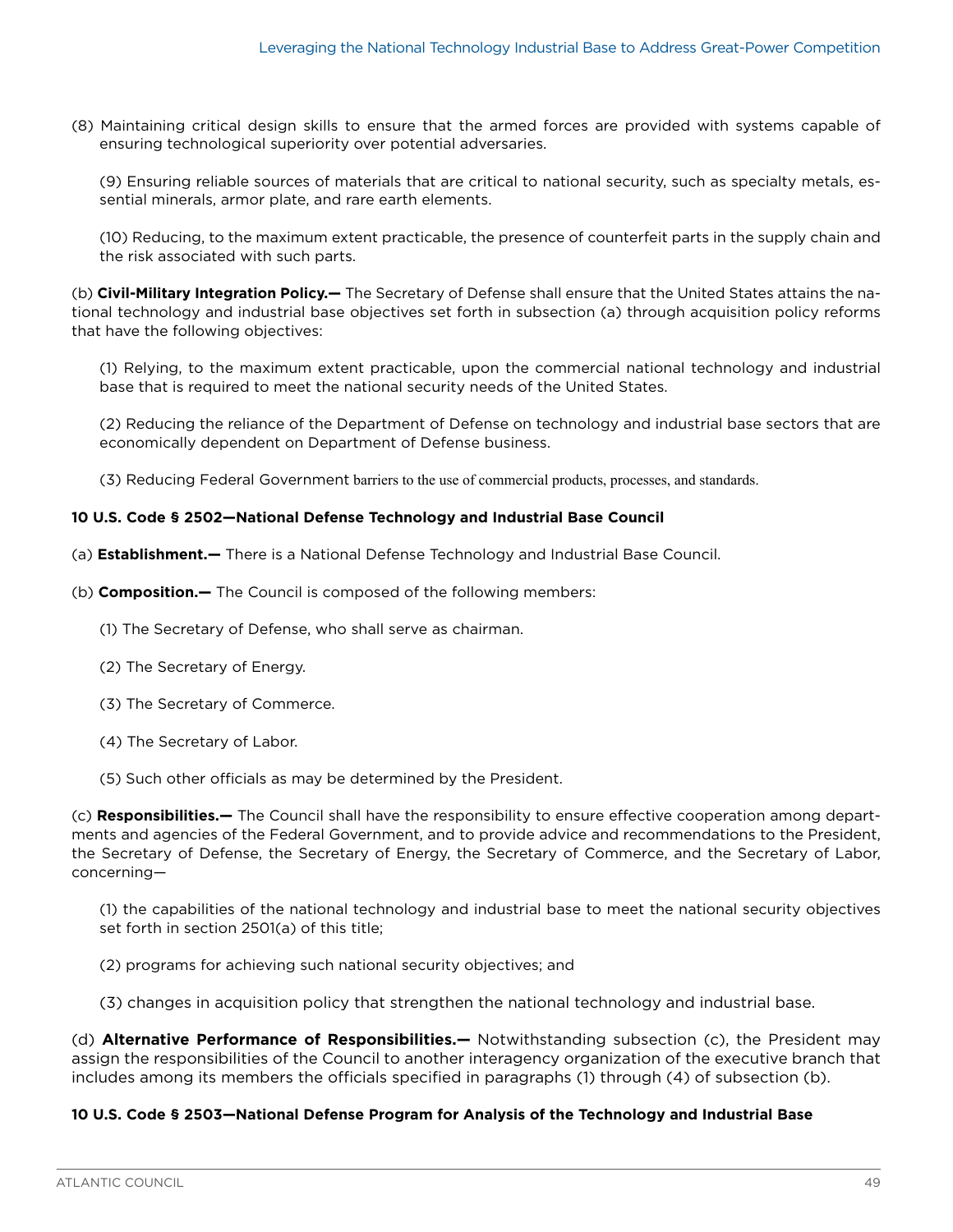(a) **Establishment.—** The Secretary of Defense shall establish a program for analysis of the [national technology](https://www.law.cornell.edu/definitions/uscode.php?width=840&height=800&iframe=true&def_id=10-USC-1045516567-157943091&term_occur=19&term_src=title:10:subtitle:A:part:IV:chapter:148:subchapter:II:section:2503) [and industrial base.](https://www.law.cornell.edu/definitions/uscode.php?width=840&height=800&iframe=true&def_id=10-USC-1045516567-157943091&term_occur=19&term_src=title:10:subtitle:A:part:IV:chapter:148:subchapter:II:section:2503)

(b) **Supervision of Program.—** The Secretary of Defense shall carry out the program through the Under Secretary of Defense for Acquisition, Technology, and Logistics. In carrying out the program, the Under Secretary shall consult with the Secretary of Energy, the Secretary of Commerce, and the Secretary of Labor.

(c) **Functions—** The functions of the program shall include, with respect to the [national technology and industrial](https://www.law.cornell.edu/definitions/uscode.php?width=840&height=800&iframe=true&def_id=10-USC-1045516567-157943091&term_occur=20&term_src=title:10:subtitle:A:part:IV:chapter:148:subchapter:II:section:2503) [base](https://www.law.cornell.edu/definitions/uscode.php?width=840&height=800&iframe=true&def_id=10-USC-1045516567-157943091&term_occur=20&term_src=title:10:subtitle:A:part:IV:chapter:148:subchapter:II:section:2503), the following:

(1) The assembly of timely and authoritative information.

- (2) Initiation of studies and analyses.
- (3) Provision of technical support and assistance to—

(A) the Secretary of Defense for the preparation of the periodic assessments required by [section 2505](https://www.law.cornell.edu/uscode/text/10/2505)  [of this title;](https://www.law.cornell.edu/uscode/text/10/2505)

(B) the [defense acquisition university](https://www.law.cornell.edu/definitions/uscode.php?width=840&height=800&iframe=true&def_id=10-USC-849541857-1611758786&term_occur=25&term_src=title:10:subtitle:A:part:IV:chapter:148:subchapter:II:section:2503) structure and its elements; and

(C) other [departments](https://www.law.cornell.edu/definitions/uscode.php?width=840&height=800&iframe=true&def_id=10-USC-848184146-428121668&term_occur=4283&term_src=title:10:subtitle:A:part:IV:chapter:148:subchapter:II:section:2503) and agencies of the [Federal Government](https://www.law.cornell.edu/definitions/uscode.php?width=840&height=800&iframe=true&def_id=10-USC-2032561260-548934770&term_occur=197&term_src=title:10:subtitle:A:part:IV:chapter:148:subchapter:II:section:2503) in accordance with guidance established by the Council.

(4) Dissemination, through the National Technical Information Service of the [Department](https://www.law.cornell.edu/definitions/uscode.php?width=840&height=800&iframe=true&def_id=10-USC-848184146-428121668&term_occur=4284&term_src=title:10:subtitle:A:part:IV:chapter:148:subchapter:II:section:2503) of Commerce, of unclassified information and assessments for further dissemination within the [Federal Government](https://www.law.cornell.edu/definitions/uscode.php?width=840&height=800&iframe=true&def_id=10-USC-2032561260-548934770&term_occur=198&term_src=title:10:subtitle:A:part:IV:chapter:148:subchapter:II:section:2503) and to the private sector.

#### **10 U.S. Code § 2504—Annual Report to Congress**

The Secretary of Defense shall transmit to the Committee on Armed Services of the Senate and the Committee on Armed Services of the House of Representatives by March 1 of each year a report which shall include the following information:

(1) A description of the departmental guidance prepared pursuant to [section 2506 of this title.](https://www.law.cornell.edu/uscode/text/10/2506)

(2) A description of the assessments prepared pursuant to [section 2505 of this title](https://www.law.cornell.edu/uscode/text/10/2505) and other analyses used in developing the budget submission of the Department of Defense for the next fiscal year.

(3) Based on the strategy required by [section 2501 of this title](https://www.law.cornell.edu/uscode/text/10/2501) and on the assessments prepared pursuant to [section 2505 of this title](https://www.law.cornell.edu/uscode/text/10/2505)—

(A) a description of any mitigation strategies necessary to address any gaps or vulnerabilities in the [national technology and industrial base](https://www.law.cornell.edu/definitions/uscode.php?width=840&height=800&iframe=true&def_id=10-USC-1045516567-157943091&term_occur=21&term_src=title:10:subtitle:A:part:IV:chapter:148:subchapter:II:section:2504); and

(B) any other steps necessary to foster and safeguard the [national technology and industrial base.](https://www.law.cornell.edu/definitions/uscode.php?width=840&height=800&iframe=true&def_id=10-USC-1045516567-157943091&term_occur=22&term_src=title:10:subtitle:A:part:IV:chapter:148:subchapter:II:section:2504)

(4) Identification of each program designed to sustain specific essential technological and industrial capabilities and processes of the [national technology and industrial base.](https://www.law.cornell.edu/definitions/uscode.php?width=840&height=800&iframe=true&def_id=10-USC-1045516567-157943091&term_occur=23&term_src=title:10:subtitle:A:part:IV:chapter:148:subchapter:II:section:2504)

#### **10 U.S. Code § 2505—National technology and industrial base: periodic defense capability assessments**

(a) **Periodic Assessment.—** Each fiscal year, the Secretary of Defense shall prepare selected assessments of the capability of the [national technology and industrial base](https://www.law.cornell.edu/definitions/uscode.php?width=840&height=800&iframe=true&def_id=10-USC-1045516567-157943091&term_occur=24&term_src=title:10:subtitle:A:part:IV:chapter:148:subchapter:II:section:2505) to attain the national security objectives set forth in section 2501(a) of this title. The Secretary of Defense shall prepare such assessments in consultation with the Secretary of Commerce and the Secretary of Energy.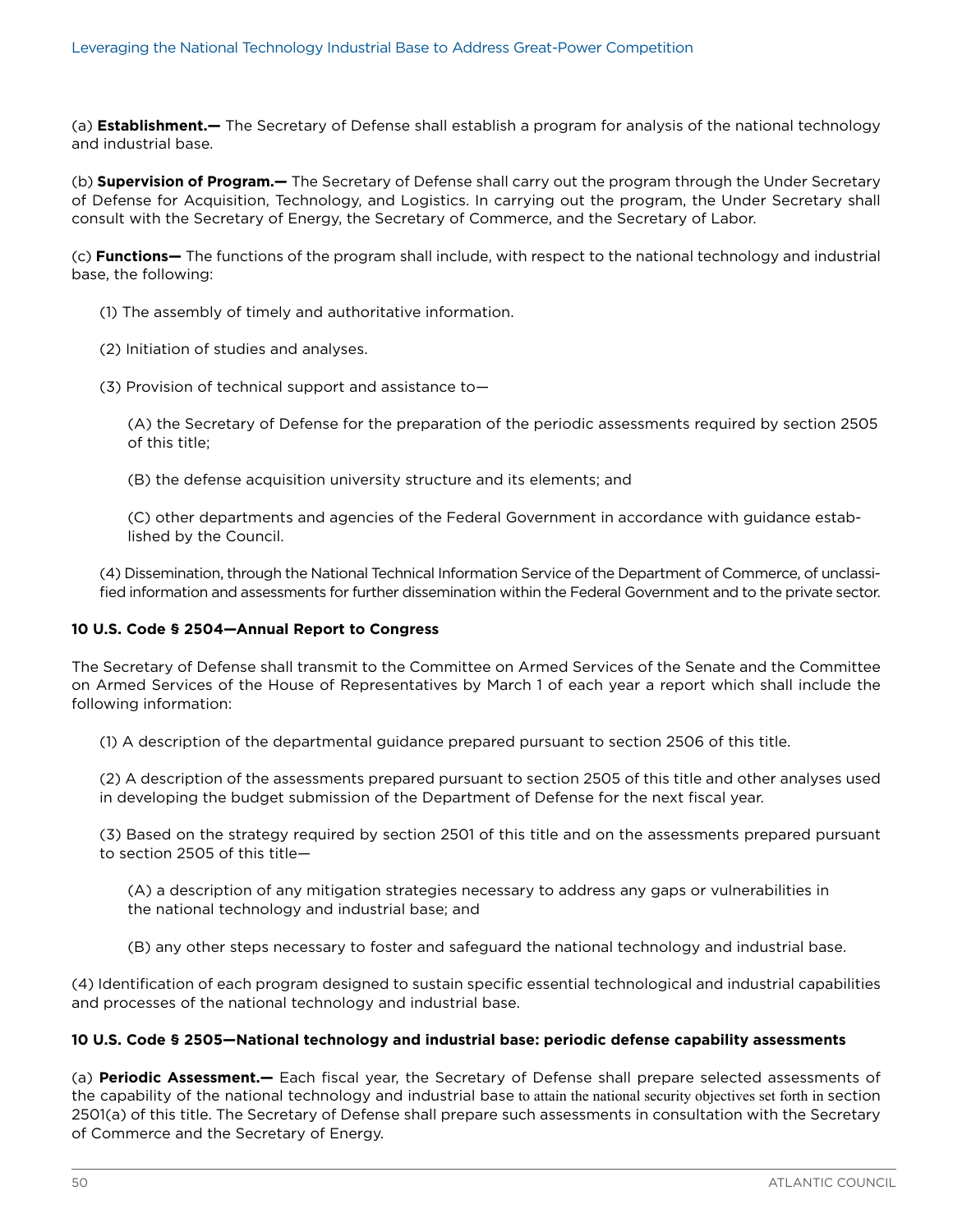(b) **Assessment Process.—** The Secretary of Defense shall ensure that technology and industrial capability assessments—

(1) describe sectors or capabilities, their underlying infrastructure and processes;

(2) analyze present and projected financial performance of industries supporting the sectors or capabilities in the assessment;

(3) determine the extent to which the requirements associated with defense acquisition programs can be satisfied by the present and projected performance capacities of industries supporting the sectors or capabilities in the assessment, evaluate the reasons for any variance from applicable preceding determinations, and identify the extent to which those industries are comprised of only one potential source in the [national](https://www.law.cornell.edu/definitions/uscode.php?width=840&height=800&iframe=true&def_id=10-USC-1045516567-157943091&term_occur=25&term_src=title:10:subtitle:A:part:IV:chapter:148:subchapter:II:section:2505) [technology and industrial base](https://www.law.cornell.edu/definitions/uscode.php?width=840&height=800&iframe=true&def_id=10-USC-1045516567-157943091&term_occur=25&term_src=title:10:subtitle:A:part:IV:chapter:148:subchapter:II:section:2505) or have multiple potential sources;

(4) determine the extent to which the requirements associated with defense acquisition programs can be satisfied by the present and projected performance capacities of industries that do not actively support [Department](https://www.law.cornell.edu/definitions/uscode.php?width=840&height=800&iframe=true&def_id=10-USC-848184146-428121668&term_occur=4289&term_src=title:10:subtitle:A:part:IV:chapter:148:subchapter:II:section:2505) of Defense acquisition programs and identify the barriers to the participation of those industries;

(5) identify technological and industrial capabilities and processes for which there is potential for the national industrial and technology base not to be able to support the achievement of national security objectives; and

(6) consider the effects of the termination of [major defense acquisition programs](https://www.law.cornell.edu/definitions/uscode.php?width=840&height=800&iframe=true&def_id=10-USC-141465302-1015895669&term_occur=185&term_src=title:10:subtitle:A:part:IV:chapter:148:subchapter:II:section:2505) (as the term is defined in  [section 2430 of this title\)](https://www.law.cornell.edu/uscode/text/10/2430) or major automated information system programs (as defined in section 2445a [\[1\]](https://www.law.cornell.edu/uscode/text/10/2505) of this title) in the previous fiscal year on the sectors and capabilities in the assessment.

(c) Assessment of Extent of Dependency on Foreign Source Items.—Each assessment under subsection (a) shall include a separate discussion and presentation regarding the extent to which the [national technology and](https://www.law.cornell.edu/definitions/uscode.php?width=840&height=800&iframe=true&def_id=10-USC-1045516567-157943091&term_occur=26&term_src=title:10:subtitle:A:part:IV:chapter:148:subchapter:II:section:2505)  [industrial base](https://www.law.cornell.edu/definitions/uscode.php?width=840&height=800&iframe=true&def_id=10-USC-1045516567-157943091&term_occur=26&term_src=title:10:subtitle:A:part:IV:chapter:148:subchapter:II:section:2505) is dependent on items for which the source of supply, manufacture, or technology is outside of the United States and Canada and for which there is no immediately available source in the United States or Canada. The discussion and presentation regarding foreign dependency shall—

(1) identify cases that pose an unacceptable risk of foreign dependency, as determined by the Secretary; and

(2) present actions being taken or proposed to be taken to [remedy](https://www.law.cornell.edu/definitions/uscode.php?width=840&height=800&iframe=true&def_id=10-USC-934620960-1057680538&term_occur=8&term_src=title:10:subtitle:A:part:IV:chapter:148:subchapter:II:section:2505) the risk posed by the cases identified under paragraph (1), including efforts to develop a domestic source for the item in question.

(d) Assessment of Extent of Effects of Foreign Boycotts.—Each assessment under subsection (a) shall include an examination of the extent to which the [national technology and industrial base](https://www.law.cornell.edu/definitions/uscode.php?width=840&height=800&iframe=true&def_id=10-USC-1045516567-157943091&term_occur=27&term_src=title:10:subtitle:A:part:IV:chapter:148:subchapter:II:section:2505) is affected by foreign boycotts. If it is determined that a foreign boycott (other than a boycott addressed in a previous assessment) is subjecting the [national technology and industrial base](https://www.law.cornell.edu/definitions/uscode.php?width=840&height=800&iframe=true&def_id=10-USC-1045516567-157943091&term_occur=28&term_src=title:10:subtitle:A:part:IV:chapter:148:subchapter:II:section:2505) to significant harm, the assessment shall include a separate discussion and presentation regarding that foreign boycott that shall, at a minimum—

(1) identify the sectors that are subject to such harm;

(2) describe the harm resulting from such boycott; and

(3) identify actions necessary to minimize the effects of such boycott on the [national technology and in](https://www.law.cornell.edu/definitions/uscode.php?width=840&height=800&iframe=true&def_id=10-USC-1045516567-157943091&term_occur=29&term_src=title:10:subtitle:A:part:IV:chapter:148:subchapter:II:section:2505)[dustrial base.](https://www.law.cornell.edu/definitions/uscode.php?width=840&height=800&iframe=true&def_id=10-USC-1045516567-157943091&term_occur=29&term_src=title:10:subtitle:A:part:IV:chapter:148:subchapter:II:section:2505)

(e) **Integrated Process.—** The Secretary of Defense shall ensure that consideration of the technology and industrial base assessments is integrated into the overall [budget](https://www.law.cornell.edu/definitions/uscode.php?width=840&height=800&iframe=true&def_id=10-USC-1378177211-1278576790&term_occur=358&term_src=title:10:subtitle:A:part:IV:chapter:148:subchapter:II:section:2505), acquisition, and logistics support decision processes of the [Department](https://www.law.cornell.edu/definitions/uscode.php?width=840&height=800&iframe=true&def_id=10-USC-848184146-428121668&term_occur=4290&term_src=title:10:subtitle:A:part:IV:chapter:148:subchapter:II:section:2505) of Defense.

#### **10 U.S. Code § 2506—Department of Defense technology and industrial base policy guidance**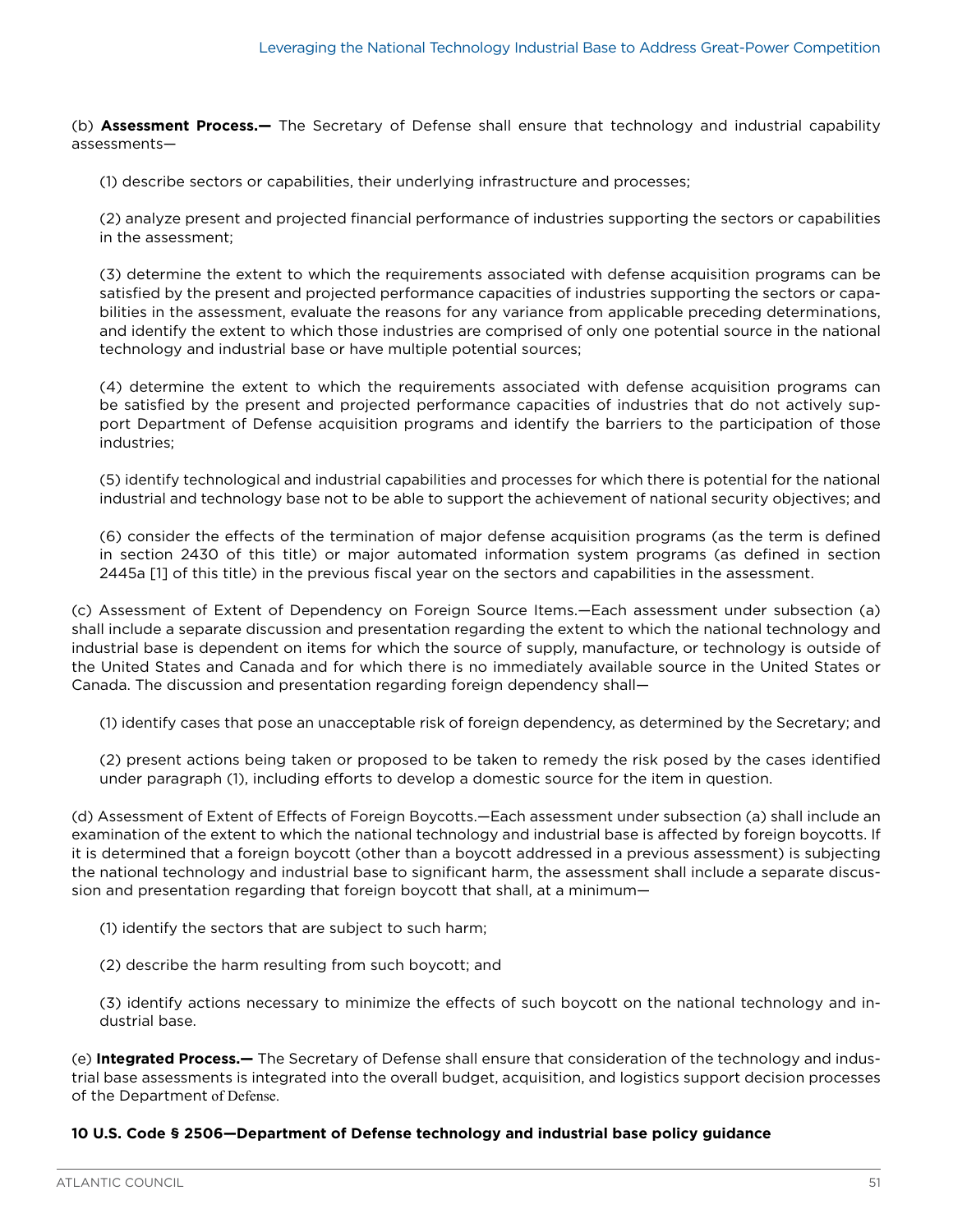(a) **Departmental Guidance.—** The Secretary of Defense shall prescribe departmental guidance for the attainment of each of the national security objectives set forth in section 2501(a) of this title.

(b) **Purpose of Guidance.—** The guidance prescribed pursuant to subsection (a) shall provide for technological and industrial capability considerations to be integrated into the strategy, management, [budget](https://www.law.cornell.edu/definitions/uscode.php?width=840&height=800&iframe=true&def_id=10-USC-1378177211-1278576790&term_occur=359&term_src=title:10:subtitle:A:part:IV:chapter:148:subchapter:II:section:2506) allocation, acquisition, and logistics support decision processes.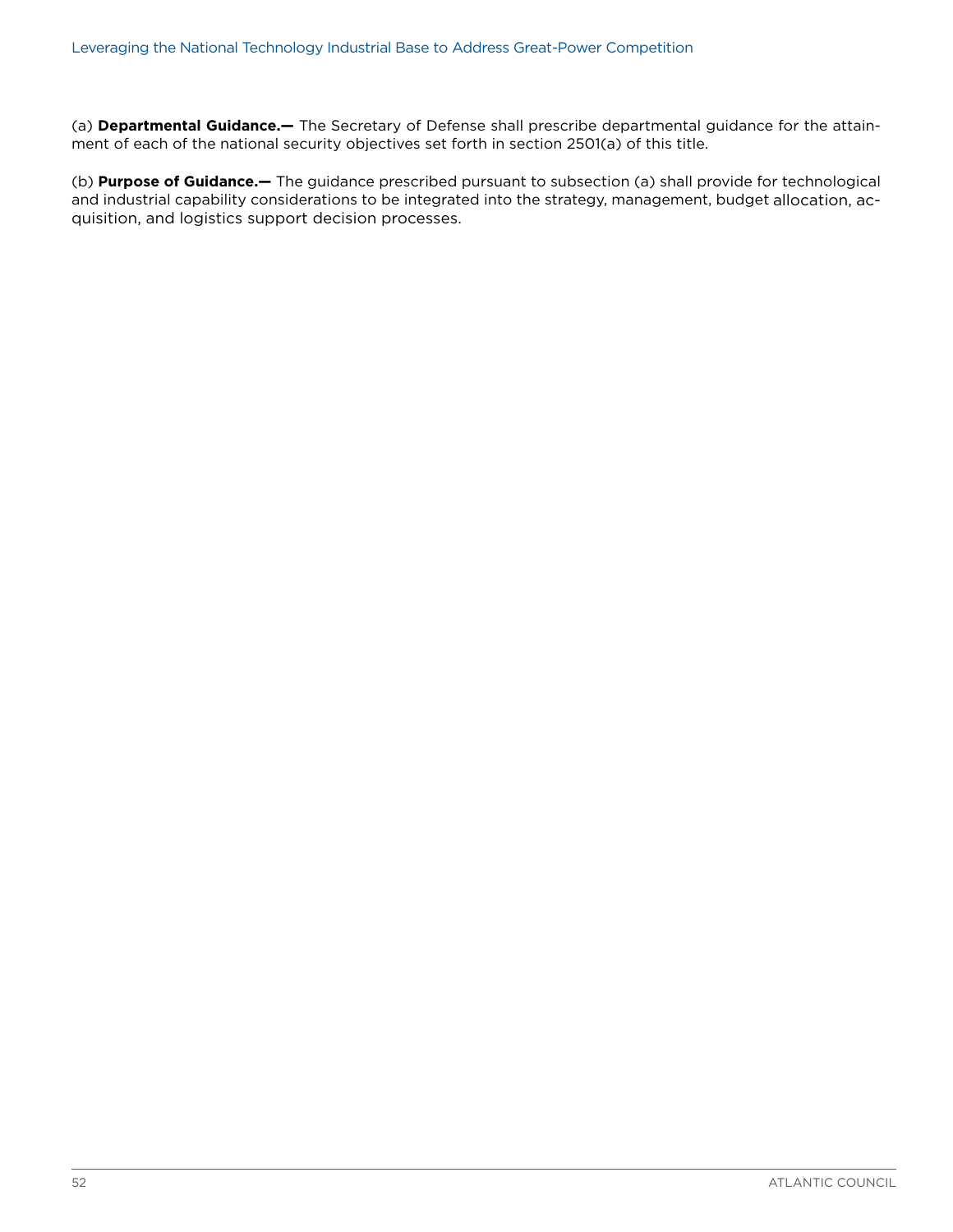#### **Appendix B: Section 881 of the National Defense Authorization Act for Fiscal Year 2017 and subsequent NTIB provisions enacted in the 2018 and 2019 NDAAs**

#### **SEC. 881. Greater Integration Of The National Technology And Industrial Base.**

(a) PLAN REQUIRED.—Not later than January 1, 2018, the Secretary of Defense shall develop a plan to reduce the barriers to the seamless integration between the persons and organizations that comprise the national technology and industrial base (as defined in section 2500 of title 10, United States Code). The plan shall include at a minimum the following elements:

(1) A description of the various components of the national technology and industrial base, including government entities, universities, nonprofit research entities, nontraditional and commercial item contractors, and private contractors that conduct commercial and military research, produce commercial items that could be used by the Department of Defense, and produce items designated and controlled under section 38 of the Arms Export Control Act (also known as the ''United States Munitions List'').

(2) Identification of the barriers to the seamless integration of the transfer of knowledge, goods, and services among the persons and organizations of the national technology and industrial base.

(3) Identification of current authorities that could contribute to further integration of the persons and organizations of the national technology and industrial base, and a plan to maximize the use of those authorities.

(4) Identification of changes in export control rules, procedures, and laws that would enhance the civil-military integration policy objectives set forth in section 2501(b) of title 10, United States Code, for the national technology and industrial base to increase the access of the Armed Forces to commercial products, services, and research and create incentives necessary for nontraditional and commercial item contractors, universities, and nonprofit research entities to modify commercial products or services to meet Department of Defense requirements.

(5) Recommendations for increasing integration of the national technology and industrial base that supplies defense articles to the Armed Forces and enhancing allied interoperability of forces through changes to the text or the implementation of—

(A) section 126.5 of title 22, Code of Federal Regulations (relating to exemptions that are applicable to Canada under the International Traffic in Arms Regulations);

(B) the Treaty Between the Government of the United States of America and the Government of Australia Concerning Defense Trade Cooperation, done at Sydney on September 5, 2007;

(C) the Treaty Between the Government of the United States of America and the Government of the United Kingdom of Great Britain and Northern Ireland Concerning Defense Trade Cooperation, done at Washington and London on June 21 and 26, 2007; and

(D) any other agreements among the countries comprising the national technology and industrial base.

(b) AMENDMENT TO DEFINITION OF NATIONAL TECHNOLOGY AND INDUSTRIAL BASE.—Section 2500(1) of title 10, United States Code, is amended by inserting '', the United Kingdom of Great Britain and Northern Ireland, Australia,'' after ''United States''.

(c) REPORTING REQUIREMENT.—The Secretary of Defense shall report on the progress of implementing the plan in subsection (a) in the report required under section 2504 of title 10, United States Code.

#### **SEC. 808. Defense Policy Advisory Committee On Technology.**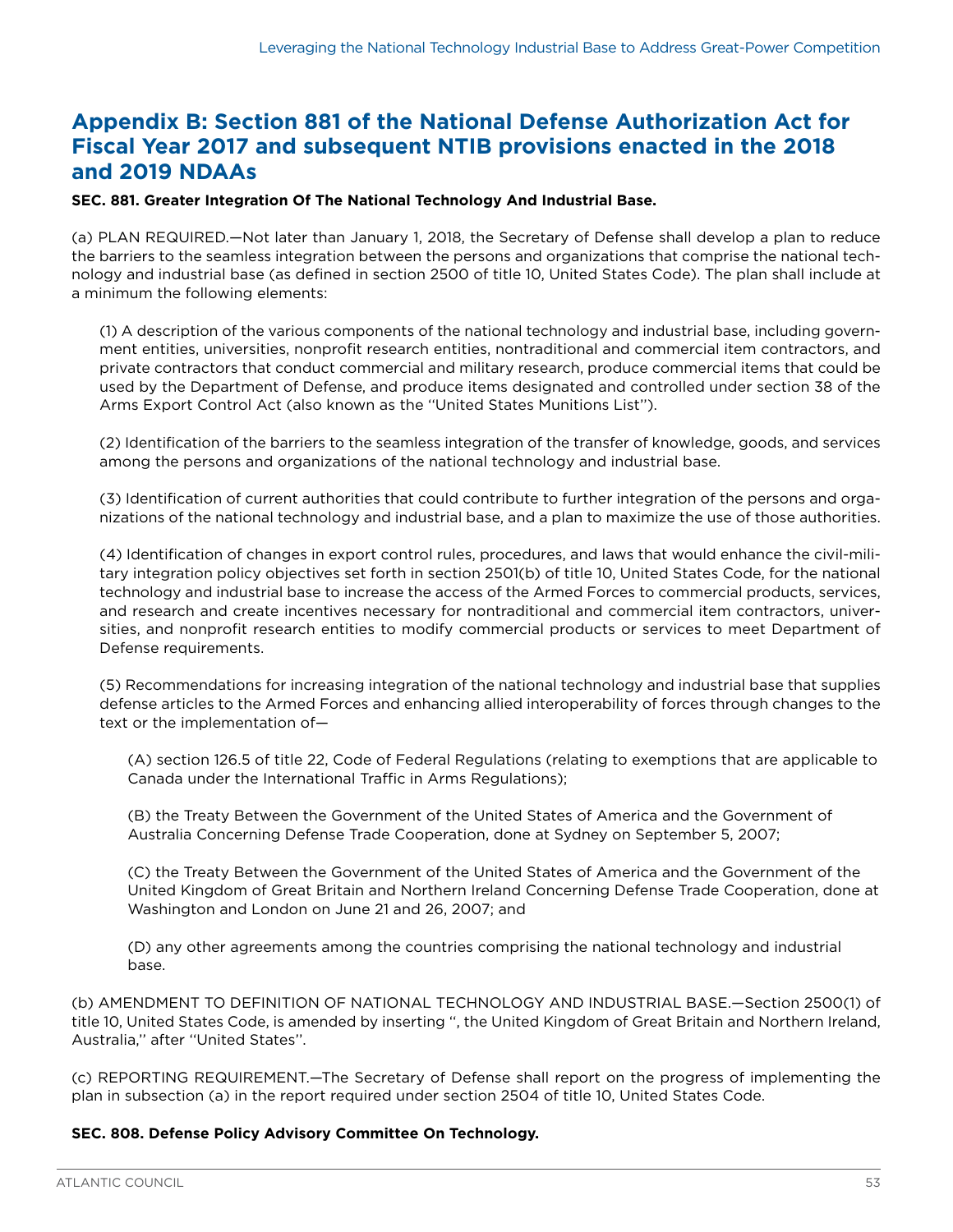(a) **ESTABLISHMENT.—** Not later than 180 days after the date of the enactment of this Act, the Secretary of Defense, acting through the Chief Management Officer, shall form a committee of senior executives from United States firms in the national technology and industrial base to meet with the Secretary, the Secretaries of the military departments, and members of the Joint Chiefs of Staff to exchange information, including, as appropriate, classified information, on technology threats to the national security of the United States and on the emerging technologies from the national technology and industrial base that may become available to counter such threats in a timely manner.

(b) MEETINGS.—The defense policy advisory committee on technology formed pursuant to subsection (a) shall meet with the Secretary and the other Department of Defense officials specified in such subsection collectively at least once annually in each of fiscal years 2018 through 2022. The Secretary of Defense shall provide the congressional defense committees annual briefings on the meetings.

(c) FEDERAL ADVISORY COMMITTEE ACT.—The Federal Advisory Committee Act (5 U.S.C. App.) shall not apply to the defense policy advisory committee on technology established pursuant to this section.

#### **SEC. 1712. Review Regarding Applicability Of Foreign Ownership, Control, Or Influence Requirements Of National Industrial Security Program To National Technology And Industrial Base Companies.**

(a) REVIEW.—The Secretary of Defense, with the concurrence of the Secretary of State and after consultation with the Director of the Information Security Oversight Office, shall review whether organizations whose ownership or majority control is based in a country that is part of the national technology and industrial base should be exempted from one or more of the foreign ownership, control, or influence requirements of the National Industrial Security Program.

(b) AUTHORITY.—The Secretary of Defense may establish a program to exempt organizations described under subsection (a) from one or more of the foreign ownership, control, or influence requirements of the National Industrial Security Program. Any such program shall comply with the requirements of this subsection.

(1) IN GENERAL.—Under a program established under this subsection, the Secretary, with the concurrence of the Secretary of State and after consultation with the Director of the Information Security Oversight Office, shall maintain a list of organizations owned or controlled by a country that is part of the national technology and industrial base that are eligible for exemption from the requirements described under such subsection.

(2) DETERMINATIONS OF ELIGIBILITY.—Under a program established under this subsection, the Secretary of Defense, with the concurrence of the Secretary of State and after consultation with the Director of the Information Security Oversight Office, may (on a case-by-case basis and for the purpose of supporting specific needs of the Department of Defense) designate an organization whose ownership or majority control is based in a country that is part of the national technology and industrial base as exempt from the requirements described under sub-section (a) upon a determination that such exemption—

(A) is beneficial to improving collaboration within countries that are a part of the national technology and industrial base;

(B) is in the national security interest of the United States; and

(C) will not result in a greater risk of the disclosure of classified or sensitive information consistent with the National Industrial Security Program.

(3) EXERCISE OF AUTHORITY.—The authority under this subsection may be exercised beginning on the date that is the later of—

(A) the date that is 60 days after the Secretary of Defense, in consultation with the Secretary of State and the Director of the Information Security Oversight Office, submits to the appropriate congressional committees a report summarizing the review conducted under subsection (a); and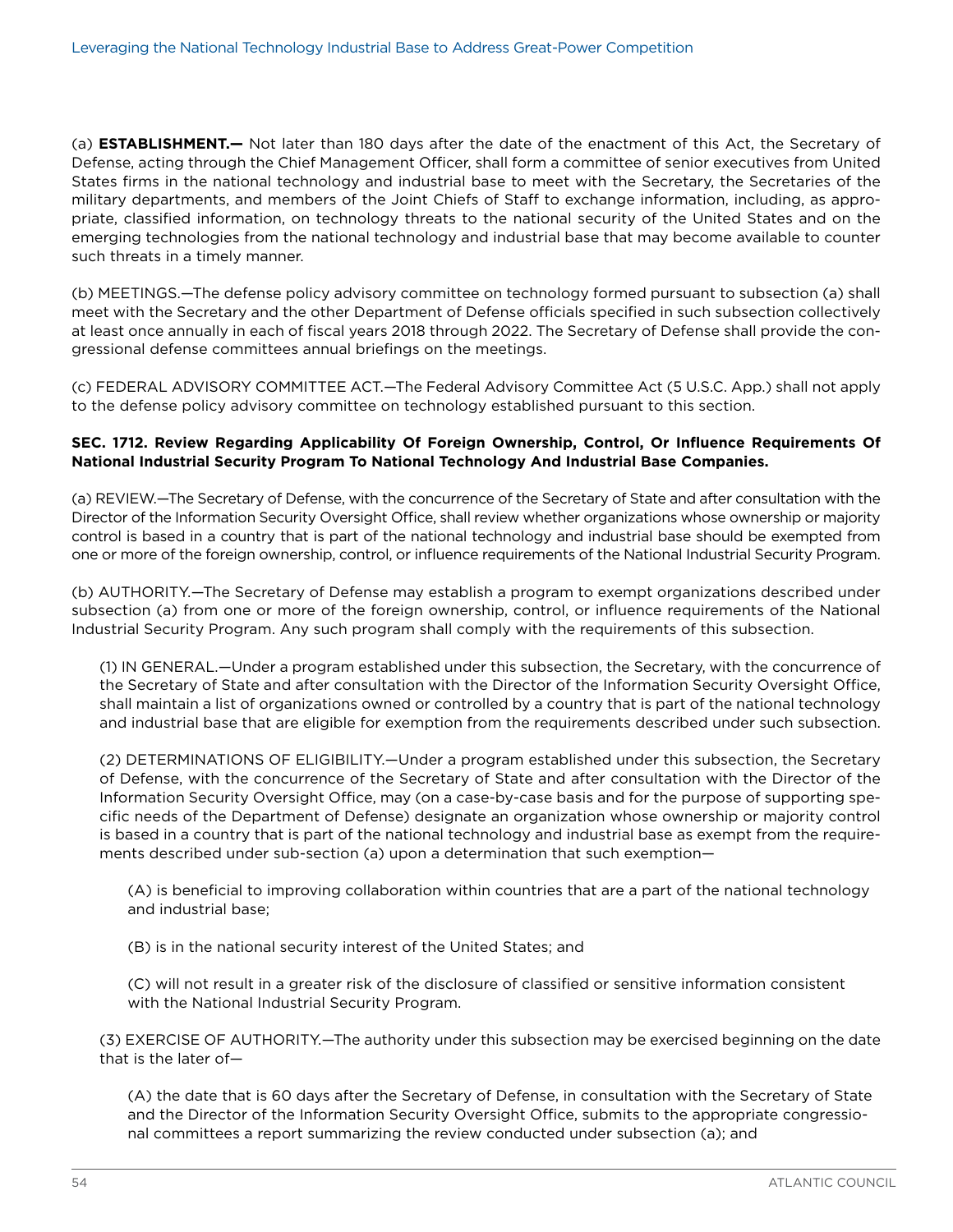(B) the date that is 30 days after the Secretary of Defense, in consultation with the Secretary of State and the Director of the Information Security Oversight Office, submits to the appropriate congressional committees a written notification of a determination made under paragraph (2), including a discussion of the issues related to the foreign ownership or control of the organization that were considered as part of the determination.

(c) DEFINITIONS.— In this section:

(1) APPROPRIATE CONGRESSIONAL COMMITTEES.—The term ''appropriate congressional committees'' has the meaning given the term in section 301 of title 10, United States Code.

(2) NATIONAL TECHNOLOGY AND INDUSTRIAL BASE.—the term ''national technology and industrial base'' has the meaning given the term in section 2500 of title 10, United States Code.

#### **SEC. 845. Report On Defense Electronics Industrial Base.**

(a) IN GENERAL.—Not later than January 31, 2019, the Secretary of Defense, in consultation with the Executive Agent for Printed Circuit Board and Interconnect Technology and the Director of the Office of Management and Budget, shall submit to Congress a report examining the health of the defense electronics industrial base, including analog and passive electronic parts, substrates, printed boards, assemblies, connectors, cabling, and related areas, both domestically and within the national technology and industrial base.

(b) ELEMENTS.—The report required under subsection (a) shall include the following elements:

(1) An examination of current and planned partnerships with the commercial industry.

(2) Analysis of the current and future defense electronics industrial base.

- (3) Threat assessment related to system security.
- (4) An assessment of the health of the engineering and production workforce.

(5) A description of the electronics supply chain requirements of defense systems integral to meeting the goals of the 2018 National Defense Strategy.

(6) Recommended actions to address areas deemed deficient or vulnerable, and a plan to formalize longterm resourcing for the Executive Agent.

(7) Any other areas matters determined relevant by the Secretary.

#### **SEC. 842. Removal Of National Interest Determination Requirements For Certain Entities.**

(a) IN GENERAL.—Effective October 1, 2020, a covered NTIB entity operating under a special security agreement pursuant to the National Industrial Security Program shall not be required to obtain a national interest determination as a condition for access to proscribed information.

(b) ACCELERATION AUTHORIZED.—Notwithstanding the effective date of this section, the Secretary of Defense, in consultation with the Director of the Information Security Oversight Office, may waive the requirement to obtain a national interest determination for a covered NTIB entity operating under such a special security agreement that has—

(1) a demonstrated successful record of compliance with the National Industrial Security Program; and

(2) previously been approved for access to proscribed information.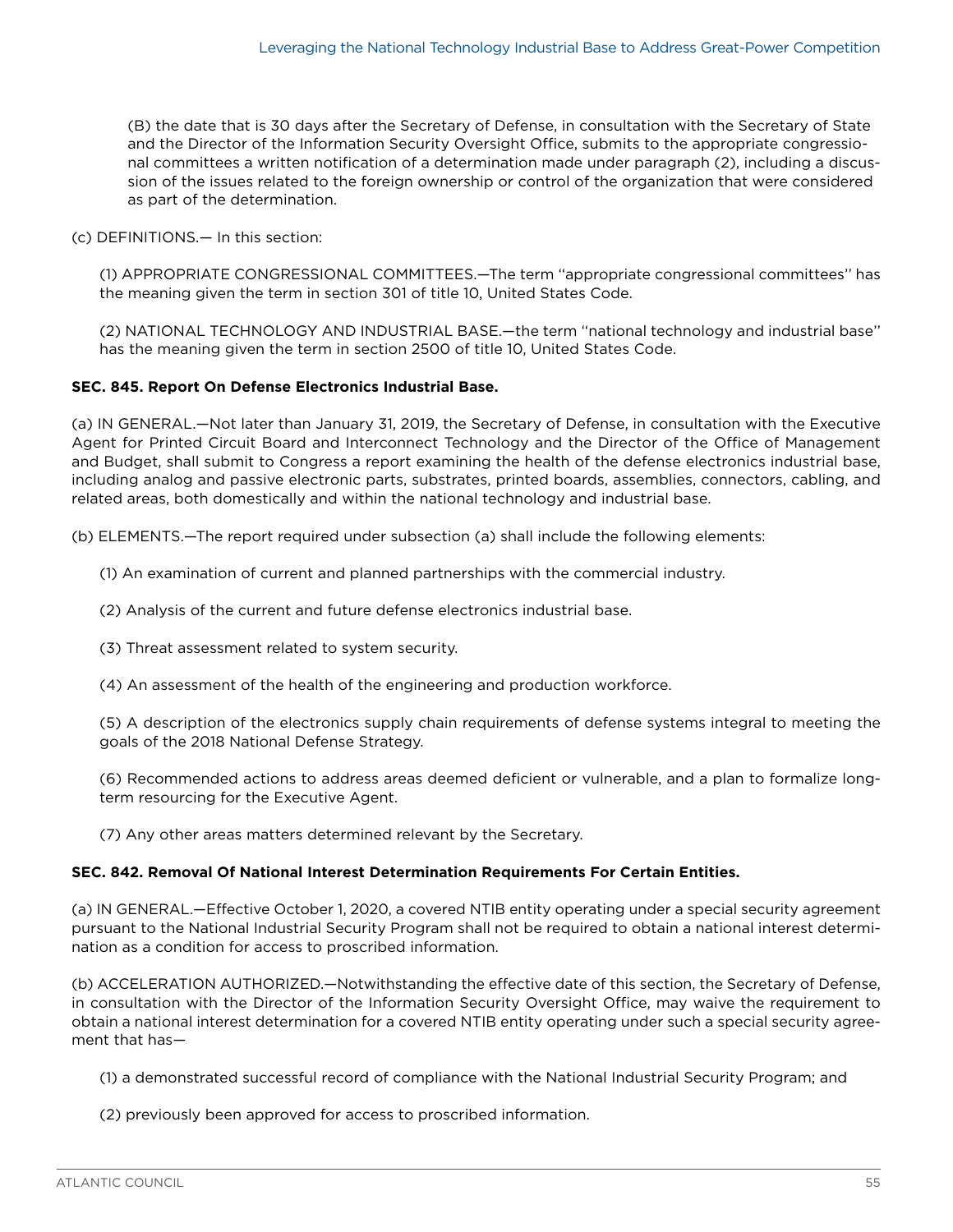(c) DEFINITIONS.— In this section:

(1) COVERED NTIB ENTITY.—The term ''covered NTIB entity'' means a person that is a subsidiary located in the United States—

(A) for which the ultimate parent company and any intermediate parent companies of such subsidiary are located in a country that is part of the national technology and industrial base (as defined in section 2500 of title 10, United States Code); and

(B) that is subject to the foreign ownership, control, or influence requirements of the National Industrial Security Program.

(2) PROSCRIBED INFORMATION.—The term ''proscribed information'' means information that is—

(A) classified at the level of top secret;

(B) communications security information (excluding controlled cryptographic items when un-keyed or utilized with unclassified keys);

(C) restricted data (as defined in section 11 of the Atomic Energy Act of 1954 (42 U.S.C. 2014));

(D) special access program information under section 4.3 of Executive Order No. 13526 (75 Fed. Reg. 707; 50 U.S.C. 3161 note) or successor order; or

(E) designated as sensitive compartmented information.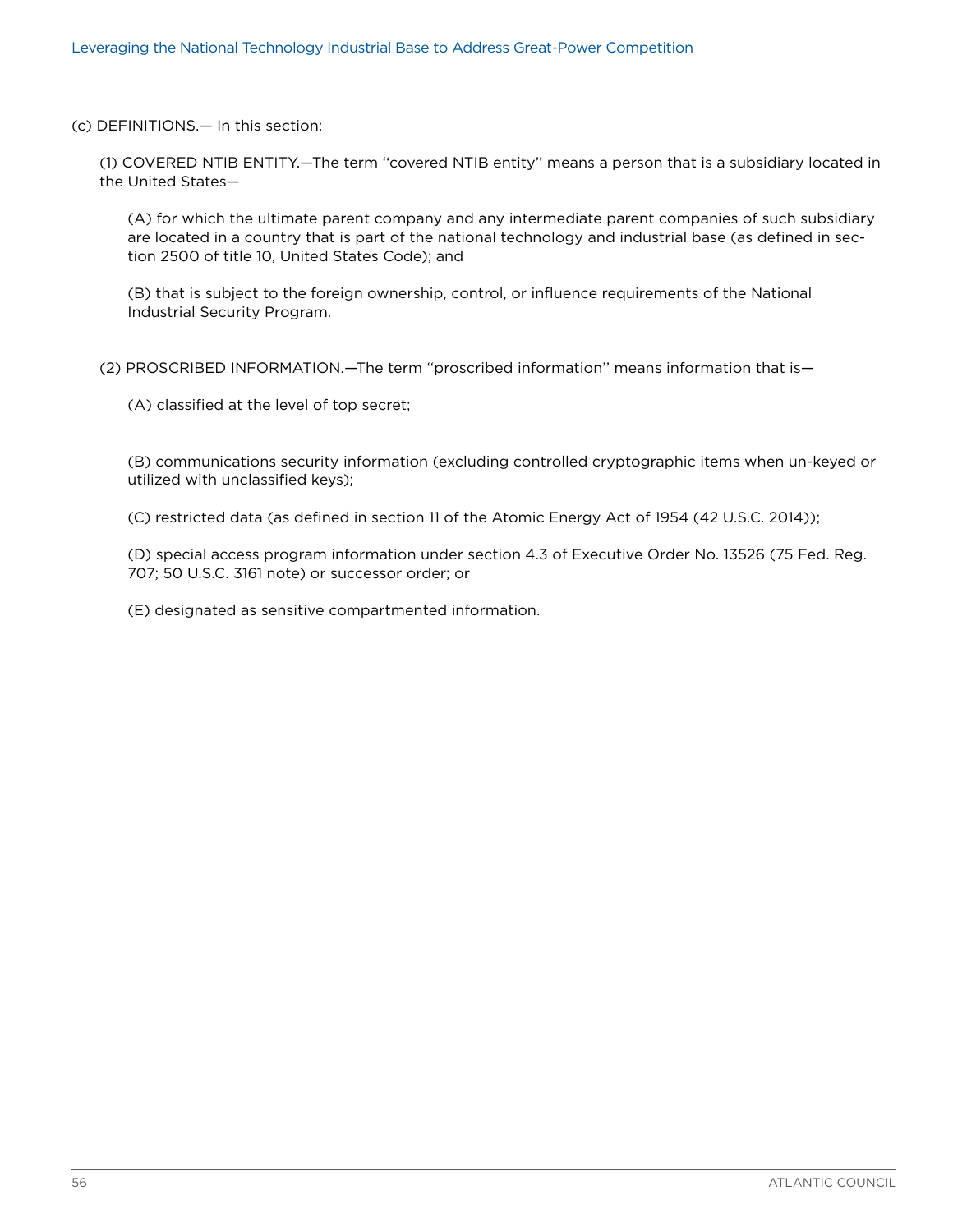### <span id="page-60-0"></span>About the Author



**Bill Greenwalt** is a nonresident senior fellow at the Atlantic Council within the Scowcroft Center for Strategy and Security, and specializes in industrial-base and defense-management reform issues. Previously, Mr. Greenwalt worked as a professional staff member on the US Senate Armed Services Committee, responsible for legislative reform efforts in the Pentagon. Prior to that, he served in senior positions at the Pentagon, where he was deputy undersecretary of defense for industrial policy, and in Congress in both the Senate and House of Representatives, and in the defense industry. He is also currently an advisor, board member, and consultant to a range of government, nonprofit, and private-sector entities on defense and government matters.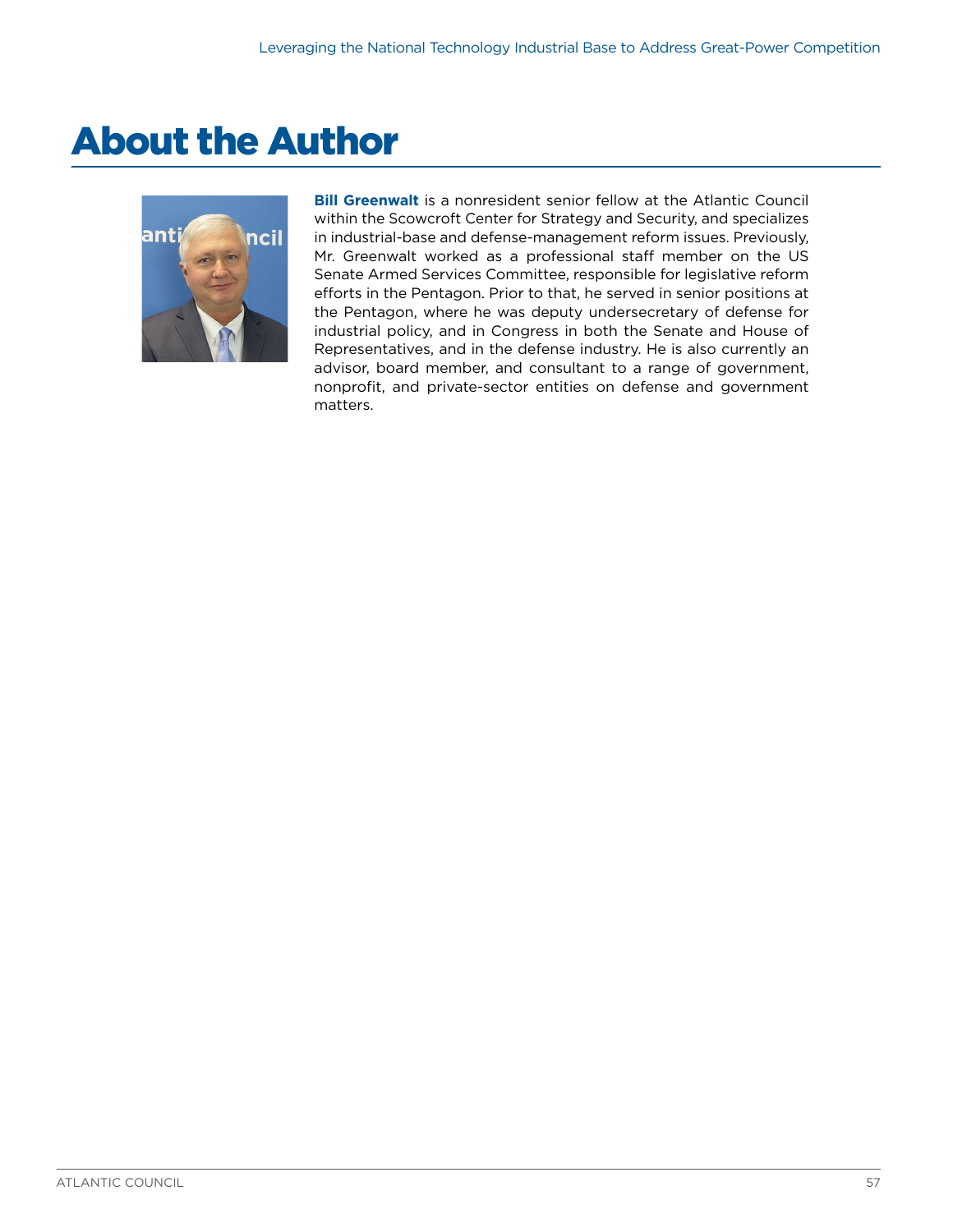### <span id="page-61-0"></span>Acknowledgments

This report is the culmination of a reseach project, "Implementing the National Technology Industrial Base," which has been directed by Senior Fellow Steven Grundman and overseen by Barry Pavel, Senior Vice President and Director of the Scowcroft Center for Strategy and Security. It is made possible in part through the generous support of Safran, MBDA, and Innovation Norway, whose representatives served on the project's steering committee, as well as the Norwegian-American Defense and Homeland Security Industry Council and its member companies Kongsberg and NAMMO.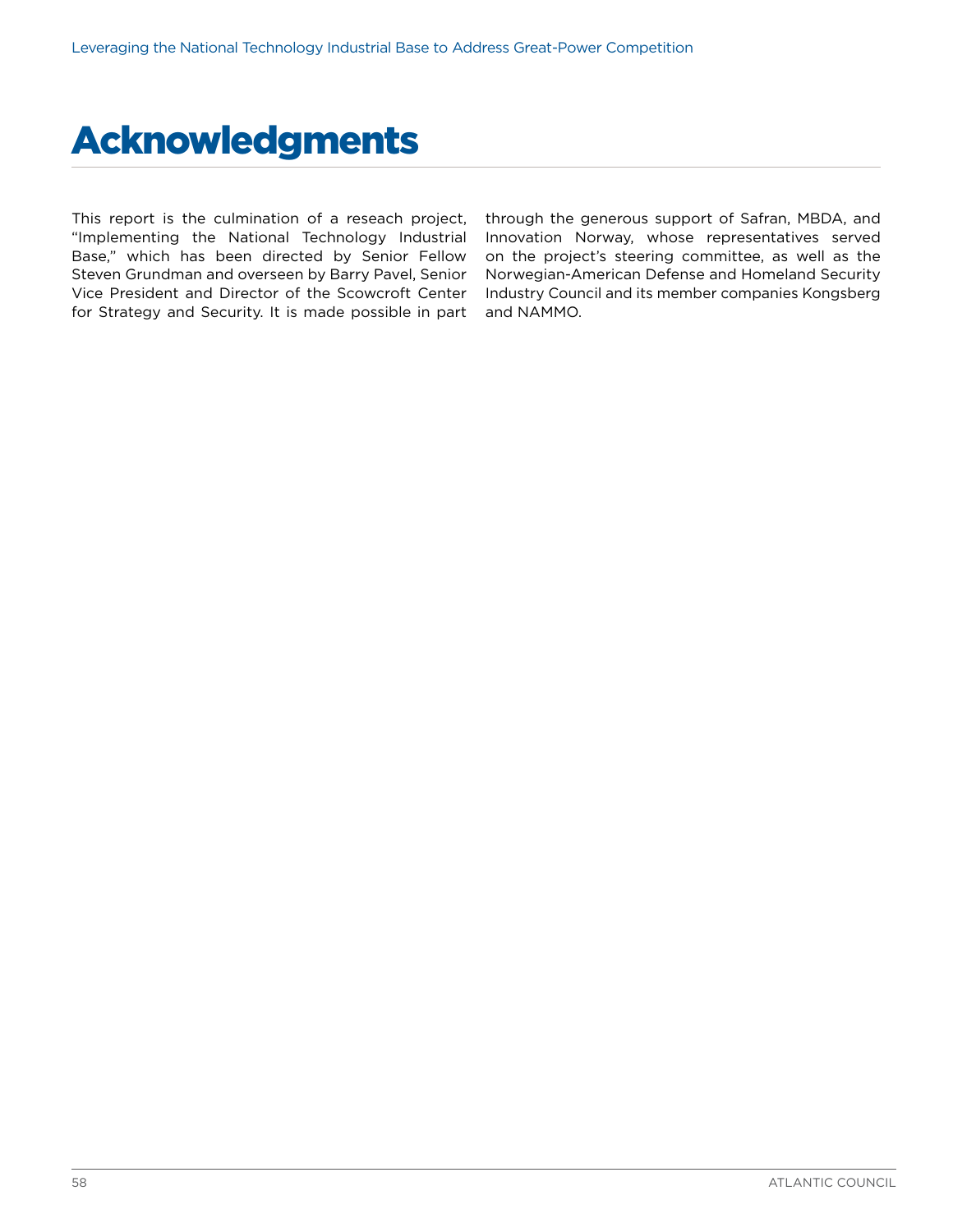### Atlantic Council Board of Directors

#### **CHAIRMAN**

\*John F.W. Rogers

#### **EXECUTIVE CHAIRMAN EMERITUS**

- \*James L. Jones
- **CHAIRMAN EMERITUS** Brent Scowcroft

#### **PRESIDENT AND CEO**

\*Frederick Kempe

#### **EXECUTIVE VICE CHAIRS**

\*Adrienne Arsht \*Stephen J. Hadley

#### **VICE CHAIRS**

\*Robert J. Abernethy \*Richard W. Edelman \*C. Boyden Gray \*Alexander V. Mirtchev \*Virginia A. Mulberger \*W. DeVier Pierson \*John J. Studzinski

#### **TREASURER**

\*George Lund

#### **SECRETARY**

\*Walter B. Slocombe

#### **DIRECTORS**

Stéphane Abrial Odeh Aburdene \*Peter Ackerman Timothy D. Adams Bertrand-Marc Allen \*Michael Andersson David D. Aufhauser Matthew C. Bernstein \*Rafic A. Bizri Dennis C. Blair Thomas L. Blair Philip M. Breedlove Reuben E. Brigety II Myron Brilliant \*Esther Brimmer R. Nicholas Burns \*Richard R. Burt

Michael Calvey James E. Cartwright John E. Chapoton Ahmed Charai Melanie Chen Michael Chertoff \*George Chopivsky Wesley K. Clark \*Helima Croft Ralph D. Crosby, Jr. Nelson W. Cunningham Ivo H. Daalder \*Ankit N. Desai \*Paula J. Dobriansky Thomas J. Egan, Jr. \*Stuart E. Eizenstat Thomas R. Eldridge \*Alan H. Fleischmann Jendayi E. Frazer Ronald M. Freeman Courtney Geduldig Robert S. Gelbard Gianni Di Giovanni Thomas H. Glocer Murathan Günal John B. Goodman \*Sherri W. Goodman \*Amir A. Handjani Katie Harbath John D. Harris, II Frank Haun Michael V. Hayden Brian C. McK. Henderson Annette Heuser Amos Hochstein \*Karl V. Hopkins Robert D. Hormats \*Mary L. Howell Ian Ihnatowycz Wolfgang F. Ischinger Deborah Lee James Reuben Jeffery, III Joia M. Johnson Stephen R. Kappes

\*Maria Pica Karp Andre Kelleners Sean Kevelighan Henry A. Kissinger \*C. Jeffrey Knittel Franklin D. Kramer Laura Lane Richard L. Lawson Jan M. Lodal Douglas Lute Jane Holl Lute William J. Lynn Wendy W. Makins Zaza Mamulaishvili Mian M. Mansha Chris Marlin Gerardo Mato Timothy McBride John M. McHugh H.R. McMaster Eric D.K. Melby Franklin C. Miller \*Judith A. Miller Susan Molinari Michael J. Morell Richard Morningstar Edward J. Newberry Thomas R. Nides Franco Nuschese Joseph S. Nye Hilda Ochoa-Brillembourg Ahmet M. Oren Sally A. Painter \*Ana I. Palacio Carlos Pascual Alan Pellegrini David H. Petraeus Thomas R. Pickering Daniel B. Poneman Dina H. Powell Robert Rangel Thomas J. Ridge Michael J. Rogers Charles O. Rossotti

Robert O. Rowland Harry Sachinis Rajiv Shah Stephen Shapiro Wendy Sherman Kris Singh Christopher Smith James G. Stavridis Richard J.A. Steele Paula Stern Robert J. Stevens Mary Streett Ellen O. Tauscher Nathan D. Tibbits Frances M. Townsend Clyde C. Tuggle Melanne Verveer Charles F. Wald Michael F. Walsh Geir Westgaard Maciej Witucki Neal S. Wolin Mary C. Yates Dov S. Zakheim

#### **HONORARY DIRECTORS**

James A. Baker, III Harold Brown Ashton B. Carter Robert M. Gates Michael G. Mullen Leon E. Panetta William J. Perry Colin L. Powell Condoleezza Rice George P. Shultz Horst Teltschik John W. Warner William H. Webster

*\*Executive Committee Members*

*List as of January 1, 2019*